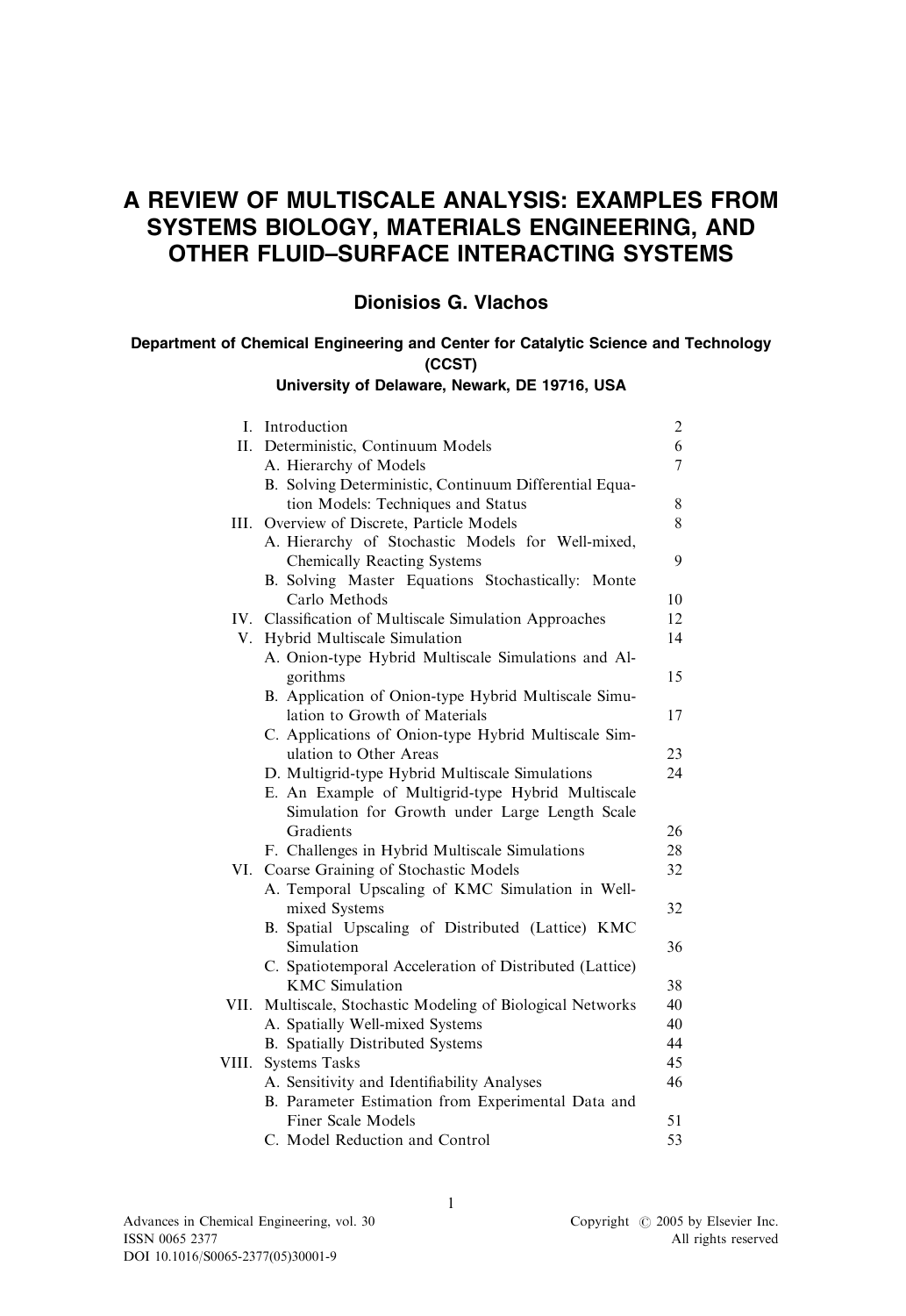|  | D. Bifurcation  | 54 |
|--|-----------------|----|
|  | IX. Outlook     | 55 |
|  | Acknowledgments | 55 |
|  | References      | 56 |

## **Abstract**

Multiscale simulation is an emerging scientific field that spans many disciplines, including physics, chemistry, mathematics, statistics, chemical engineering, mechanical engineering, and materials science. This review paper first defines this new scientific field and outlines its objectives. An overview of deterministic, continuum models and discrete, particle models is then given. Among discrete, particle models, emphasis is placed on Monte Carlo stochastic simulation methods in well-mixed and spatially distributed systems. Next, a classification of multiscale methods is carried out based on separation of length and time scales and the computational and mathematical approach taken. Broadly speaking, hybrid simulation and coarse graining or mesoscopic modeling are identified as two general and complementary approaches of multiscale modeling. The former is further classified into onion- and multigrid-type simulation depending on length scales and the presence or not of gradients. Several approaches, such as the net event, the probability weighted, the Poisson and binomial  $\tau$ -leap, and the hybrid, are discussed for acceleration of stochastic simulation. In order to demonstrate the unifying principles of multiscale simulation, examples from different areas are discussed, including systems biology, materials growth and other reacting systems, fluids, and statistical mechanics. While the classification is general and examples from other scales and tools are touched upon, in this review emphasis is placed on stochastic models, their coarse graining, and their integration with continuum deterministic models, i.e., on the coupling of mesoscopic and macroscopic scales. The concept of hierarchical multiscale modeling is discussed in some length. Finally, the importance of systems-level tools such as sensitivity analysis, parameter estimation, optimization, control, model reduction, and bifurcation in multiscale analysis is underscored.

### I. Introduction

A decadal report recently issued by the National Research Council (NRC), entitled Beyond the Molecular Frontier: Challenges for Chemistry and Chemical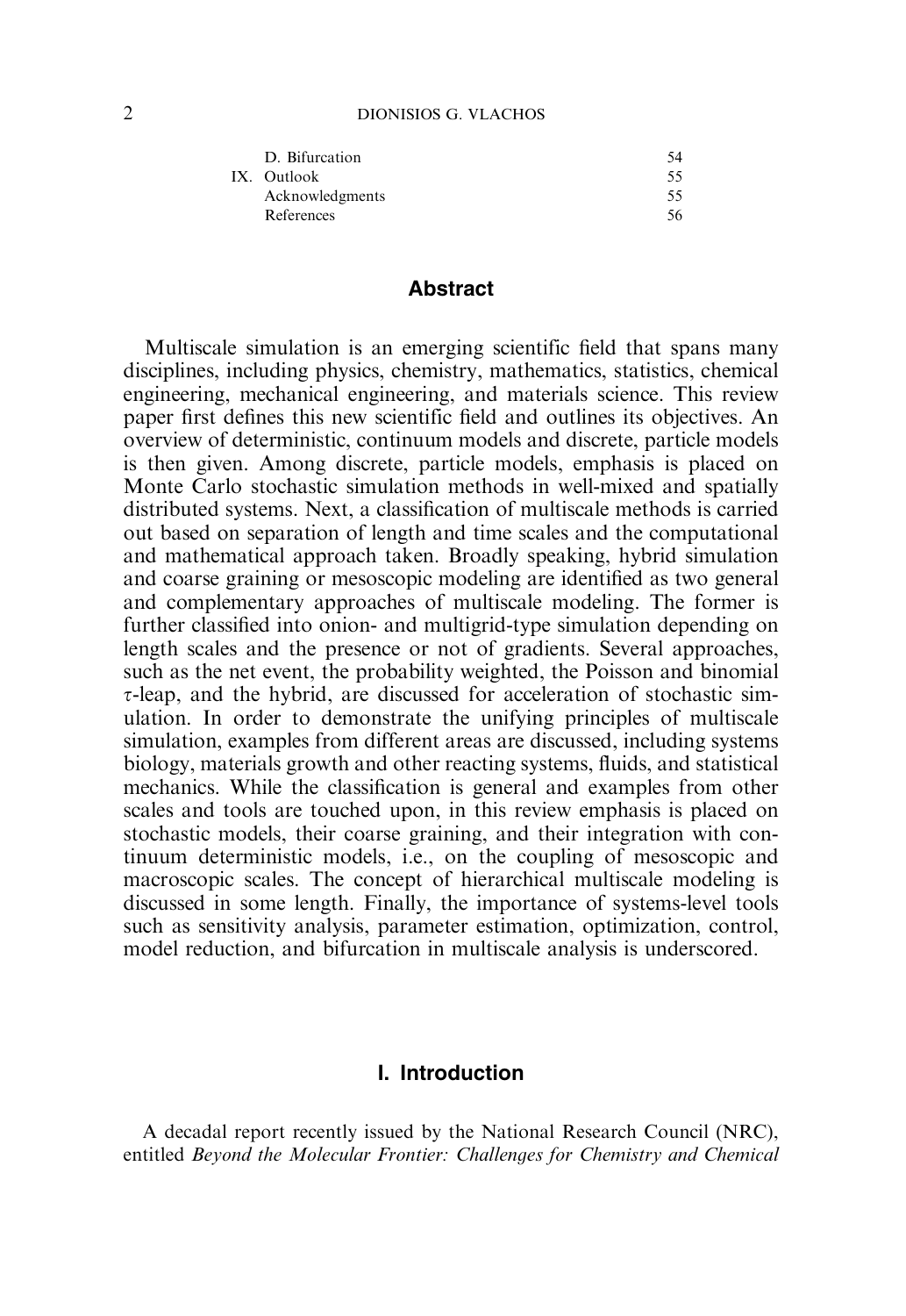Engineering [\(NRC, 2003a](#page-59-0)), advances 13 ''Grand Challenges'' for the field. ''Advancing Chemical Theory and Modeling'' is viewed as one of the critical, enabling technologies. Quoting from the report: ''Chemistry covers an enormous span of time and space from atoms and molecules to industrial-scale processing. Advances in computing and modeling could help us connect phenomena at the electronic and molecular scale to the commercial processing.'' In the information and communications NRC report and in recent roadmaps, multiscale analysis is repeatedly identified as the emerging computational and mathematical science that could enable design and control of complex engineering systems [\(Thompson, 1999;](#page-60-0) [NRC, 2003b](#page-59-0)).

The foundations of transport phenomena, reaction engineering, thermodynamics, and nonlinear analysis, along with significant advances in numerical analysis of differential equations at the continuum level and the increase in computational power, have shaped for the most part the first engineering process modeling paradigm of chemical sciences of the 20th century (the BSL paradigm of continuum conservation equations and continuum constitutive relations (Bird et al[., 1960](#page-55-0))). An outcome of this long-time effort has been the widespread use of computational fluid dynamics (CFD) simulation that nowadays routinely assists the design of many industrial processes.

The rapid growth in computational speed over the past decades has enabled a molecular-based approach to product and process engineering. Molecular simulations such as molecular dynamics (MD) and Monte Carlo (MC) algorithms have emerged as preeminent computational tools for science and engineering research. Additional discrete particle simulations, such as Brownian dynamics (BD), lattice Boltzmann (LB), direct simulation Monte Carlo (DSMC), and dissipative particle dynamics (DPD), have attempted to bridge information from the molecular to the mesoscopic scale, but often in a phenomenological manner, as the rules of coarse graining are not fully established. At the other end of the modeling spectrum, quantum mechanical (QM) calculations, such as ab initio and density functional theory (DFT), in conjunction with transition state theory (TST), have extended the realm of simulation to smaller scales by providing electronic structure information such as potential energy surfaces (PESs) and activation energies that are used in molecular simulations. The advances in molecular and quantum mechanics theory and simulation have established the second modeling paradigm (the molecular and quantum modeling paradigm).

Multiscale simulation is emerging and will unquestionably become the third modeling paradigm. The idea of multiscale modeling is straightforward: one computes information at a smaller (finer) scale and passes it to a model at a larger (coarser) scale (see [Fig. 1](#page-3-0)) by leaving out degrees of freedom as one moves from finer to coarser scales. Within this context, the most common goal of multiscale modeling is to predict the macroscopic behavior of an engineering process from first principles (upscaling or bottom-up approach). This approach has its roots in the work of Newton, Hooke, Bernoulli, Einstein, Bodenstein,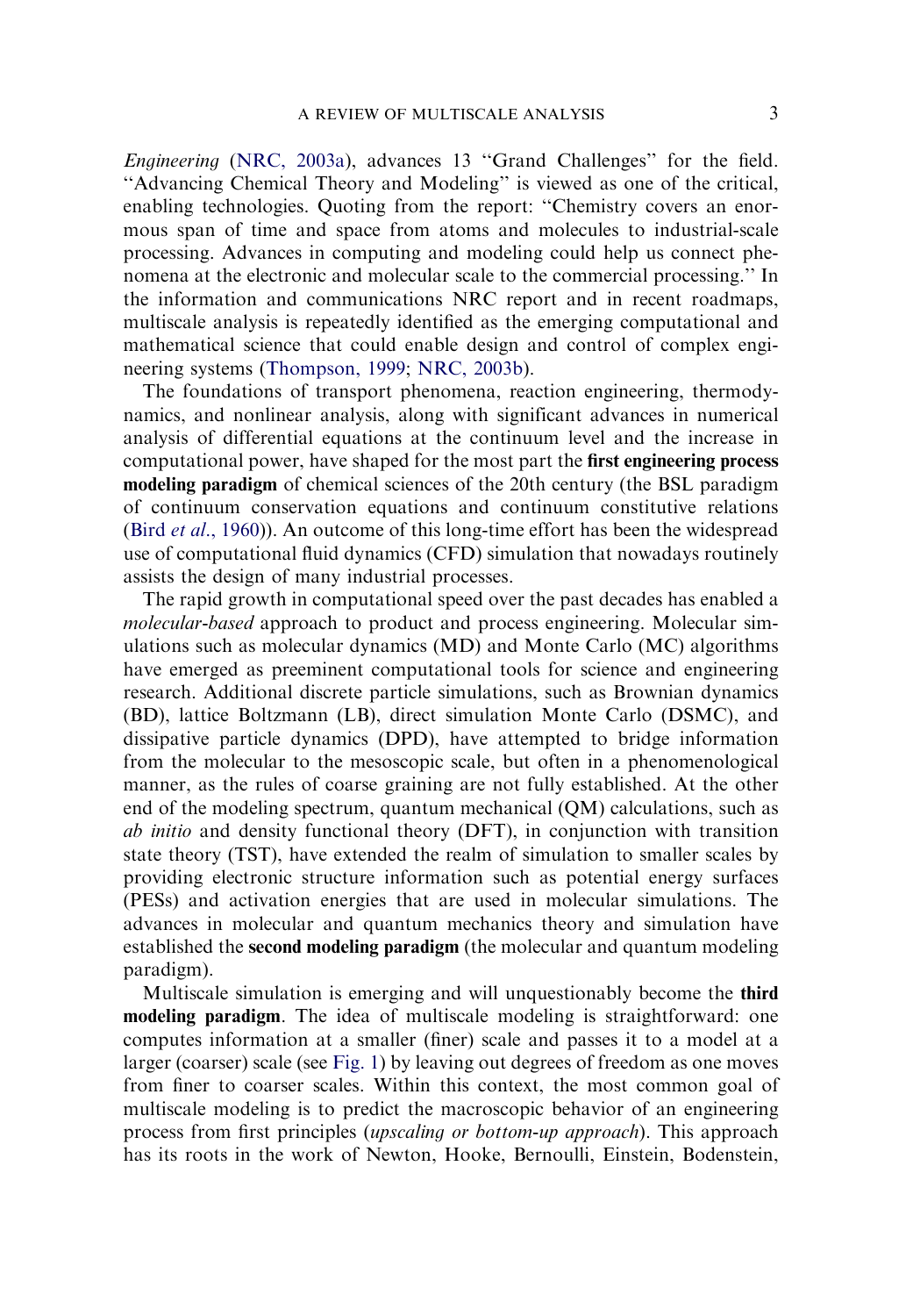<span id="page-3-0"></span>

FIG. 1. Schematic representation depicting scales and various simulators. Most multiscale work has focused on the simplest, one-way information passing, usually from the finest to the coarsest scale model. On the other hand, most processes exhibit strong coupling between scales or lack separation of scales.

and others ([Phillips, 2002](#page-59-0); [Raimondeau and Vlachos, 2002a](#page-59-0)) who left out many degrees of freedom to propose continuum-based constitutive equations and simple models for obtaining answers of interest. In recent times, this goal has been served well, for example, by equilibrium statistical mechanics with QMbased potentials and associated molecular (MD and MC) models. I envision an equally important second goal of multiscale analysis, stemming from the emerging areas of biotechnology, nanotechnology, and device miniaturization. This goal is the ability to predict and control phenomena and devices with resolution approaching nanoscopic scale while manipulating macroscopic (engineering) scale variables such as flow rates, pressures, and temperature (downscaling or top-down approach). This manipulation may not happen with active model-based control but instead by properly designing a system, using multiscale model-based information, to function desirably at the molecular level. This issue is further discussed in the section on systems tasks. *Reverse engineering* is yet a third potential goal of top-down information flow: given a desirable property, it is desirable to predict suitable candidate materials (e.g., multicomponent, multifunctional catalysts) and develop rational ways to synthesize them. This last goal addresses product-driven engineering that is believed by many to be the future of chemical sciences ([Cussler and Wei, 2003\)](#page-56-0). For the most part, the last two goals have so far remained elusive but are the ones on which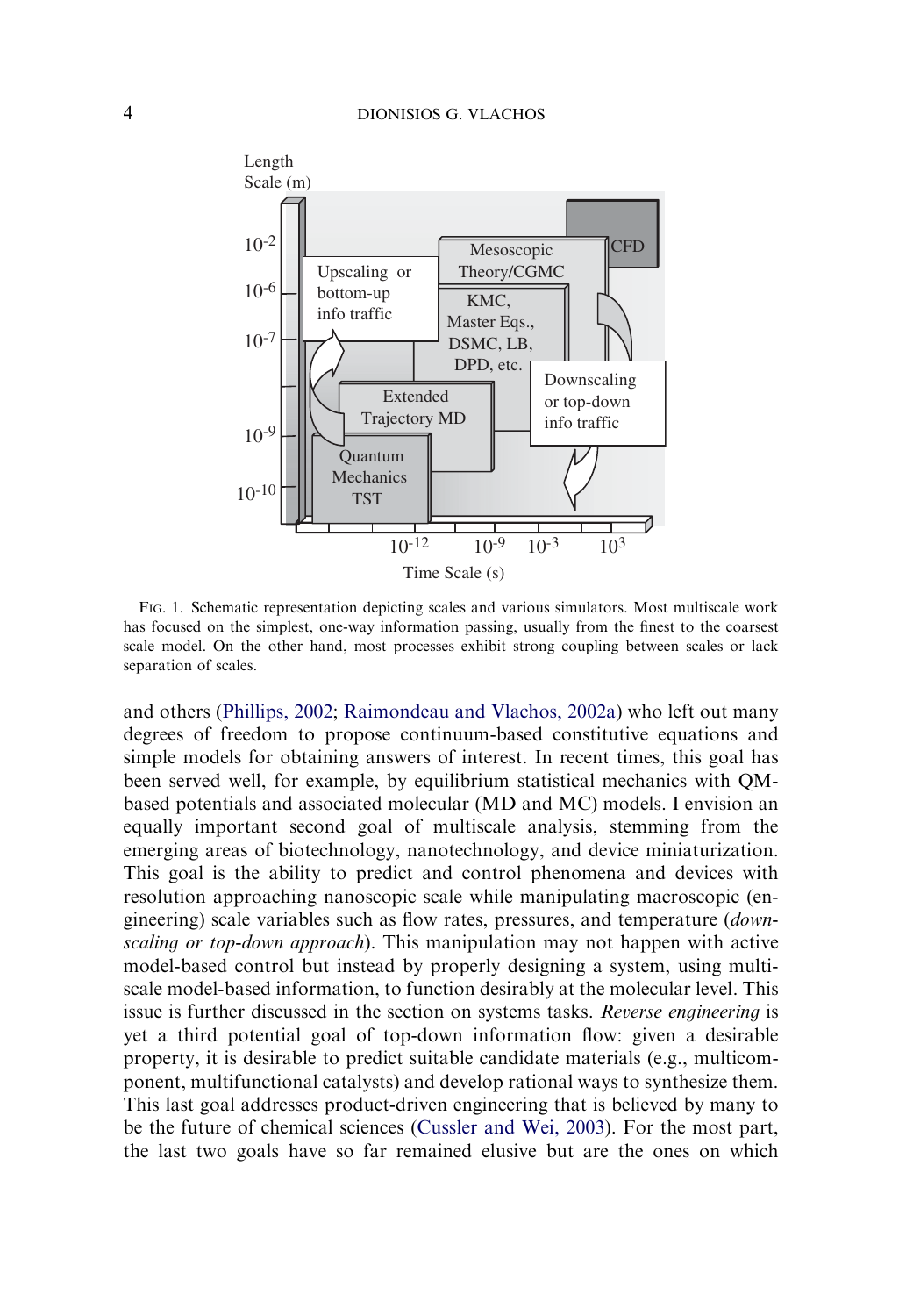multiscale modeling and simulation would have the most impact in the next decade.

Advances in analytical methods, such as scanning probe and high-resolution transmission electron microscopy, now enable experiments with molecular-level resolution. Furthermore, data from small ensembles of molecules or single entities (e.g., a living cell) become more common. Effectively utilizing these and related emerging tools and data to develop new products and processes will be greatly facilitated by a complementary development in multiscale modeling that can not only model experimentally observed phenomena, but also aid in the prediction of new, as of yet, unproven products and processes.

Multiscale simulation is growing so rapidly that it emerges as a new multidisciplinary scientific field. Figure 2 summarizes the number of publications over the past decade using the term ''multiscale'' and ''multi-scale'' in their title only or in all title, abstract, and keywords. While the term multiscale means different things in various fields, the explosion is clear. Two new journals, Multiscale Modeling and Simulation, A SIAM Interdisciplinary Journal, and the International Journal on Multiscale Computational Engineering (Begell House Publishers, NY) started in 2003, point to the rapid evolution of this new field. There have been many activities that speak to the same fact. Examples include the recent issues 8 and 9 of the 59th volume of Chemical Engineering



FIG. 2. Sum of the number of publications over periods of two years containing the word ''multiscale'' and ''multi-scale'' in the title only or in the title, abstract, and keywords (found through the Web of Science). An explosion in the number of publications is observed. However, this search is just a measure since many of these papers do not really adhere with the definition of multiscale modeling used here, and others, while truly multiscale, are not accounted for because ''multiscale'' or ''multiscale'' is not present in their title, abstract, and keywords.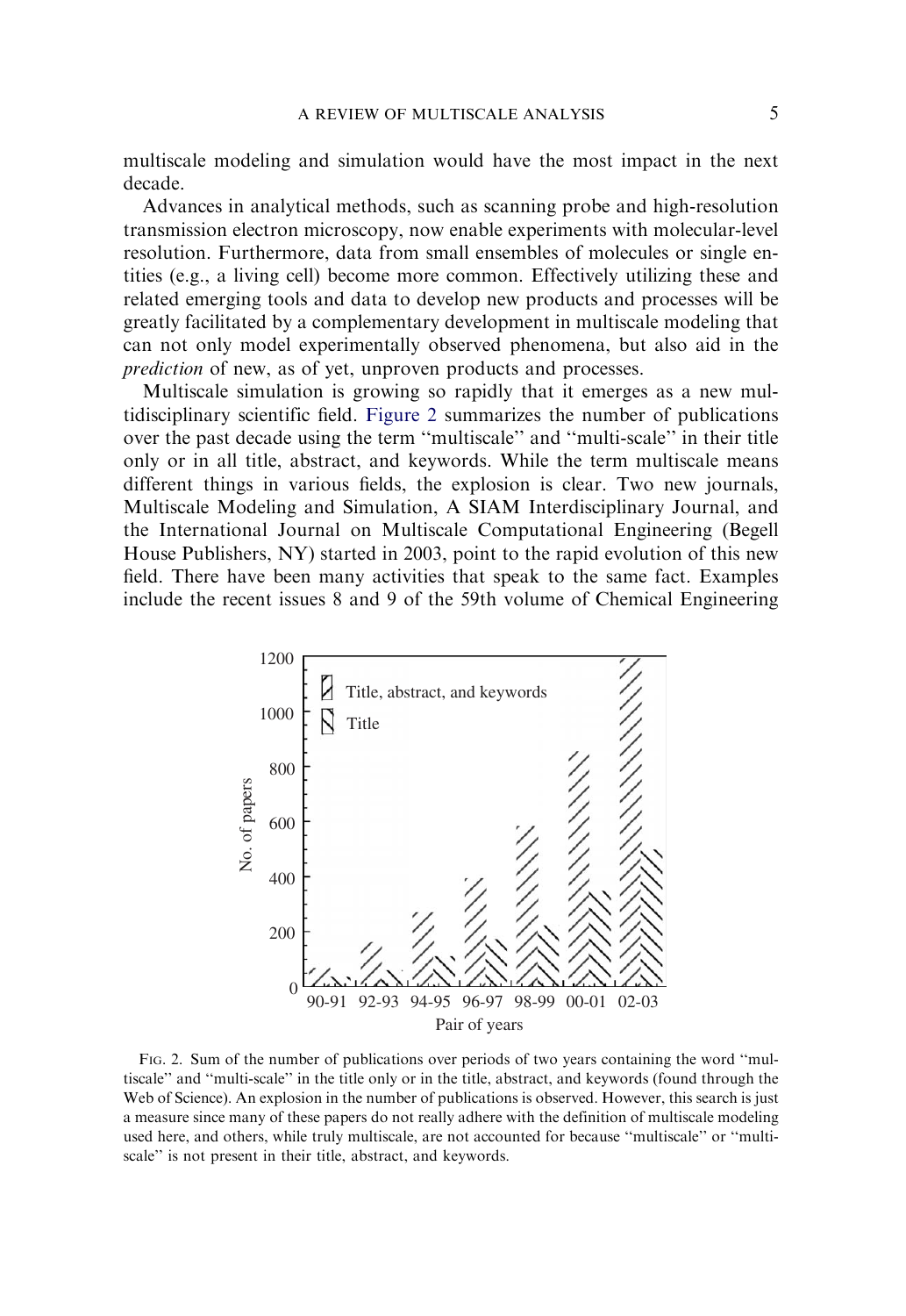Science in 2004 that have been dedicated to Complex Systems and Multi-scale Methodology, the forth issue of the 29th volume in Computers in Chemical Engineering on Multiscale Simulation published in 2005, the Springer-Verlag IMA edited book on Dispersive Transport Equations and Multiscale Models resulting from a related workshop, numerous workshops, and a topical conference on Multiscale Analysis in the 2005 AIChE meeting, just to mention a few.

Multiscale simulation builds on the foundations developed in the 20th century of continuum, deterministic and discrete, particle-type models. It attempts to seamlessly integrate models at various scales, extend existing tools to larger length and time scales, and develop theoretical connections between tools over multiple scales. It seems then appropriate to first provide a classification and an overview of models at various scales before multiscale simulation is more formally introduced and recent progress is reviewed. Since we have recently given a review on multiscale simulation in catalysis and reaction engineering [\(Raimondeau and Vlachos, 2002a\)](#page-59-0), here a broader overview of multiscale simulation is given. The multidisciplinary nature of this emerging field makes this a daunting task. For this reason, I have chosen to mainly focus on the areas of systems biology and materials growth because these two fields are enticing an increasing number of chemical engineers. Furthermore, by choosing two areas one can clearly see unifying multiscale concepts that emerge across chemical engineering. Some rather introductory examples from statistical mechanics and reaction systems are also employed to illustrate key points and methods. Finally, I have tried to include references to some key mathematical pieces of work and multiscale references from the physics, materials, and hydrodynamics communities I am aware of with the hope of cross-fertilizing various disciplines without necessarily being exhaustive in coverage (these areas deserve their own review). For example, a recent, very good review from the mathematics community has just appeared after the submission of this manuscript that presents some of the mathematical underpinnings of the algorithms and methods touched upon below (Givon et al[., 2004](#page-57-0)). While the discussed multiscale approach and issues are generic and apply to various models and scales, I have judiciously chosen to mainly focus on the MC method, among other atomistic or mesoscopic models, and the integration of MC with deterministic, continuum models as an example of stochastic/continuum hybrid multiscale models. This naturally provides more coherence to the chapter. Some key references from other types of multiscale models are also given.

## II. Deterministic, Continuum Models

Traditionally, modeling in chemical engineering has invoked continuum de-scriptions of momentum, mass, and energy conservation (Bird et al[., 1960](#page-55-0))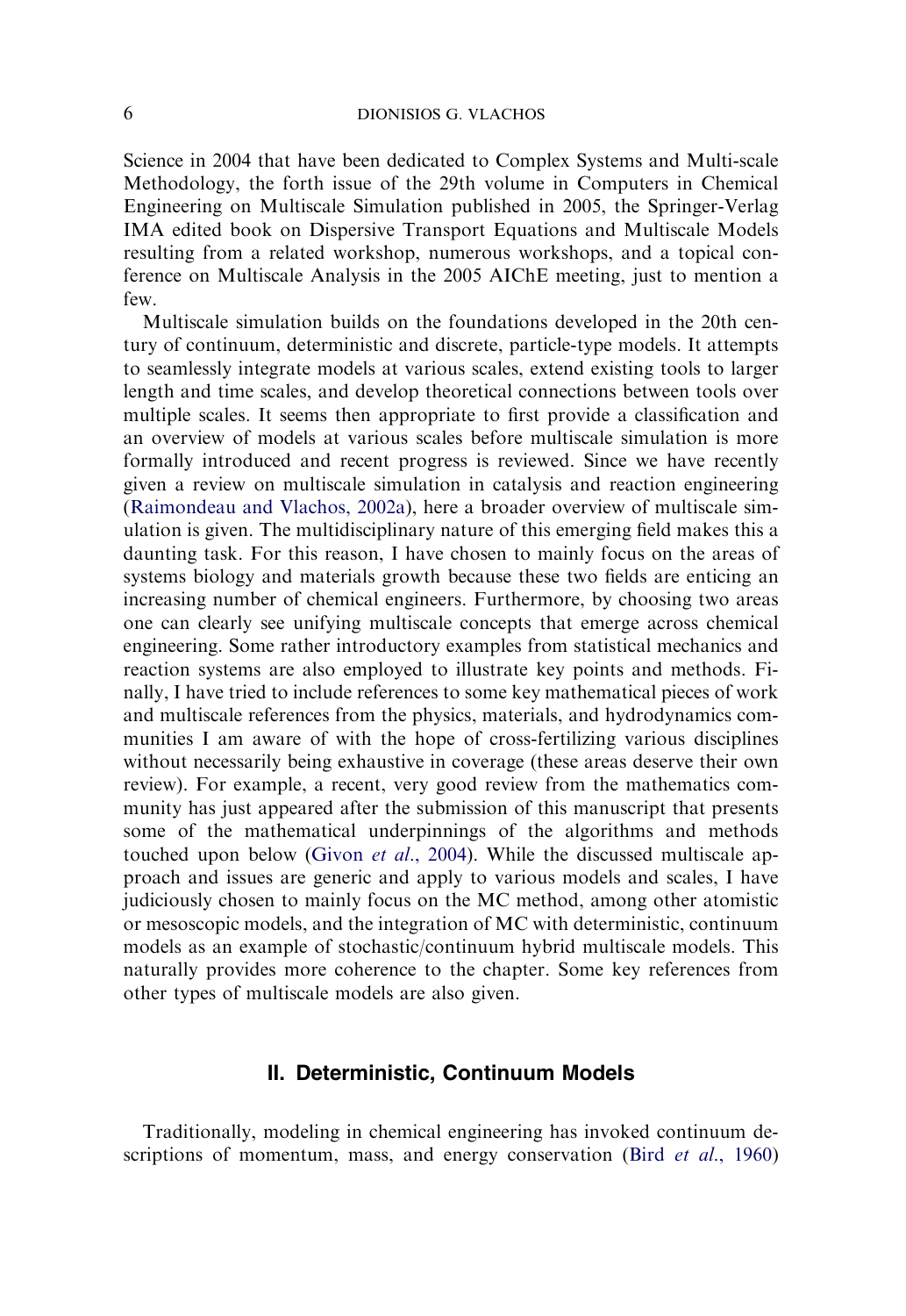<span id="page-6-0"></span>where substantial mathematical and computational contributions have been made over the past decades. Here, the discussion is limited to a brief classification that introduces the necessary terminology used in the remainder of the chapter.

#### A. HIERARCHY OF MODELS

Continuum modeling has often been based on algebraic equations (AEs), ordinary differential equations (ODEs), partial differential equations (PDEs), and differential-algebraic equations (DAEs). PDEs provide the most general description at the continuum level. ODEs typically describe transient, wellmixed systems, such as the concentrations and temperature in a batch reactor or in a continuous stirred tank reactor (CSTR), or 1D steady state balances, such as a plug flow reactor (PFR) model or an axial dispersion model. A distinction of ODEs entails initial vs. boundary value problems depending on where the conditions are imposed, namely, only at the entrance or at the entrance and exit, respectively. The hierarchy of deterministic, continuum models is summarized in Fig. 3a. Using concepts of dimensional analysis and symmetry, models toward the bottom of the graph can be thought of as reductions or limits of higher dimensionality models (found toward the top of the graph).



FIG. 3. (a) Hierarchy of deterministic, continuum models. Dimensional analysis and symmetry are powerful concepts in reducing the dimensionality of complex models. (b) Hierarchy of stochastic models for chemically reacting well-mixed systems.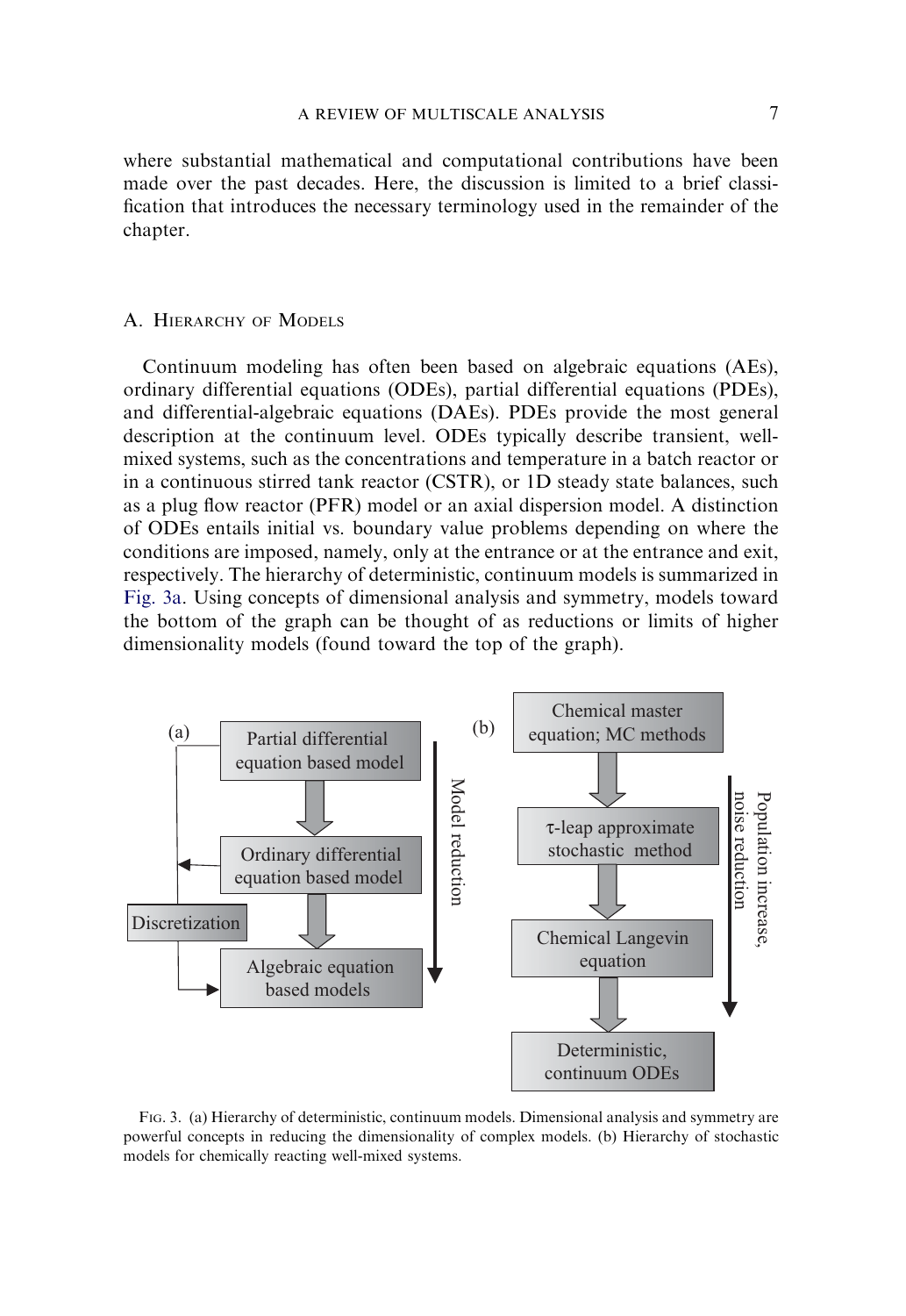## B. SOLVING DETERMINISTIC, CONTINUUM DIFFERENTIAL EQUATION MODELS: TECHNIQUES AND STATUS

Substantial advances in computational power (Moore's law) have had a tremendous impact on the numerical solution of engineering problems. Concomitant with increases in computational power, significant advances in problem solving have resulted through mathematical and/or computational developments. One example is the introduction of stiff ODE solvers by [Gear \(1969,](#page-57-0) [1971\)](#page-57-0) that led to the development of adaptive time step, variable-order methods that nowadays are available through the web. LSODA, VODE, and RADAU5 are some commonly employed packages for solving stiff ODEs and DDASSL for DAEs ([Brenan](#page-55-0) et al., 1996; [Hairer and Wanner, 1991](#page-57-0); [Petzold, 1982](#page-59-0)). As another example, over the last 30 years the solution of systems of linear equations has evolved from sparse Gauss elimination, to Gauss–Seidel, to successive over-relaxation, to conjugate gradient, to multigrid, to parallel multigrid. It was recently reported by Petzold in [NRC \(2003b\)](#page-59-0) that such algorithm and software development has led to four orders of magnitude speedup.

Methods for solving continuum models have advanced to such a point that they are nowadays considered to be relatively mature. Since several packages are available based on one of these methods, it becomes a matter of choosing an appropriate package. Typical CFD and transport packages include Fluent, FI-DAP, CFX, and Femlab (Femlab is a general purpose finite element (FEM) based program with specialized modules for chemical engineering applications). Simple 1D problems can be solved with widely used teaching software, such as Matlab and Mathematica. While in the 1980s considerable effort was devoted to the discretization of PDEs and meshing of a complex domain, this is now a relatively routine exercise that uses Gambit and the internal mesh generator of Femlab even for complex geometries. CFD, depicted at the top of the pyramid in [Fig. 1,](#page-3-0) can be used as process simulator in a multiscale simulation of chemical engineering. Memory limitations, especially for 3D simulations, robustness in convergence, speed for complex chemistry in reacting flows, and accuracy are still issues that need further improvements. Finally, interfacing CFD codes with complex homemade chemistry codes or finer scale codes from the multiscale ladder shown in [Fig. 1](#page-3-0) is also important.

## III. Overview of Discrete, Particle Models

Discrete models treat individual atoms, molecules, or particles and can be deterministic or stochastic. Examples of the former include MD simulations. Examples of the latter are various MC methods, BD, DPD, DSMC, and LB simulations. There are different ensembles in which these simulations can be performed, depending on the quantities that one is interested in computing.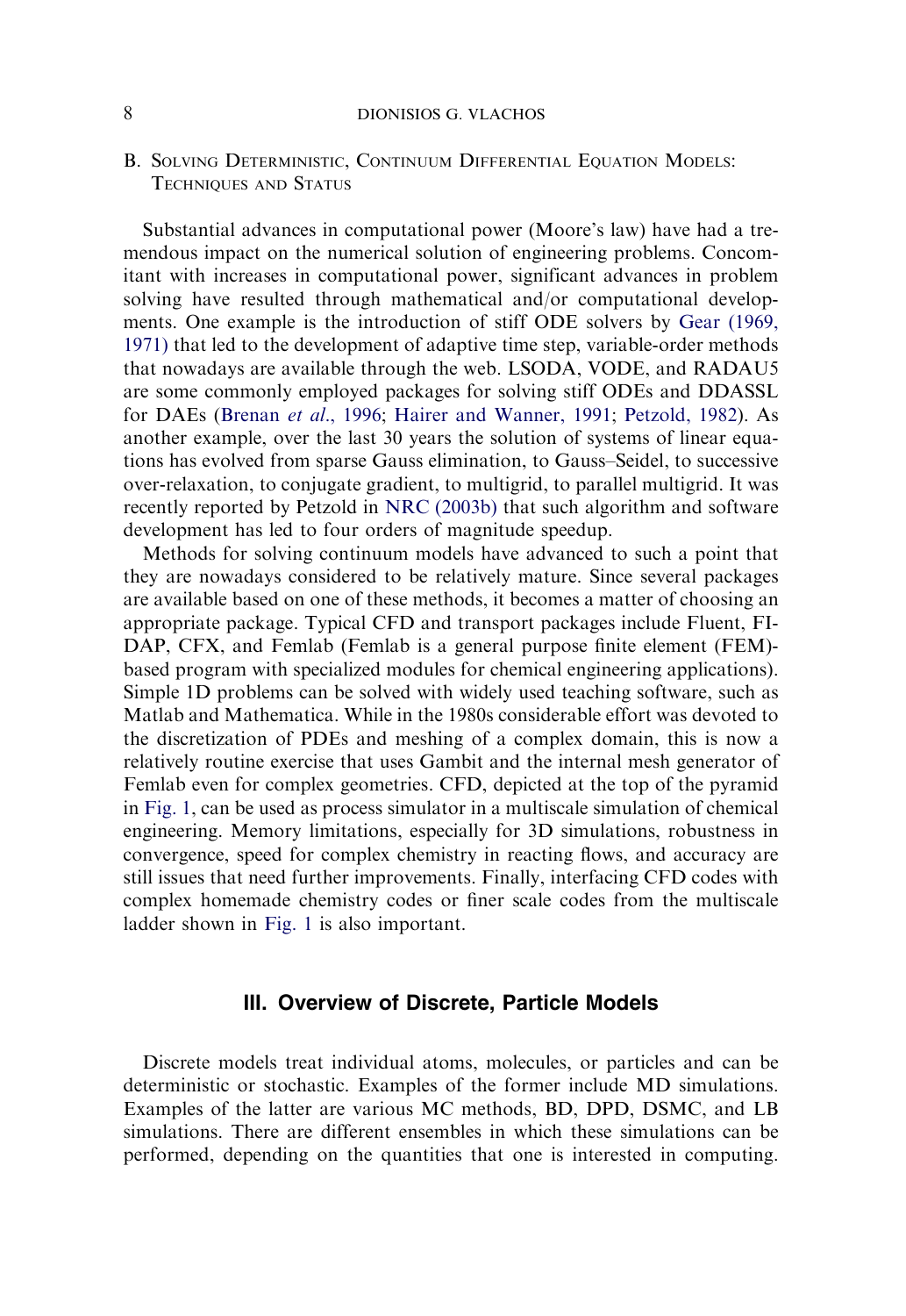Different techniques are suitable for different tasks. For example, BD focuses on molecules and particles in solution where the solvent is implicitly lumped into a friction force. On the other hand, DSMC and LB are typically applied to various fluid-related problems. MD is the only fundamental, first principles tool where the equations of motion are solved using as input an interparticle potential. MC methods map the system description into a stochastic Markovbased framework. MD and MC are often thought of as molecular modeling tools, whereas the rest are mesoscopic tools (lattice MC is also a mesoscopic tool).

Many excellent sources on discrete, particle simulations exist (e.g., [Allen and](#page-55-0) [Tildesley, 1989](#page-55-0); [Binder, 1986](#page-55-0); [Bird, 1988](#page-55-0); [Chen and Doolen, 1998;](#page-56-0) [Frenkel and](#page-56-0) [Smit, 1996](#page-56-0); [Landau and Binder, 2000;](#page-58-0) [Rastogi and Wagner, 1995](#page-59-0); [Wolf-Glad](#page-60-0)[row, 2000](#page-60-0)). Volume 28 of Advances in Chemical Engineering, entitled ''Molecular Modeling and Theory in Chemical Engineering,'' presents an excellent collection of molecular-based papers with applications across chemical engineering. A recent overview of the tasks that can be accomplished via molecular modeling, with special emphasis on MC methods, for irreversible chemical processes is given in [Vlachos \(2005\).](#page-60-0)

Obviously, the spectrum of mesoscale, particle-based tools is too vast to be covered in a single paper. Therefore, in this and the subsequent sections, I mainly elaborate on MC methods to illustrate various aspects of multiscale modeling and simulation. Below, the modeling hierarchy for stochastic wellmixed chemically reacting systems is first outlined, followed by a brief introduction to MC methods.

## A. HIERARCHY OF STOCHASTIC MODELS FOR WELL-MIXED, CHEMICALLY REACTING **SYSTEMS**

A hierarchy of models can often be derived from a more detailed model under certain assumptions. This approach was discussed above in the case of deterministic, continuum models (see [Fig. 3a](#page-6-0)). Such hierarchical models can be valuable in multiscale modeling. Let us just mention two cases. First, one could use different models from a hierarchy of models for different situations or length scales. This approach plays a key role in hybrid multiscale simulation discussed extensively below. Second, one could easily apply systems tasks to a simpler model to obtain an approximate solution that is then refined by employing a more sophisticated, accurate, and expensive model from the hierarchy.

A major difficulty is that such hierarchies of molecular models are not exactly known. Recent work by [Gillespie \(2000, 2002\)](#page-57-0) has established such a hierarchy for stochastic models of chemical reactions in a well-mixed batch reactor. This hierarchy is depicted in [Fig. 3b.](#page-6-0) In particular, it was shown that the chemical master equation is deduced to a chemical Langevin equation when the population sizes are relatively large. Finally, the deterministic behavior can be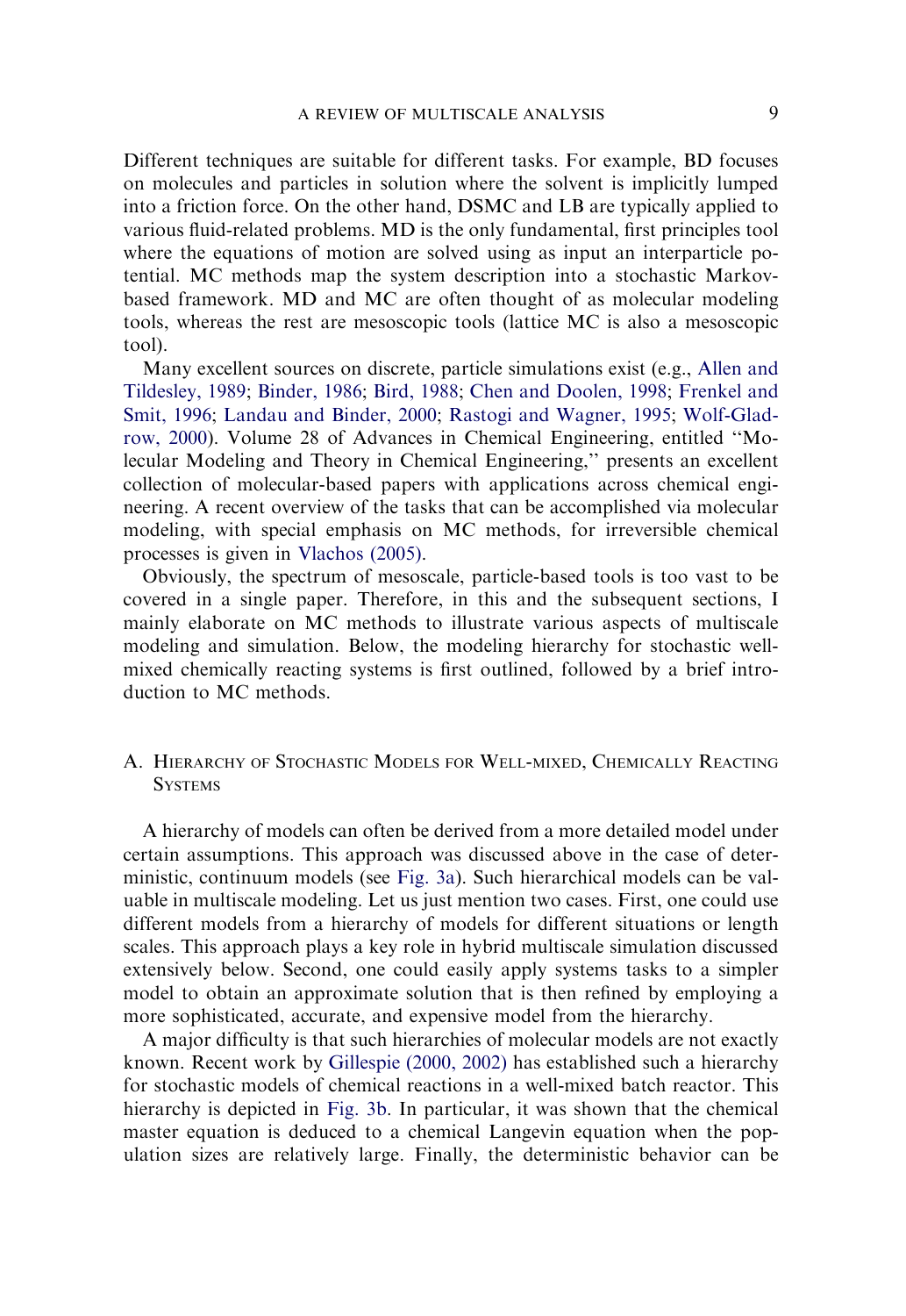recovered in the limit of an infinite-size system  $(N \to \infty)$ . The concept of hierarchical modeling is revisited in the section on systems tasks.

#### B. SOLVING MASTER EQUATIONS STOCHASTICALLY: MONTE CARLO METHODS

The introduction of the [Metropolis](#page-58-0) MC algorithm in 1953 (Metropolis et al., [1953\)](#page-58-0) has established a new paradigm in computational statistical mechanics for computing equilibrium solutions. Starting from a description of the physical system in terms of a Hamiltonian, MC solves stochastically an underlying master equation using pseudo-random numbers by constructing the probability with which the various states of the system have to be weighted according to a Markov process. The introduction of *simulated annealing* ([Kirkpatrick](#page-58-0) *et al.*, [1983\)](#page-58-0) has substantially expanded the scope of the Metropolis MC method to problems far beyond equilibrium solutions of statistical mechanics. Specifically, MC has been established as a powerful tool in global optimization in process engineering, combinatorial materials library development, and reverse engineering of solid state structure determination ([Deem, 2001](#page-56-0); [Vlachos, 2005](#page-60-0)). However, reverse engineering problems related to structure determination of bulk liquids, solids, nanoparticles, and interfaces, using forward (based on a potential) and reverse (based on experimental data) modes, are outside the scope of this paper.

MC is also successful in far from equilibrium processes encountered in the areas of diffusion and reaction. It is precisely this class of non-equilibrium reaction/diffusion problems that is of interest here. Chemical engineering applications of MC include crystal growth (this is probably one of the first areas where physicists applied MC), catalysis, reaction networks, biology, etc. MC simulations provide the stochastic solution to a time-dependent master equation

$$
\frac{\mathrm{d}p_{\alpha}}{\mathrm{d}t} = \sum_{\beta} \left[ W_{\alpha\beta} p_{\beta} - W_{\beta\alpha} p_{\alpha} \right] \tag{1}
$$

where  $p_{\gamma(\beta)}$  is the probability that the system is in configuration  $\alpha(\beta)$  and  $W_{\alpha\beta}$  is the transition probability per unit time of the system going from configuration  $\beta$ to a. The master equation is deterministic.

Direct solution of the master equation is impractical because of the huge number of equations needed to describe all possible states (combinations) even of relatively small-size systems. As one example, for a three-step linear pathway among  $100$  molecules,  $10<sup>4</sup>$  such equations are needed. As another example, in biological simulation for the tumor suppressor p53,  $2^{11}$  states are estimated for the monomer and  $2^{44}$  for the tetramer (Rao *et al.*, 2002). Instead of following all individual states, the MC method is used to follow the evolution of the system. For chemically reacting systems in a well-mixed environment, the foundations of stochastic simulation were laid down by [Gillespie \(1976, 1977\)](#page-57-0). More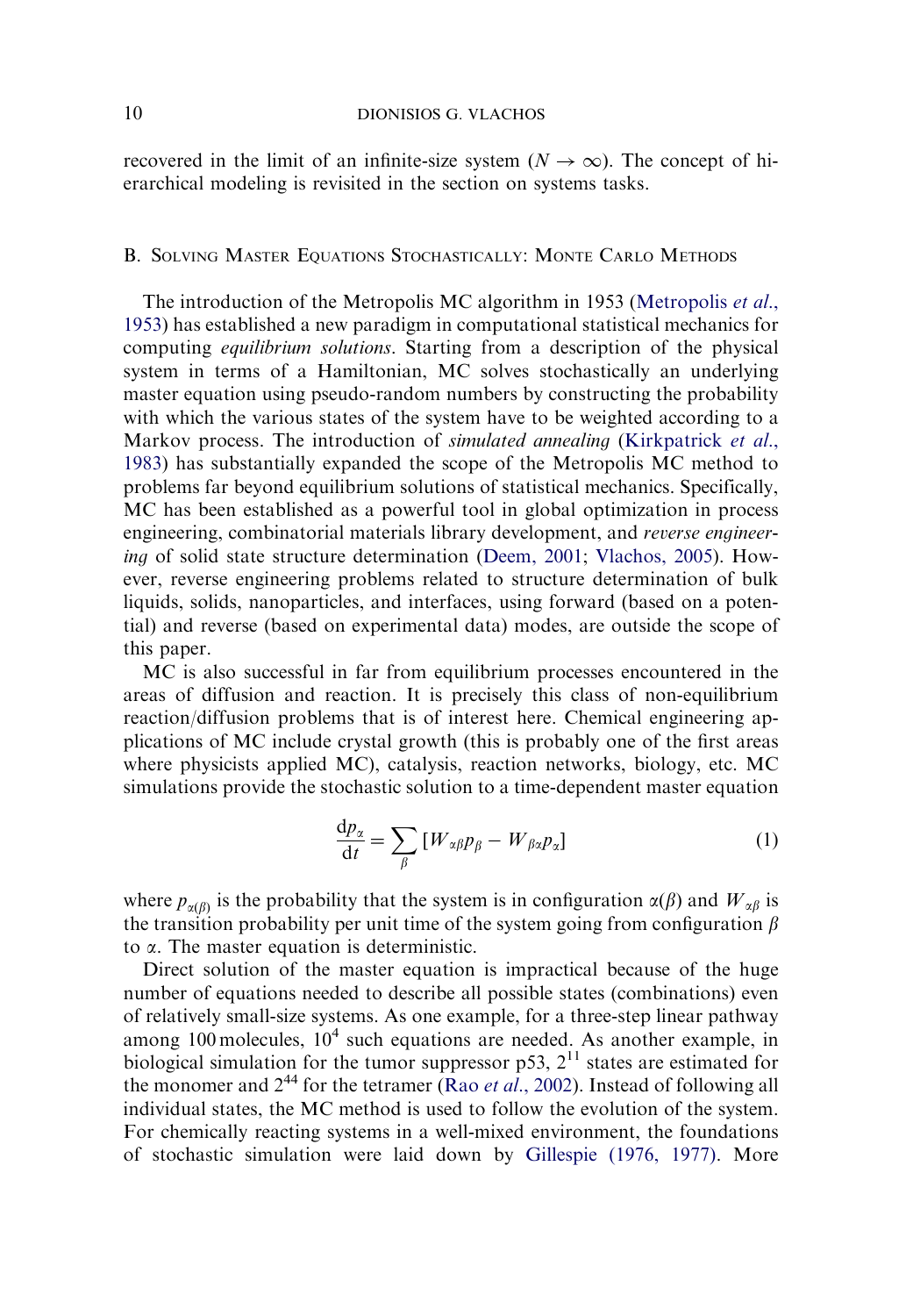recently, [Gillespie's \(1992\)](#page-57-0) algorithm was connected with collision theory. His approach is easily extendable to arbitrary complex computational systems when individual events have a prescribed transition probability per unit time. This is often referred to as the kinetic Monte Carlo (KMC) or dynamic Monte Carlo  $(DMC)$  method, and is the tool used herein. In contrast to the classic Metropolis MC algorithm, KMC provides real-time information.

There are two different exact algorithms for stochastic simulation proposed by Gillespie, namely, the direct simulation method and the first reaction simulation method. The former is computationally much more efficient and has been the method of choice (it requires two random numbers per MC event as compared to  $N_r$  random numbers for the latter, where  $N_r$  is the number of reactions). The work of [Gibson and Bruck \(2000\)](#page-57-0) aims at reducing the computational cost of KMC for complex reaction networks by modifying the first reaction simulation method of Gillespie. Their approach uses dependency graphs to minimize the computation time spent on updating the transition probabilities per unit time (propensities in the terminology of Gillespie). This idea resembles the lists of neighbors approach used in spatial distributed molecular models ([Allen and Tildesley, 1989;](#page-55-0) [Frenkel and Smit, 1996](#page-56-0)) and graph theory used in building complex reaction networks [\(Broadbelt](#page-55-0) et al., 1994). Furthermore, Gibson and Bruck kept the time increments of unaffected reactions, determining when reactions occur, fixed to their current values. As a result, the number of random numbers needed per MC event is reduced to just one.

The extension of Gillespie's algorithm to spatially distributed systems is straightforward. A lattice is often used to represent binding sites of adsorbates, which correspond to local minima of the PES. The work of Bortz et al[. \(1975\)](#page-55-0) on the *n-fold or continuous time MC (CTMC)* method is a significant achievement in computational speedup of the lattice KMC method, which, however, has been underutilized probably owing to its difficult implementation. In CTMC, probabilities are computed a priori and each event is successful, in contrast to null-event algorithms (e.g., Metropolis) whose fraction of unsuccessful (null) events increases considerably at low temperatures and for stiff problems (Reese et al[., 2001;](#page-59-0) [Vlachos](#page-60-0) et al., 1993). While simulations carried out early on reported results in MC events or steps and lacked a connection with real time, calculation of real time by a continuous amount is straightforward, as demonstrated several years ago (e.g., [Fichthorn and Weinberg, 1991;](#page-56-0) [Vlachos](#page-60-0) et al[., 1990, 1991](#page-60-0)). Real time can be implemented in both null event and CTMC methods, and practically the same results are obtained regardless of the algorithm used (Reese et al[., 2001\)](#page-59-0). Generalization of the KMC method to treat arbitrarily complex surface kinetics and comparison of null event KMC and CTMC have been presented in Reese et al[. \(2001\)](#page-59-0).

The microscopic processes occurring in a system, along with their corresponding transition probabilities per unit time, are an input to a KMC simulation. This information can be obtained via the multiscale ladder using DFT,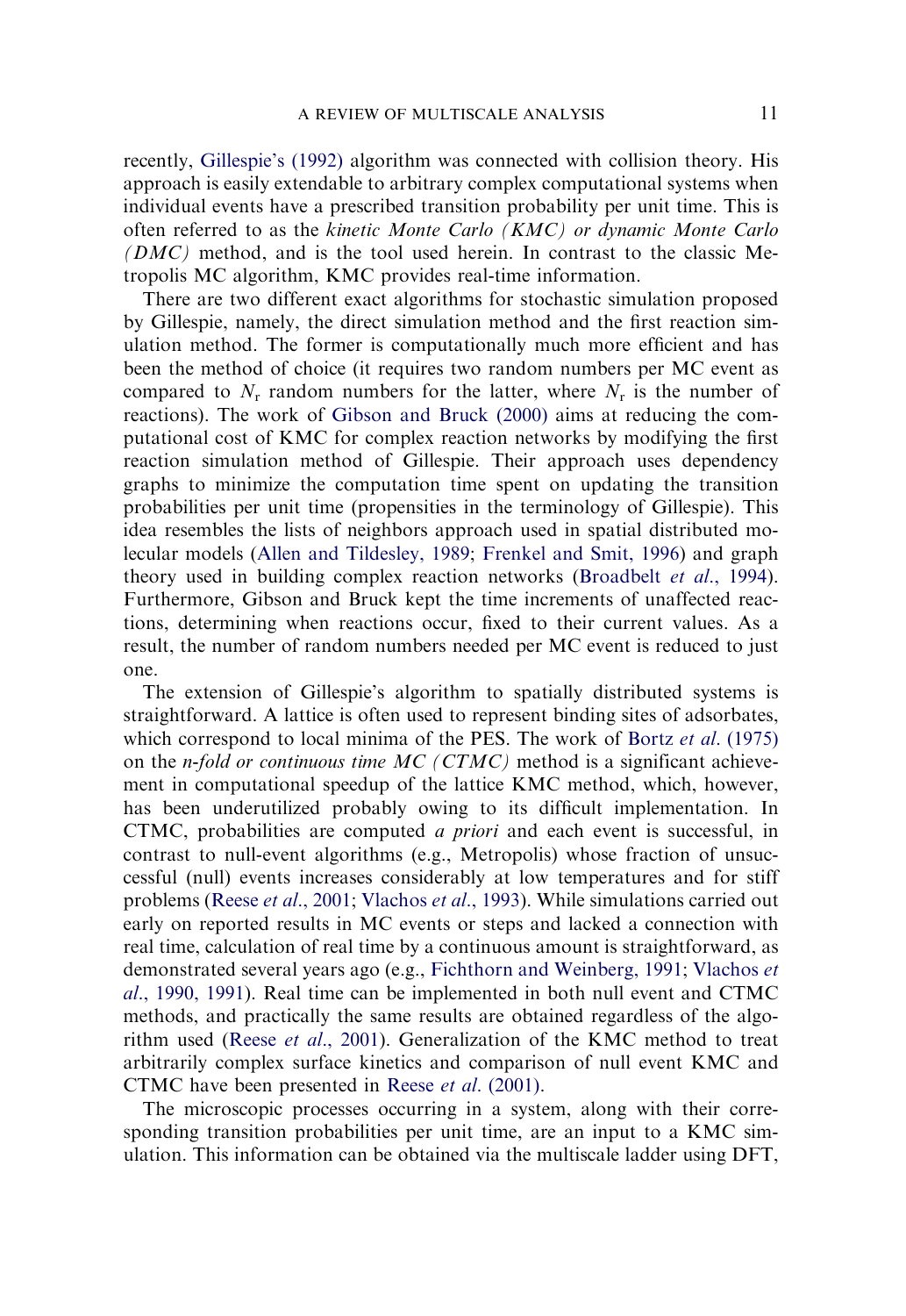TST, and/or MD simulations (the choice depends mainly on whether the process is activated or not). The creation of a database, a lookup table, or a map of transition probabilities for use in KMC simulation emerges as a powerful modeling approach in computational materials science and reaction arenas [\(Maroudas, 2001;](#page-58-0) [Raimondeau](#page-59-0) *et al.*, 2001). This idea parallels tabulation efforts in computationally intensive chemical kinetics simulations [\(Pope, 1997\)](#page-59-0). In turn, the KMC technique computes system averages, which are usually of interest, as well as the probability density function (pdf) or higher moments, and spatiotemporal information in a spatially distributed simulation.

## IV. Classification of Multiscale Simulation Approaches

Multiscale simulation enables coupling of phenomena at various scales from the quantum scale to the molecular, mesoscopic, device, and plant scale ([Alkire](#page-55-0) [and Verhoff, 1998;](#page-55-0) [Christofides, 2001;](#page-56-0) [Lerou and Ng, 1996;](#page-58-0) [Maroudas, 2000;](#page-58-0) [Raimondeau and Vlachos, 2002a](#page-59-0); [Villermaux, 1996;](#page-60-0) [Weinan](#page-60-0) et al., 2003). For most applications, multiscale modeling has been practiced sequentially. The smaller (finer) scale model is typically solved first, and information is passed to the larger (coarser) scale (upscaling), i.e., from the bottom-up. This is a one-way information traffic paradigm (see also [Fig. 1\)](#page-3-0), also termed serial ([Maroudas,](#page-58-0) [2003\)](#page-58-0), and has been practiced successfully in several applications. One such example includes the development of first principles chemistry via *ab initio* methods, statistical mechanics, and kinetic theory. These finer length scale models parameterize effectively the reaction rate constants that are subsequently employed in reacting process flow simulations. Laminar flames and chemical vapor deposition (CVD) are two reaction-engineering applications where this sequential approach has successfully been used. For gas-phase reacting flows at low to moderate pressures, the density is so low that the probability of trimolecular events is negligible. As a result, the PES of two chemical species describes accurately the reaction coordinate, i.e., the coupling between scales is practically non-existent. Therefore, one-way coupling is adequate. Another example of one-way coupling for crystal growth of GaAs and InP was presented in [Rondanini](#page-59-0) et al. (2004), where FEM-computed fluxes were passed to a 3D KMC code.

In most liquid- and solid-phase systems, the dilute approximation is typically invalid, and, as a result, many body effects play a significant role. Many body effects are manifested through the effect of solvent or catalyst on reactivity and through concentration-dependent reaction rate parameters. Under these conditions, the one-way coupling is inadequate, and fully coupled models across scales are needed, i.e., two-way information traffic exists. This type of modeling is the most common in chemical sciences and will be of primary interest hereafter. In recent papers the terms multiscale integration hybrid, parallel, dynamic,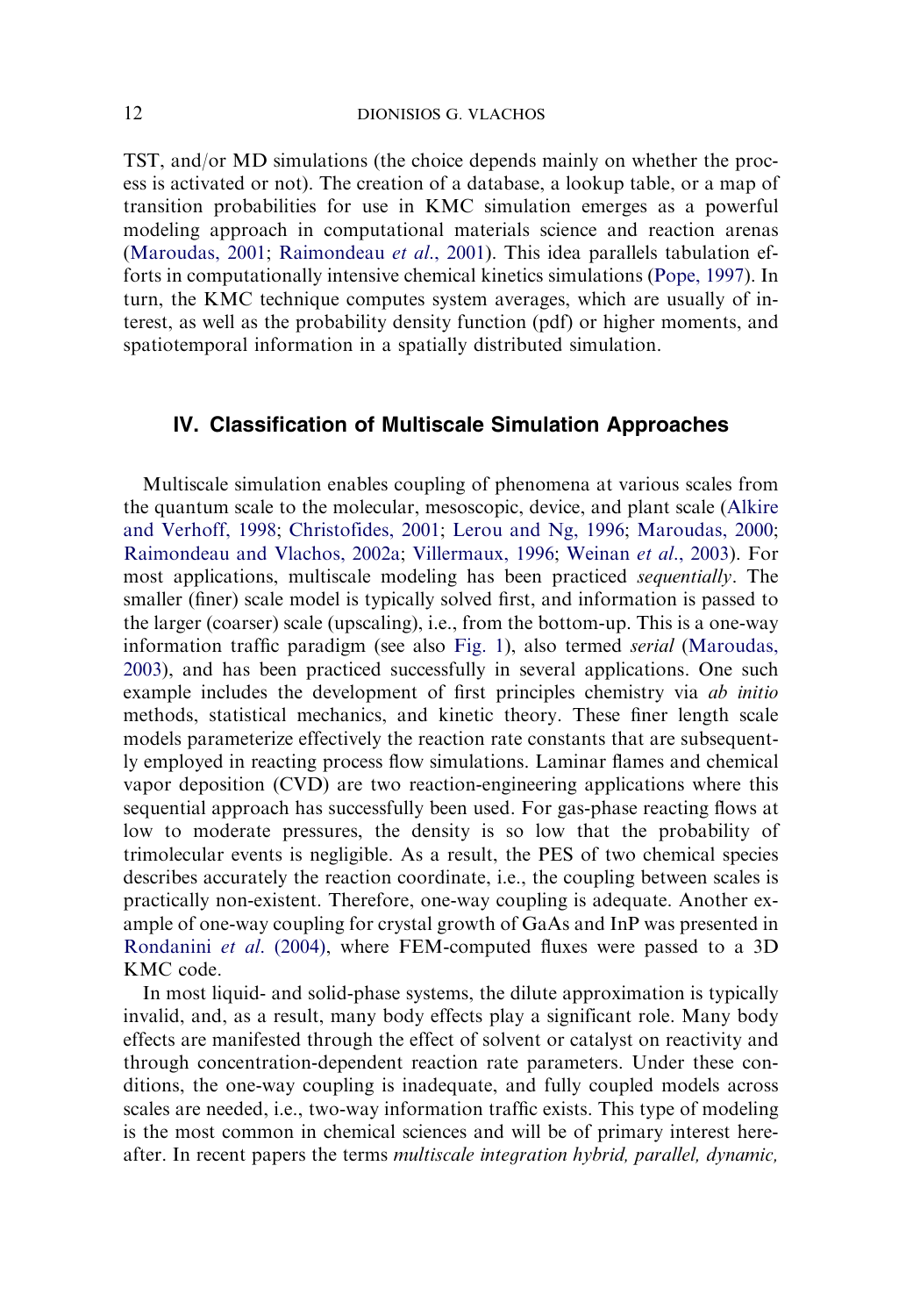<span id="page-12-0"></span>and concurrent simulation have been employed, depending on the algorithm used ([Abraham](#page-55-0) et al., 1998b; [Maroudas, 2003;](#page-58-0) [Rudd and Broughton, 2000;](#page-59-0) [Vlachos, 1997\)](#page-60-0).

Figure 4 depicts the most common multiscale simulation approaches. When there is a large separation of length scales between phenomena, then a different model can be used at each scale. This type of multiscale simulation is termed as hybrid. At the core QM simulations, farther out molecular models (e.g., MD, KMC), and even farther out continuum mechanics form an onion structure or nested hierarchy of models [\(Fig. 5](#page-13-0)). At the other extreme, in processes whose phenomena do not exhibit separation of scales, one has two options (see Fig. 4). The first one is to extend a suitable tool, such as a MD or KMC method, to large length and time scales to enable comparison with experiments. This is termed mesoscopic modeling or coarse graining. The second one is to apply a coarser model over large length and time scales of experimental interest on a coarse grid and estimate small-scale information for the coarser model from a finer scale model on a fine grid ([Fig. 6\)](#page-13-0). This last method is hereafter termed multigrid-type hybrid multiscale simulation, but the terms heterogeneous hybrid simulation ([Weinan](#page-60-0) *et al.*, 2003) and tooth gap have also been used ([Gear](#page-57-0) *et al.*, [2003\)](#page-57-0) to denote similar ideas.



FIG. 4. Types of multiscale modeling and solution strategies. Hybrid models (one model at each scale) apply well when there is separation of scales (onion or nested-type models). When there is lack of separation of scales, mesoscale models need to be developed where the same technique (e.g., MD or MC) is accelerated. Alternatively, multigrid (heterogeneous) hybrid models can be employed where the unresolved degrees of freedom are determined from a finer scale model and passed to a coarser scale model.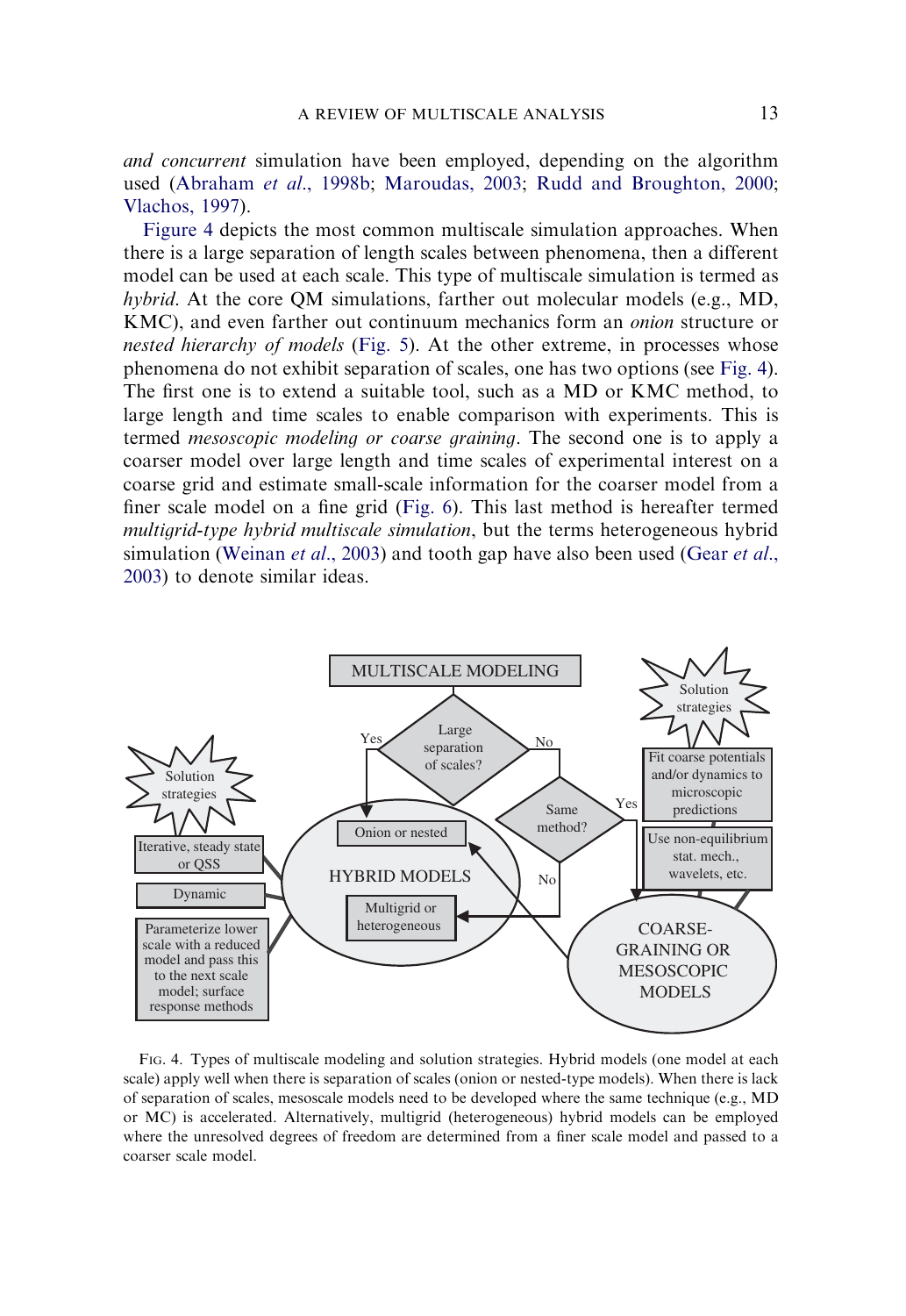<span id="page-13-0"></span>

FIG. 5. Schematic of onion-type hybrid multiscale simulation. At each scale a different model is used. Consecutive scale models are simultaneously solved in the overlap region where exchange of information occurs.



FIG. 6. Schematic of multigrid-type hybrid simulation with two grids. At the coarse grid a macroscopic model is advanced over large length and time scales. Information is passed to the macroscopic grid/coarse model from a microscopic simulation executed on a fine grid over short length and time scales. The coarse model is advanced over macroscopic length and time scales and provides to the microscopic simulation a field for constraint fine scale simulation.

Below, the various types of multiscale simulation are elaborated and various examples are provided. The presentation on coarse graining is mainly focused on stochastic (KMC) simulations to provide the underlying foundations and ideas in some depth. Coarse graining of other atomistic, e.g., MD, and mesoscopic tools will be covered in a forthcoming communication. Some excellent reviews on coarse graining in soft-matter physics problems are available (e.g., [Kremer](#page-58-0) [and Muller-Plathe, 2001](#page-58-0); [Muller-Plathe, 2002, 2003](#page-58-0); [Nielsen](#page-58-0) et al., 2004).

# V. Hybrid Multiscale Simulation

Hybrid multiscale simulation is the most developed branch of multiscale simulation and will be covered in this section. The onion-type hybrid simulation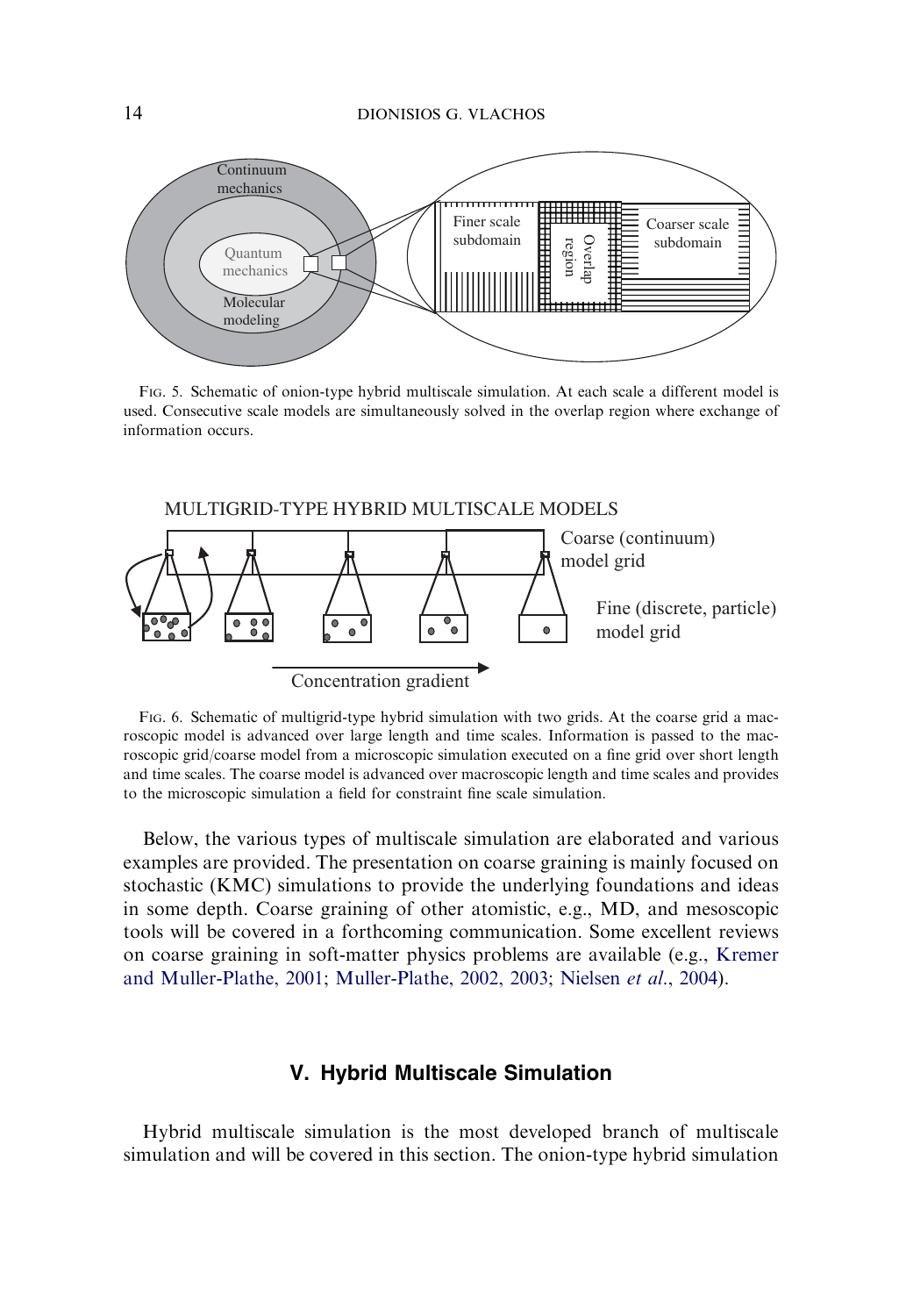is first covered, followed by a discussion of its application to crystal growth and then to other areas. The multigrid-type hybrid method is also discussed. Finally, some of the challenges in hybrid multiscale simulation are elaborated.

#### A. ONION-TYPE HYBRID MULTISCALE SIMULATIONS AND ALGORITHMS

Consider an example from nucleation and growth of thin films. At least three length scales can be identified, namely, (a) the fluid phase where the continuum approximation is often valid (that may not be the case in micro- and nanodevices), (b) the intermediate scale of the fluid/film interface where a discrete, particle model may be needed, and (c) the atomistic/QM scale of relevance to surface processes. Surface processes may include adsorption, desorption, surface reaction, and surface diffusion. Aside from the disparity of *length* scales, the time scales of various processes differ dramatically, ranging from picosecond chemistry to seconds or hours for slow growth processes ([Raimondeau and](#page-59-0) [Vlachos, 2002a, b\)](#page-59-0).

The vastly varying time scales and similar variations in length scales prevent simply ''brute force'' molecular simulation of the entire process. No amount of foreseeable advances in computational power will ever enable such a modeling approach. For these processes, application of different models and tools at different scales is essential, resulting in onion-type hybrid multiscale models (see [Fig. 5\)](#page-13-0). For example, a hybrid model for crystal growth may consist of a CFD model far away from the growing interface, an appropriate molecular or mesoscopic model (e.g., MD, DSMC, or BD) in the boundary layer, and MC or MD, with potentials parameterized using DFT, to simulate microscopic processes on the surface of a growing nanoparticle. Another example of hybrid simulation entails, the ONIOM method of the software Gaussian [\(Frisch](#page-56-0) et al., [2002\)](#page-56-0). In particular, one treats quantum mechanically the core where chemical reactivity and high activity is crucial, uses molecular mechanics farther out, and continuum approximation (e.g., via the dielectric constant) for the solvent even farther out.

The overall idea of hybrid simulation lies in the domain being decomposed into subdomains and the application of a different model in each subdomain (see [Fig. 5\)](#page-13-0). This approach is called domain decomposition. In order to improve the coupling between codes, an overlapping subdomain or interfacial or handshaking region is created within which both models are solved and exchange information. The size of the interface can be adjusted to ensure proper coupling between codes (in physics terminology it can be diffuse or sharp, i.e., of zero thickness). In general, the interface width has to be small enough to minimize the cost of the finer scale model but sufficiently large to allow proper relaxation of the macroscopic information in the atomistic domain.

Three algorithms, depicted in [Fig. 4,](#page-12-0) have been proposed to solve onion-type hybrid multiscale models ([Vlachos, 1997\)](#page-60-0). The first applies to steady-state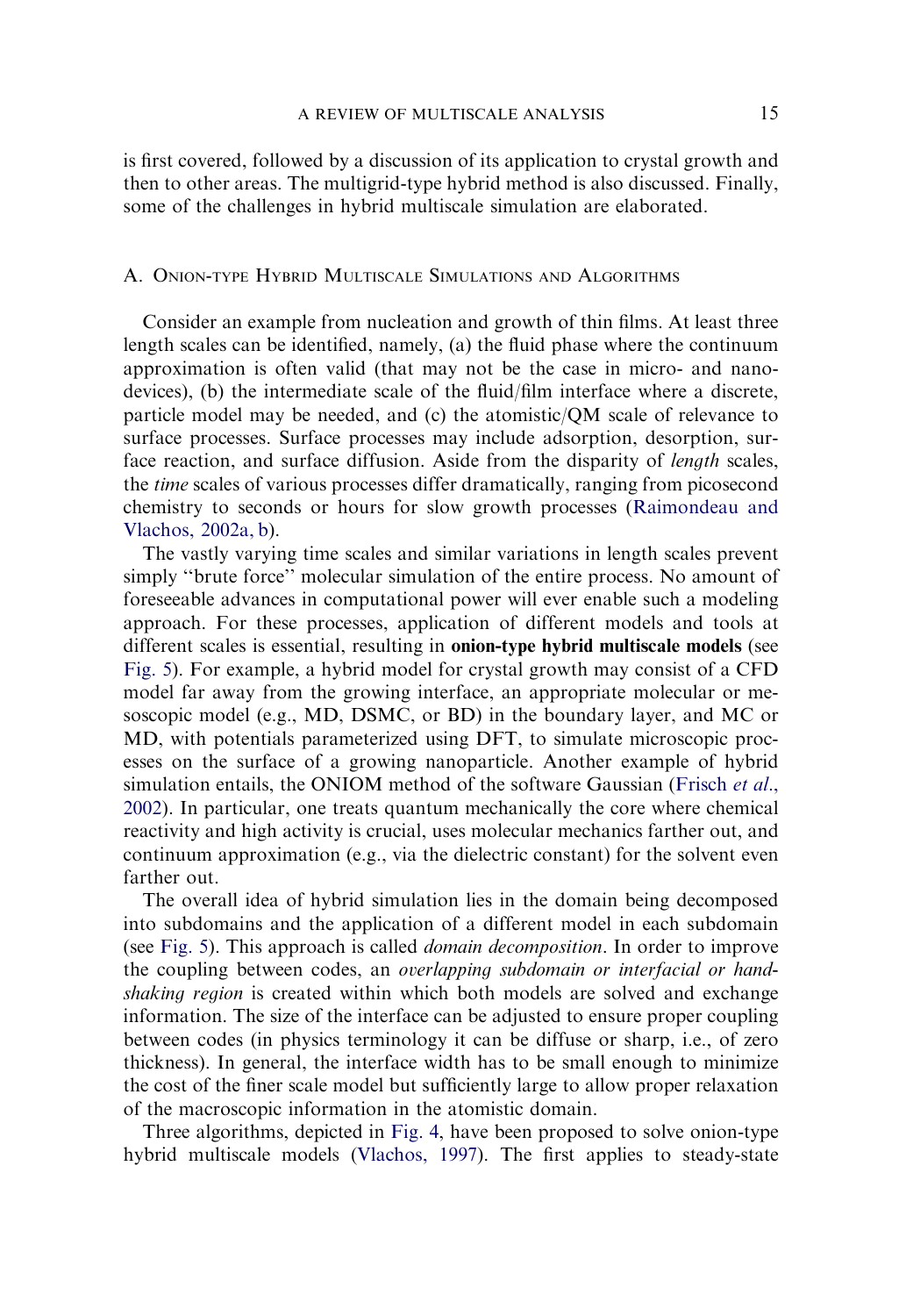problems. The solution can be obtained iteratively by passing the steady-state information back and forth (in each iteration) between the two models until convergence of the hybrid scheme is achieved (iterative scheme). Given the inherent noise of discrete particle simulations, suitable criteria are needed to ensure steady-state convergence of a stochastic model ([Vlachos, 1997](#page-60-0)). Furthermore, owing to nonlinear phenomena, there is no guarantee of convergence (a common observation for realistic systems) [\(Raimondeau and Vlachos, 2002b](#page-59-0)).

The second algorithm entails developing an approximate surface (a reduced model) of the finer length scale model as a function of parameters of the coarser scale model. For example, one could compute the isotherm in the case of fluidsurface equilibrium or the reaction rates in the case of a catalytic reaction as a function of surface temperature and partial pressures of the fluid phase. In essence, what one does is to map or parameterize the boundary conditions of the coarser scale model using the finer scale model. This mapping typically entails some ensemble/spatial averaging technique that reduces the degrees of freedom of the finer scale model to provide coarse information needed in the next model up of the multiscale ladder. In mathematical terminology, this step can be thought of as a *restriction or contraction operator* that operates onto the microscopic model to provide coarse information. This reduced model is subsequently coupled with or fed into the coarser scale model. This algorithm is suitable when steady-state or quasi-steady-state (QSS) solutions are desired. In the latter case it is tacitly assumed that the finer scale model relaxes fast enough for QSS to be established. The idea of developing a reduced model (in this case a boundary condition) using the finer scale model works well as long as the mapping is accurate. Accuracy, however, is a non-trivial issue to satisfy (see [Ludwig and](#page-58-0) [Vlachos \(2004\)](#page-58-0) for an example illustrating the difficulties in DFT/MD coupling).

Obviously, the above algorithms are not suitable when transients of the finer scale model are involved ([Raimondeau and Vlachos, 2000](#page-59-0)), as, for example, during startup, shut down, or at a short time after perturbations in macroscopic variables have occurred. The third coupling algorithm attempts fully dynamic, simultaneous solution of the two models where one passes information back and forth at each time step. This method is computationally more intensive, since it involves continuous calls of the microscopic code but eliminates the need for a priori development of accurate surfaces. As a result, it does not suffer from the problem of accuracy as this is taken care of on-the-fly. In dynamic simulation, one could take advantage of the fast relaxation of a finer (microscopic) model. What the separation of time scales between finer and coarser scale models implies is that in each (macroscopic) time step of the coarse model, one could solve the fine scale model for short (microscopic) time intervals only and pass the information into the coarse model. These ideas have been discussed for model systems in [Gear and Kevrekidis \(2003\)](#page-57-0), [Vanden-Eijnden \(2003\),](#page-60-0) and Weinan et al[. \(2003\)](#page-60-0) but have not been implemented yet in realistic MC simulations. The term *projective method* was introduced for a specific implementation of this approach [\(Gear and Kevrekidis, 2003](#page-57-0)).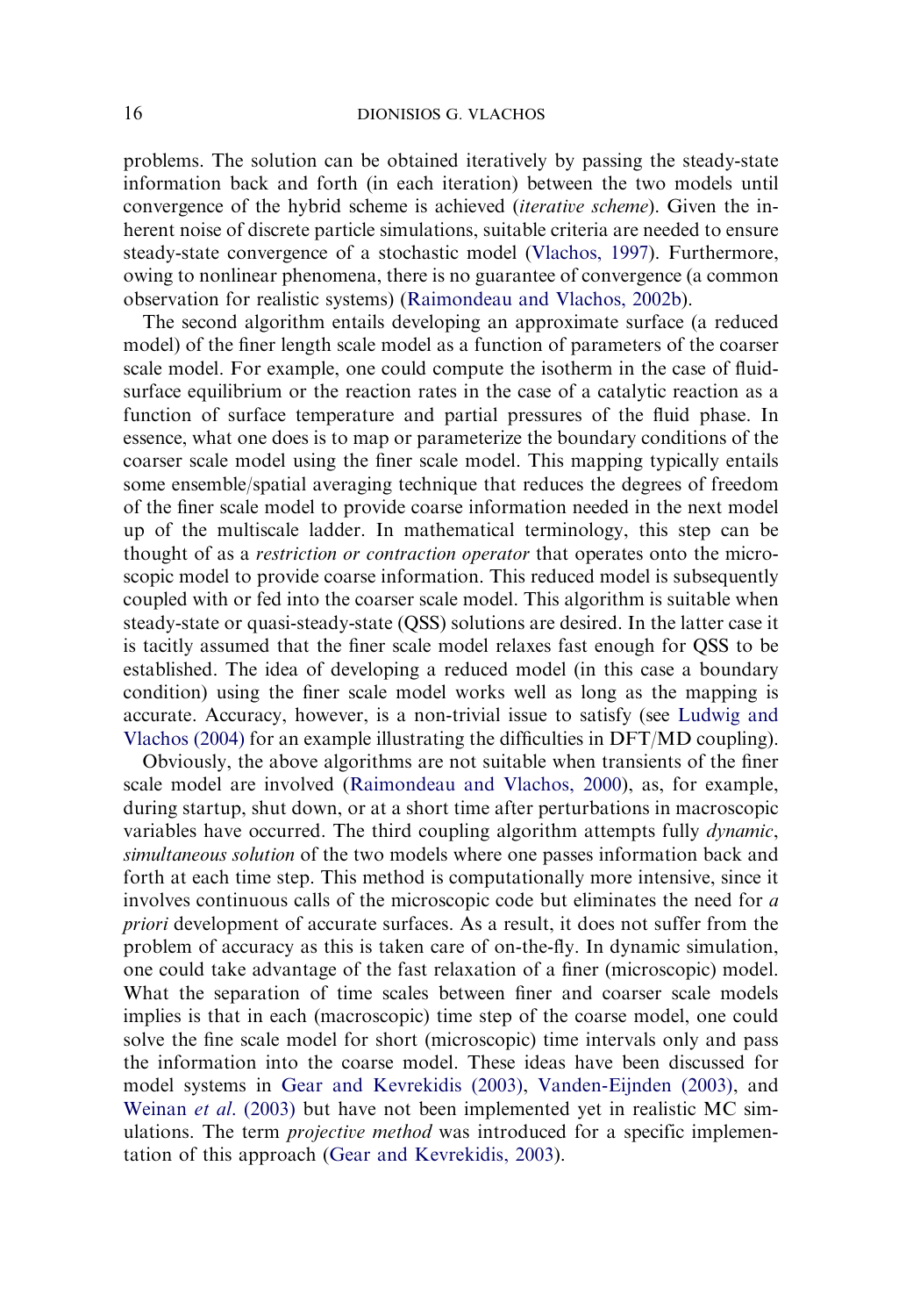## B. APPLICATION OF ONION-TYPE HYBRID MULTISCALE SIMULATION TO GROWTH OF **MATERIALS**

In the area of nanomaterials and thin films, product ''quality'' is judged from the sharpness of interfaces, crystallinity, defects, polymorphism, shape, uniformity in particle-size distribution, film texture, etc. Engineering product quality demands linking of phenomena at very different scales and has attracted considerable interest over the last few years [\(Alkire and Verhoff, 1998;](#page-55-0) [Christ](#page-56-0)[ofides, 2001](#page-56-0); [Raimondeau and Vlachos, 2002a\)](#page-59-0). A recent review of multiscale simulation of CVD processes for various materials is given in [Dollet \(2004\)](#page-56-0).

Several hybrid simulations on crystal growth can be found in recent literature. Examples include dendritic solidification by coupling finite-different discretization of a phase field model to a MC simulation [\(Plapp and Karma, 2000](#page-59-0)), coupling a finite difference for the melt with a cellular automata for the so-lidification ([Grujicic](#page-57-0) et al., 2001), a DSMC model for the fluid phase with a Metropolis-based MC for the surface to address cluster deposition onto substrates [\(Hongo](#page-57-0) et al., 2002; [Mizuseki](#page-58-0) et al., 2002), a step model for the surface processes coupled with a CFD simulation of flow ([Kwon and Derby, 2001](#page-58-0)) (two continuum but different feature scale models), an adaptive FEM CVD model coupled with a feature scale model ([Merchant](#page-58-0) et al., 2000), and one-way coupled growth models in plasma systems ([Hoekstra](#page-57-0) et al., 1997). Some specific applications are discussed in more detail below.

## 1. Polycrystalline Films

Fabrication of polycrystalline films is an inherently multiscale problem of substantial technological importance; as a result, several studies have been conducted recently. For the most part, these have been serial (one-way coupling or even fully disconnected) simulations. Gilmer and co-workers presented decoupled, different scale growth models of sputtering. Specifically, the level-set method was used at the largest scale for film evolution, the level-set method coupled with a diffusion model for dissolution of TiN clusters on a surface, and, finally, a dual lattice KMC model for Al particle growth (see [Baumann](#page-55-0) et al. [\(2001\)](#page-55-0) and references therein). In a similar spirit, front-tracking techniques were employed by our group to delineate the factors controlling zeolitic film texture fabricated from pre-grown seeds ([Bonilla](#page-55-0) et al., 2001) followed by fundamental transport/colloids or KMC-based models to elucidate single nanoparticle growth mechanisms (Nikolakis et al[., 1999, 2000, 2003](#page-58-0)). The work of Srolovitz et al. on diamond film growth under CVD conditions is yet another example where film texture is important and where decoupled, different type simulations were exploited; see overview in [Srolovitz](#page-60-0) et al. (1997). While these models were applied to different materials and scales (completely decoupled), the insights gained at different scales have been instrumental for materials design in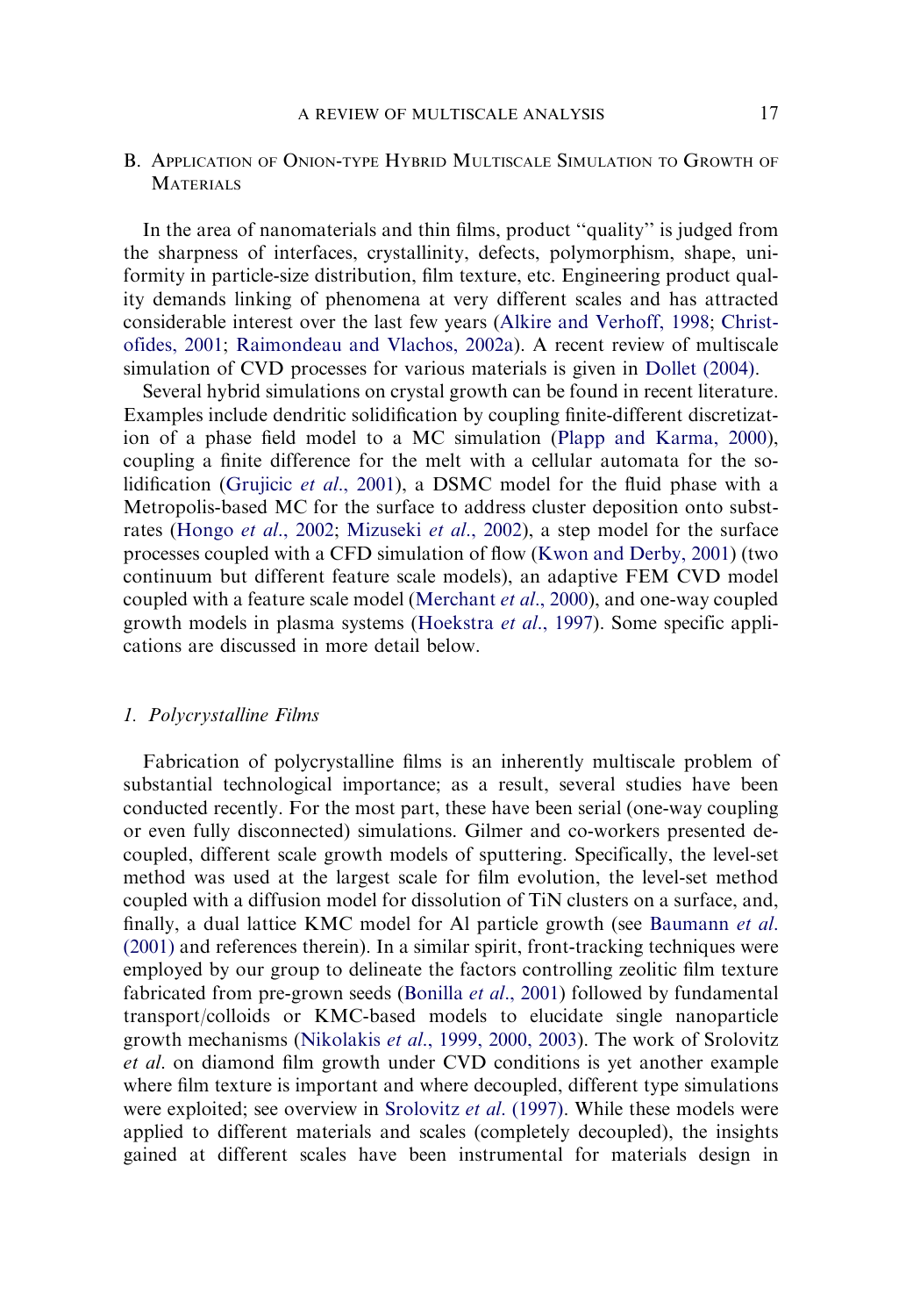different applications. It is expected that future work will aim at linking these models and phenomena over multiple scales.

# 2. Physical and Chemical Fluid Deposition of Thin Films (Fluid– Surface Coupling)

In microelectronics fabrication, small-scale features (e.g., trenches) need to be conformally covered, i.e., a spatial uniform deposit is desired. In such small features, the continuum approximation typically breaks down when the mean free path becomes comparable to the feature size, whereas the continuum approximation is often fine in the main body of the reactor. This separation of geometric length scales demands a multiscale approach beyond just mesh adaptation. In CVD, a ballistic growth model was used by [Rodgers and Jensen](#page-59-0) [\(1998\)](#page-59-0) to compute an effective sticking coefficient of incoming molecules as a function of surface topology in the case of non-continuum transport of molecules in small-scale features (large Knudsen number). This information was passed to the boundary condition of an FEM code of a CVD reactor. Given the disparity of time scales, QSS could be assumed at the reactor scale and iterations could be used where information is passed between the two models to evolve the growing interface of a trench (a moving boundary problem). This coupling algorithm is an example of parameterization of boundary conditions method (surface response approach; see solution strategies at the left of [Fig. 4\)](#page-12-0). In order to account for the sticking probability of molecules, semi-empirical potentialbased MD have been carried out as a function of incident angle and energy, and this information was incorporated (by suitable integration over necessary degrees of freedom) in a line-of-sight transport model to compute local growth velocities ([Hansen](#page-57-0) et al., 2000). This lower scale model information was then incorporated into a level-set calculation that is ideal for moving boundary problems arising in crystal growth or etching.

Next, coupled hybrid stochastic-continuum models are discussed. The stochastic KMC model is employed to describe surface processes of epitaxy and account for spatial correlation effects, nucleation, and microstructure evolution. The continuum model, on the other hand, describes the fluid mechanics and transport phenomena at the reactor scale. One of the first such hybrid multiscale growth simulations coupled a fluid-phase PDE model with a pseudo-3D KMC model to study the transition between growth modes in epitaxial growth of films [\(Lam and Vlachos, 2001](#page-58-0); [Vlachos, 1999\)](#page-60-0). These simulations were performed in stagnation flow geometry, where a similarity transformation reduces the 3D fluid-phase problem into a 1D problem, with isoconcentrations being parallel to the surface (this is an important point, discussed further below in the multigrid methods, because it requires a single KMC-simulation box). Pseudo-3D KMC simulations are based on the solid-on-solid (SOS) approximation and are actually 2D simulations. In particular, each point represents the film height, so the 3D surface can be described by a 2D array of heights; within the SOS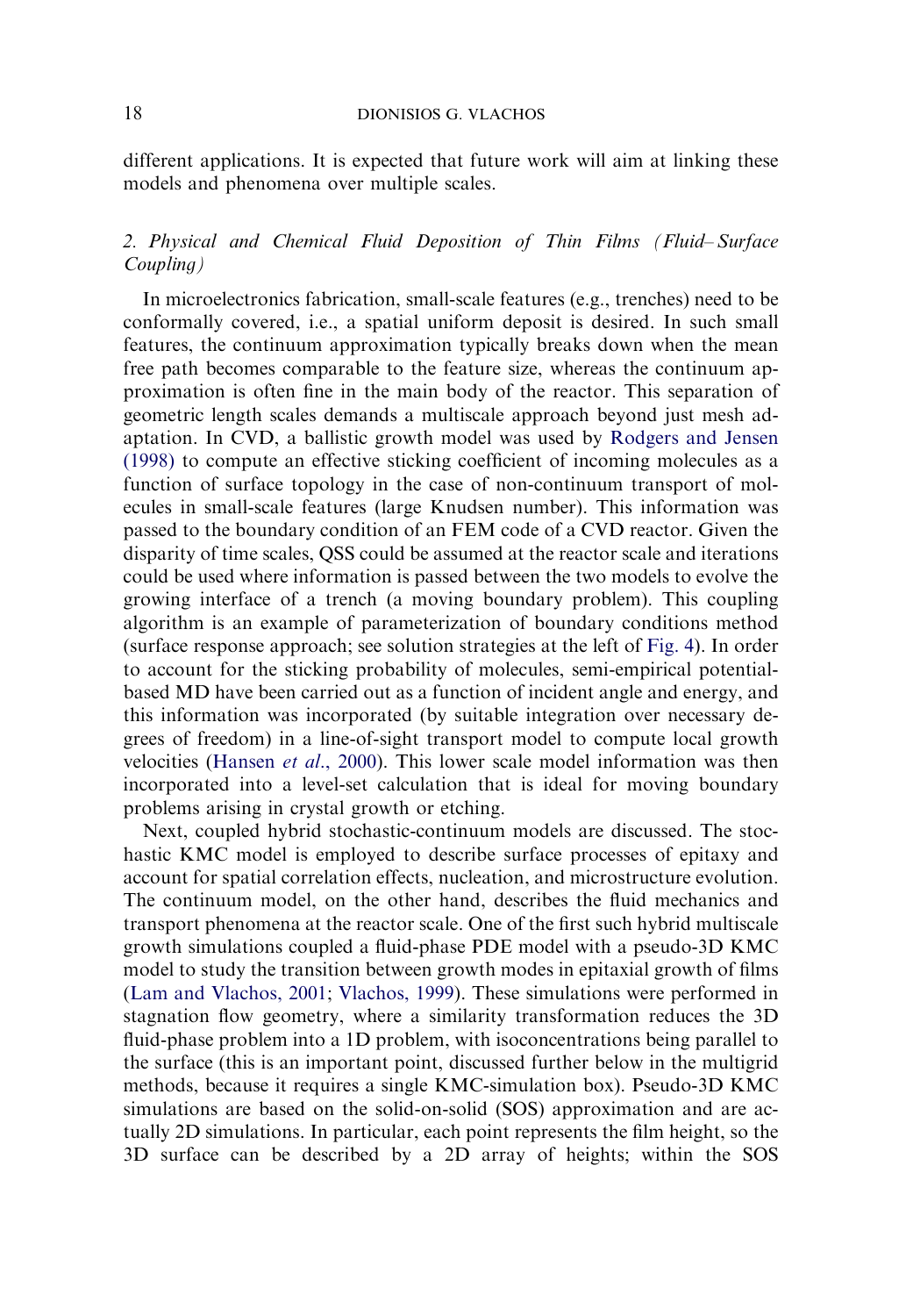

FIG. 7. Schematic illustrating the coupling of a fluid-phase mass transfer model with a discrete, particle model, such as KMC, through the boundary condition. The continuum model passes the external field and the KMC simulation computes spatial and temporal rates that are needed in the boundary condition of the continuum model.

approximation, no vacancies and overhangs can form in a film. While the SOS assumption is not fully realistic, it is commonly employed in KMC simulations of crystal growth.

In these hybrid simulations, coupling happened through the boundary condition. In particular, the fluid phase provided the concentration to the KMC method to update the adsorption transition probability, and the KMC model computed spatially averaged adsorption and desorption rates, which were supplied to the boundary condition of the continuum model, as depicted in Fig. 7. The models were solved fully coupled. Note that since surface processes relax much faster than gas-phase ones, the QSS assumption is typically fulfilled for the microscopic processes: one could solve for the surface evolution using the KMC method alone, i.e., in an uncoupled manner, for a combination of fluid-phase continuum model parameter values to develop a reduced model (see solution strategies on the left of [Fig. 4](#page-12-0)). Note again that the QSS approach does not hold at very short (induction) times where the microscopic model evolves considerably.

These multiscale simulations linked, for the first time, macroscopic variables, such as flow rate, substrate temperature, and composition, with microscopic features, e.g., surface roughness of a growing film. As an example of such a link, [Fig. 8a](#page-19-0) depicts a kinetic phase diagram in the growth rate-inverse temperature plane from simulations where various conditions were varied [\(Lam and](#page-58-0) [Vlachos, 2001\)](#page-58-0). At relatively high temperatures and slow growth, the atoms have sufficient time to reach steps, and step flow is the observed growth mode. On the other hand, at relatively low temperatures and fast flow, the atoms do not have sufficient time to reach steps, and small nuclei form between steps, contributing to roughening. Typical snapshots of film morphologies from the two modes are also shown in [Figs. 8c and d](#page-19-0). The solid line in [Fig. 8a](#page-19-0) separates the desirable step propagation growth mode (higher temperatures and lower growth rates) from the 2D nucleation mode (lower temperatures and higher growth rates).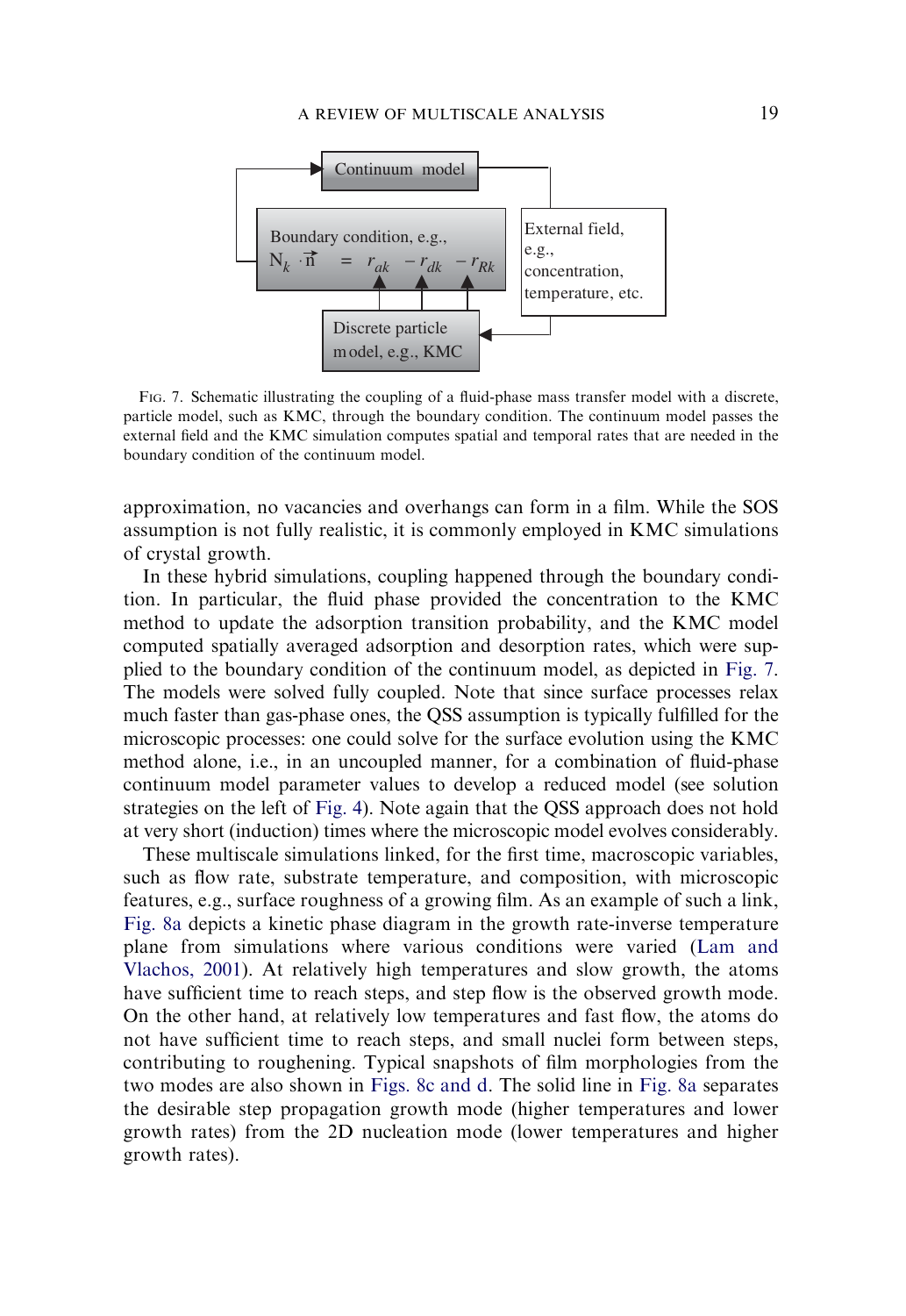<span id="page-19-0"></span>

FIG. 8. (a) Kinetic phase diagram from hybrid, onion-type (stagnation, continuum/KMC) simulations of homoepitaxy in an atmospheric pressure reactor depicting the transition from step flow to 2D nucleation as the temperature decreases or the growth increases. Redrawn from [Lam and](#page-58-0) [Vlachos \(2001\).](#page-58-0) (b) Analogous experimental data of Kisker et al[. \(1995\)](#page-58-0) for GaAs in terms of tetraethyl–gallium flux. (c) and (d): snapshots depicting different growth modes.

There is a limited number of experiments from coupled systems to enable comparison to experiments, in part because UHV techniques are difficult to apply to higher pressures where coupling of fluid flow and surface processes are important. Nonetheless, Fig. 8b shows a similar kinetic phase diagram for growth of GaAs obtained by X-rays (Kisker et al[., 1995\)](#page-58-0). The similarity (e.g., Arrhenius type of behavior) of experimental data with the simulations is striking, but more quantitative comparison with the prototype (simple) model is meaningless. Owing to the linking of micro-features with macroscopic variables, multiscale simulation could be used to enable design or control of films and nanoparticles with certain characteristics, such as a certain surface roughness, i.e., a top-down realization of multiscale simulation depicted in [Fig. 1](#page-3-0). This issue is further discussed in the systems tasks section.

In a similar spirit, Alkire, Braatz and co-workers developed coupled hybrid continuum-KMC simulations to study the electrodeposition of Cu on flat surfaces and in trenches (Drews et al[., 2003b, 2004](#page-56-0); Pricer et al[., 2002a, b\)](#page-59-0). A 3D KMC simulation accounted for the surface processes as well as diffusion in the boundary layer next to the surface, whereas a 1D or 2D continuum model (with adaptive mesh) was applied to simulate the boundary layer farther away. In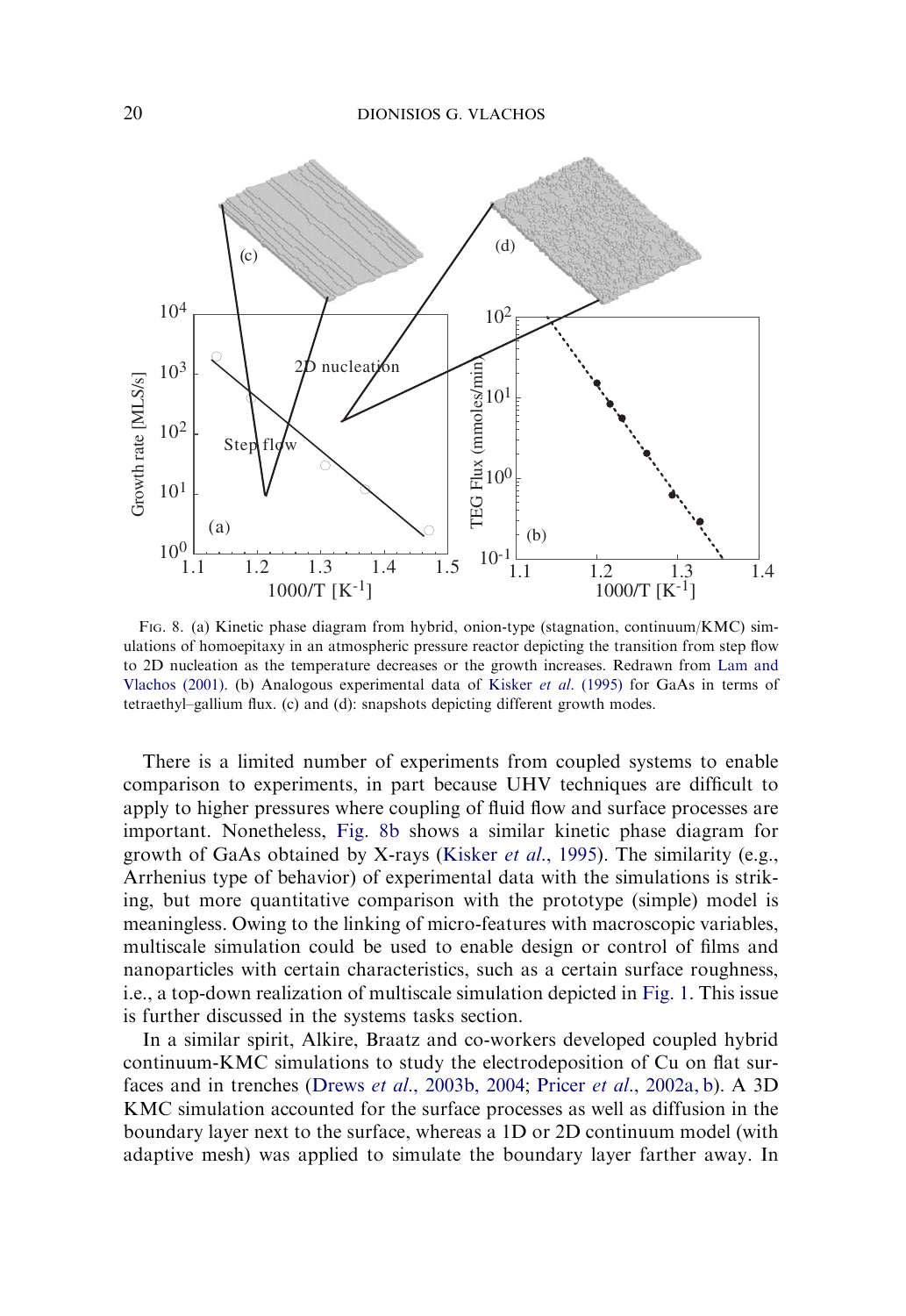their initial implementation, the continuum model passed fluxes to the KMC and the KMC passed concentrations to the continuum model. Since the length scales simulated by the KMC method are relatively small, each cell of KMC was assumed to extend over a certain non-atomic length scale  $(\sim 10-100 \text{ nm})$  to enable comparison with experiments (an *ad hoc* coarse-grained KMC). Comparison of surface roughness to AFM data for Cu deposition was also done. These studies have nicely demonstrated that linking multiscale simulation with experimental results is definitely a reasonable short-term goal. In fact, one could also use such experiments to parameterize transition probabilities of KMC. This issue is revisited in the systems tasks' section.

In coarse graining of KMC on a single monolayer entailing the same microscopic processes as in growth, the transition probabilities of various processes are scaled by different factors [\(Katsoulakis](#page-57-0) et al., 2003b; [Katsoulakis and](#page-57-0) [Vlachos, 2003\)](#page-57-0); thus, when multiple processes occur (as in the case of growth), appropriate scaling of the various processes is necessary. Future work in coarse graining (see section on spatially coarse-grained KMC) related to crystal growth is essential to further extend the exciting hybrid simulations of Alkire, Braatz and co-workers.

## 3. Deposition by Molecular Beam Epitaxy (Uncoupled Fluid– Surface Systems)

Another problem of hybrid multiscale simulation in crystal growth entails coupling of KMC with a diffusion/reaction, continuum type of model to describe epitaxial growth of a film. Here, the bulk fluid phase is ignored, i.e., the model applies to molecular beam epitaxy (MBE) conditions. Crystal growth may occur on low index crystallographic planes, such as the (1 0 0) surface, or vicinal surfaces, such as an  $(h10)$  plane, consisting of terraces separated by steps (see [Fig. 8c](#page-19-0) for step–terrace structure). Planes corresponding to small misorientations with respect to a low index surface  $(h \ge 1)$  are composed of large terraces separated by steps that are far apart. These surfaces are impossible to simulate with currently available KMC simulations even in the absence of flow. Careful examination of the aforementioned hybrid KMC/flow simulations reveals that they have all been performed for step distances (or more generally features) that are too small so they can be handled by a single KMC simulation box.

So how can one handle situations where the steps are far apart? One answer lies in the pioneering work of Burton et al[. \(1951\)](#page-56-0), also known as the BCF model. The BCF model is a continuum PDE that describes adsorption of atoms to and desorption from terraces along with surface diffusion on terraces [see Eq. (2) below for a simplified version of the BCF model]. When the concentration of adatoms is relatively large, nucleation between distant steps is most likely to occur, because the probability of a diffusing adatom to reach steps before encountering another adatom is low. Under these conditions, the BCF model is inadequate since it does not account for nucleation. Furthermore, the boundary conditions in the BCF model ignore the discrete nature of steps and treat them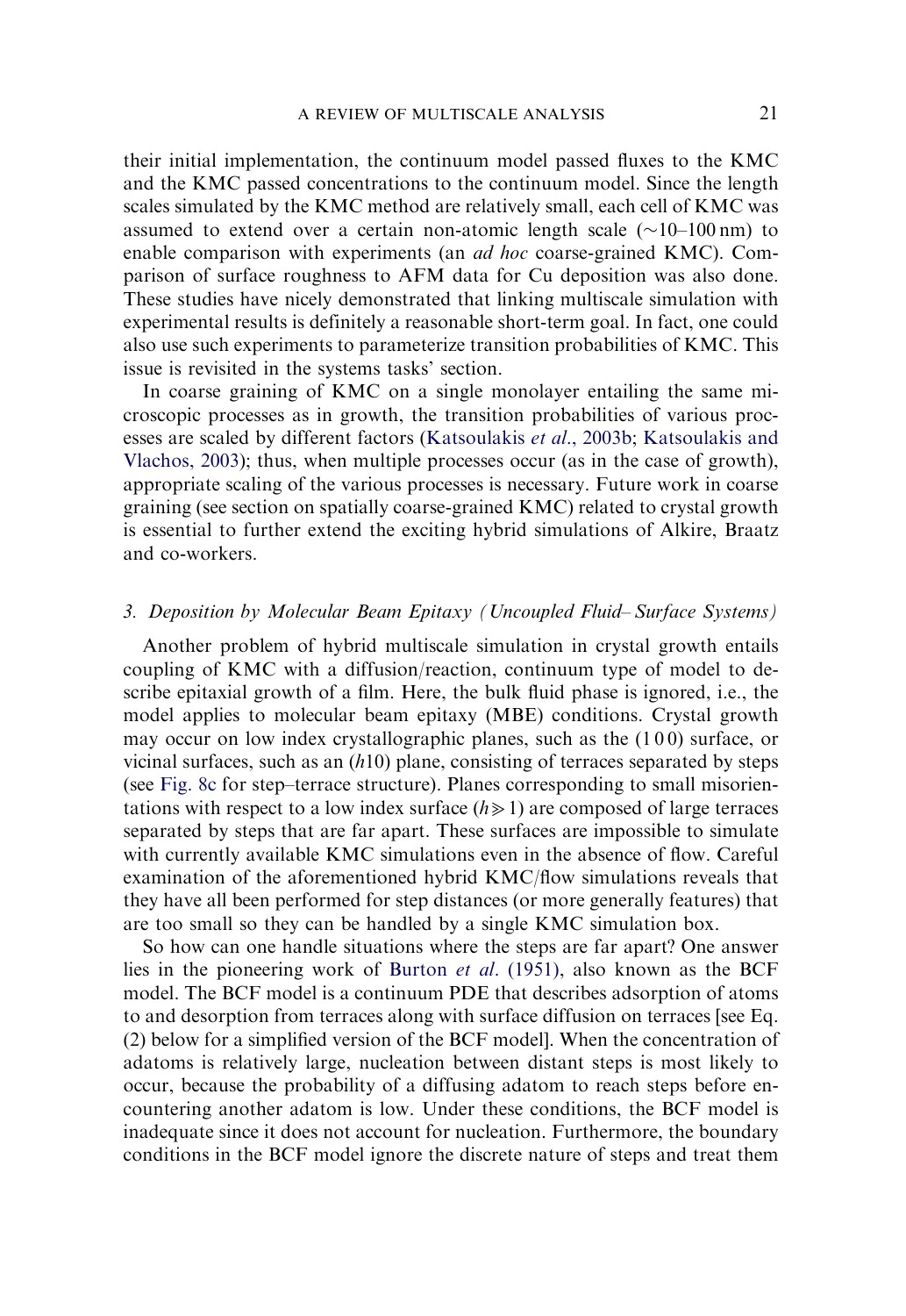as continuum points where either partial equilibrium or Robin boundary conditions are applied. Robin boundary conditions can account for the adatom kinetics of attachment to and detachment from steps. Accumulated recent experimental work from STM and statistical thermodynamic analysis dating back to the original BCF paper have clearly shown that steps consist of kinks and straight ledges, and that thermal fluctuations control the structure of steps and, thus, the velocity by which steps advance on a film. Therefore, a microscopic resolution of the steps could be important under certain conditions.

As a first step toward overcoming the above problems, a hybrid diffusion–adsorption model for the terrace linked with a KMC model near the steps was developed [\(Schulze, 2004;](#page-59-0) [Schulze](#page-59-0) et al., 2003). This domain decomposition stems from a natural separation of scales. The continuum terrace model between steps is

$$
\frac{\partial c}{\partial t} = D\nabla^2 c + F \tag{2}
$$

where  $D$  is the surface diffusivity, c the adatom concentration, and  $F$  the adsorption flux. A KMC simulation is employed near each step to provide the boundary conditions of Eq. (2).

Note that in this specific model, desorption is neglected, and sites get regenerated upon adsorption, so the classic Langmuir blocking of sites is uncommon for MBE modeling. Furthermore, the diffusion–adsorption model for the terrace is only approximate since interactions between molecules are not accounted for. As a result, this hybrid model cannot handle nucleation between terraces, and applies only to small supersaturations or high temperatures [note that for high temperatures, one needs to include desorption in Eq. (2)] where the adatom concentration on terraces is relatively low.

The rationale of using hybrid simulation here is that a classic diffusion–adsorption type of model, Eq. (2), can efficiently handle large distances between steps by a finite difference coarse discretization in space. As often happens in hybrid simulations, an explicit, forward discretization in time was employed. On the other hand, KMC can properly handle thermal fluctuations at the steps, i.e., provide suitable boundary conditions to the continuum model. Initial simulations were done in  $(1 + 1)$  dimensions [a pseudo-2D KMC and a 1D version of Eq. (2)] and subsequently extended to  $(2 + 1)$  dimensions [a pseudo-3D KMC and a 2D version of Eq. (2)] ([Schulze, 2004;](#page-59-0) [Schulze](#page-59-0) et al., 2003). Again, the term pseudo is used as above to imply the SOS approximation. Speedup up to a factor of 5 was reported in comparison with KMC ([Schulze, 2004](#page-59-0)), which while important, is not as dramatic, at least for the conditions studied. As pointed out by Schulze, one would expect improved speedup, as the separation between steps increases while the KMC region remains relatively fixed in size. At the same time, implementation is definitely complex because it involves swapping a microscopic KMC cell with continuum model cells as the steps move on the surface of a growing film.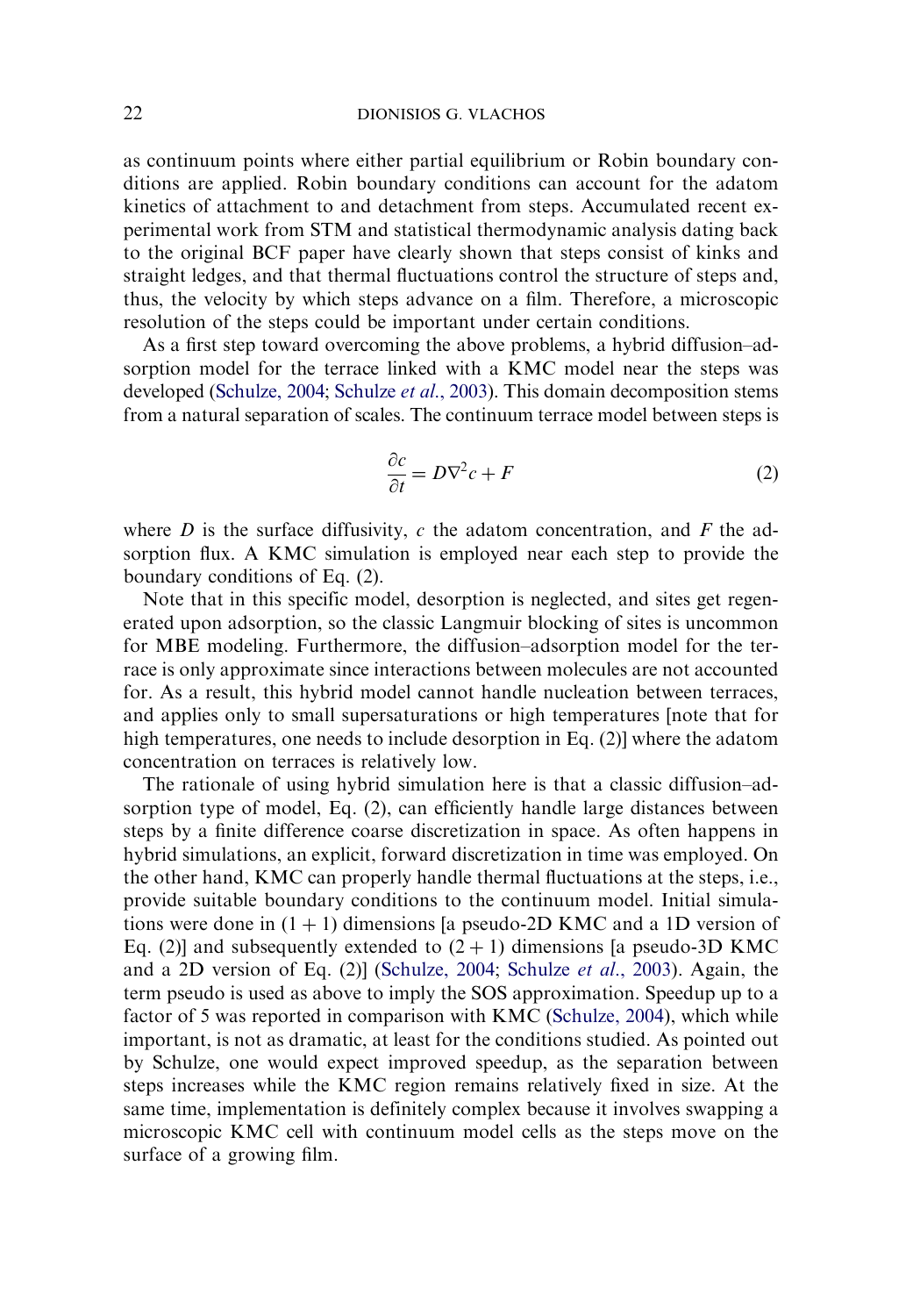## C. APPLICATIONS OF ONION-TYPE HYBRID MULTISCALE SIMULATION TO OTHER AREAS

There have been many hybrid multiscale simulations published recently in other diverse areas. It appears that the first onion-type hybrid multiscale simulation that dynamically coupled a spatially distributed 2D KMC for a surface reaction with a deterministic, continuum ODE CSTR model for the fluid phase was presented in [Vlachos](#page-60-0) et al. (1990). Extension to 2D KMC coupled with 1D PDE flow model was described in [Vlachos \(1997\)](#page-60-0) and for complex reaction networks studied using 2D KMC coupled with a CSTR ODEs model in [Raimondeau and Vlachos \(2002a, b, 2003\).](#page-59-0) Other examples from catalytic applications include [Tammaro](#page-60-0) et al. (1995), [Kissel-Osterrieder](#page-58-0) et al. (1998), [Qin](#page-59-0) et al[. \(1998\),](#page-59-0) and [Monine](#page-58-0) et al. (2004). For reviews, see [Raimondeau and Vlachos](#page-59-0)  $(2002a)$  on surface–fluid interactions and chemical reactions, and Li *et al.* (2004) for chemical reactors.

In the area of fluids, coupling of MD near a wall with a continuum, deterministic description of the Navier–Stokes unidirectional flow farther away from the wall based on overlapping subdomains of domain decomposition was presented in [O'Connell and Thompson \(1995\)](#page-59-0). A nice description of ensuring continuity of momentum flux was given and the velocity field was made consistent across the interface by using constraint dynamics in MD. See also [Nie](#page-58-0) et al[. \(2003\)](#page-58-0) for coupling of MD with a continuum model of flow, and [Hadjiconstantinou and Patera \(1997\),](#page-57-0) where MD was again coupled with a continuum description of the incompressible Navier–Stokes solved using a spectral element method and the Schwart alternating method with overlapping subdomains. While the work of Hadjiconstantinou and Patera was applied to steady-state problems and invoked an iterative scheme to reach convergence (see solution strategies in [Fig. 4\)](#page-12-0), the separation of time scales between microscopic and continuum models was emphasized as a means of reducing the computational burden of hybrid schemes. Another example of MD/CFD for a tethered polymer on a surface in share flow was recently studied ([Barsky](#page-55-0) et al., [2004\)](#page-55-0) and shown to be in very good agreement with MD simulations, with significant reduction in CPU. Coupling of continuum mesoscopic or stochastic models near the Earth's surface with a fluid model has successfully been applied to tropical convection in order to study the effect of fluctuations from unresolved degrees of freedom of fine scales on climatology ([Khouider](#page-58-0) et al., [2003;](#page-58-0) [Majda and Khouider, 2002](#page-58-0)).

The materials community has made significant advances in predicting mechanical properties of materials and initiation of defects using hybrid multiscale simulation. This is one of the application areas where multiscale simulation has advanced the most. Several nice reviews and perspectives have already been published ([Maroudas, 2000, 2003;](#page-58-0) [Miller and Tadmor, 2002](#page-58-0); [Rudd and](#page-59-0) [Broughton, 2000\)](#page-59-0). Therefore, it suffices to give only a brief account of the evolution of multiscale simulation in this area here. One of the earlier and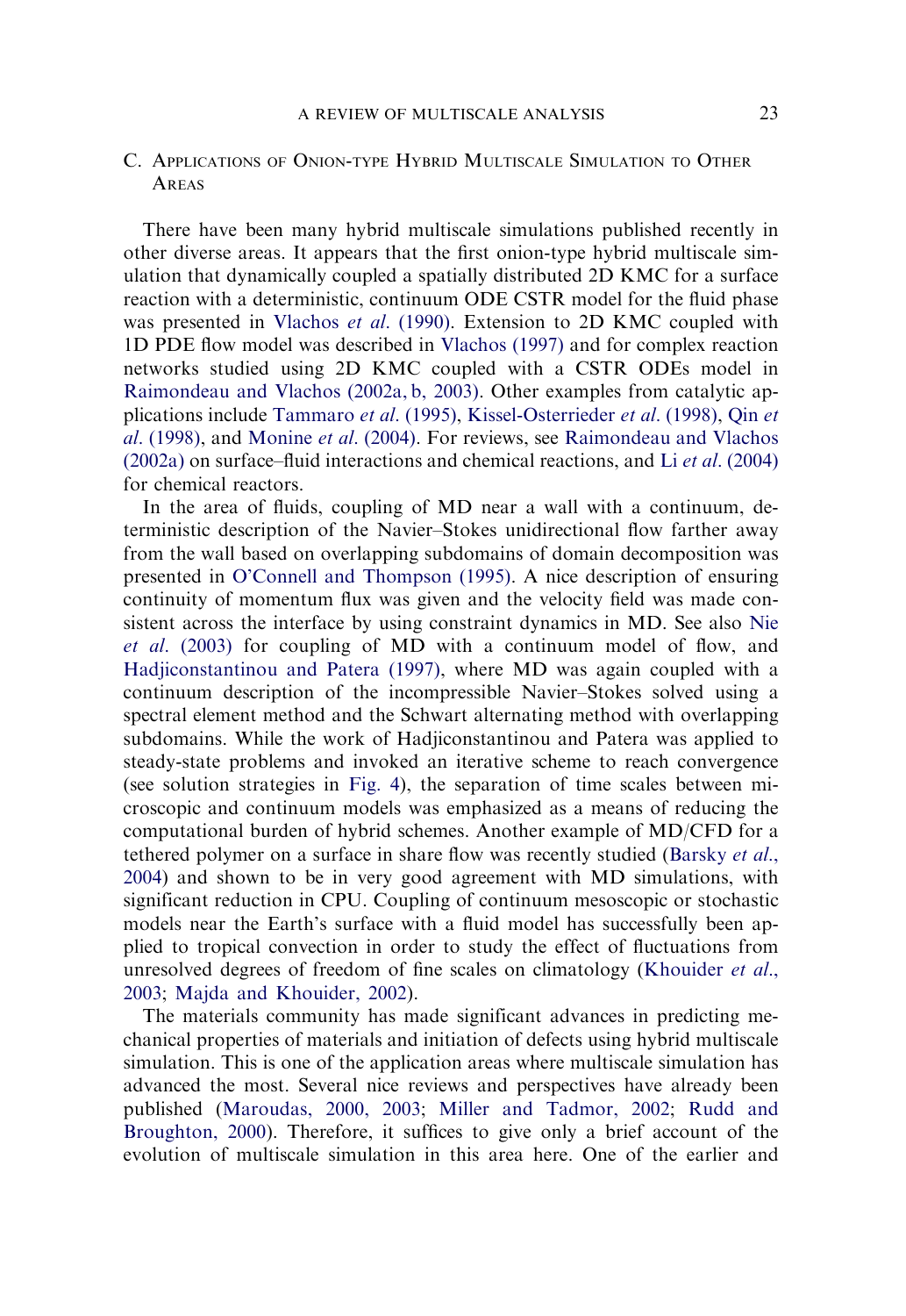successful multiscale approaches in solid mechanics is the quasi-continuum method of [Tadmor](#page-60-0) et al. (1996), [Philips \(1998\)](#page-59-0), Shenoy et al[. \(1999\),](#page-60-0) and [Miller](#page-58-0) [and Tadmor \(2002\)](#page-58-0), where an adaptive finite element mesh that is refined to atomistic dimensions at interfaces is used. The energy of each cell is computed from the underlying Hamiltonian from a single ''representative'' atom that is embedded in the cell and subject to the deformation field of the cell. Subsequently, the equilibrium configuration at  $0K$  is determined from an energy minimization of the total energy of all cells to provide the deformation field. It is worth noting that the embedding process of the quasi-continuum method (single atom resolving the energy of a coarse FEM cell) has a stronger parallel to the multigrid-type hybrid simulation discussed in the next section than the oniontype simulation, at least in the overlapping regime.

The quasi-continuum approach has been successful in static problems but limited to equilibrium situations and 0 K. Its extension to dynamic problems has not been easy, as revealed by subsequent works ([Abraham](#page-55-0) et al., 1998a; [Broughton](#page-55-0) et al., 1999; Cai et al[., 2000;](#page-56-0) [Maroudas, 2000;](#page-58-0) [Weinan and Huang,](#page-60-0) [2002\)](#page-60-0). The simulations by [Abraham](#page-55-0) *et al.* (1998a) are one of the first to concurrently couple quantum mechanics at the core of a dislocation, MD to capture the atomic motion near the core, and finite elements of continuum elasticity farther out to simulate defect formation and propagation in materials. In a similar spirit, application of onion-type hybrid multiscale simulation to oxida-tion of Si has also been reported [\(Nakano](#page-58-0) et al[., 2001](#page-59-0); Ogata et al., 2001). Coupling of atomistic MD and continuum FEM models in the overlapping region can be accomplished by refining the mesh of FEM to atomistic sizes. However, materials simulations have revealed that this approach causes problems in some cases. Coarse graining of MD to large scales ([Rudd and Brough](#page-59-0)[ton, 1998\)](#page-59-0), or combination of FEM refining and MD coarse graining are other options that may in fact be superior (for a review see [Rudd and Broughton](#page-59-0) [\(2000\)](#page-59-0)). The issues of proper coupling in the overlapping subdomain, along with additional challenges of hybrid simulations, are discussed in detail in section F.

#### D. MULTIGRID-TYPE HYBRID MULTISCALE SIMULATIONS

The above problems exhibit phenomena with well-separated length scales, where the coupling between the continuum and discrete models happens at an interface (the overlapping or handshaking regime). In most published work on discrete particle/flow distributed systems, the external field (e.g., the concentration profile) of the continuum model parallel to a surface is either uniform, such as in an ideal, infinite-size stagnation flow, or exhibits nanometer-scale inhomogeneities (smaller than the KMC simulation box size). In this situation, a single discrete particle simulation is adequate to resolve the spatial correlations, and one could couple it with the deterministic, continuum model.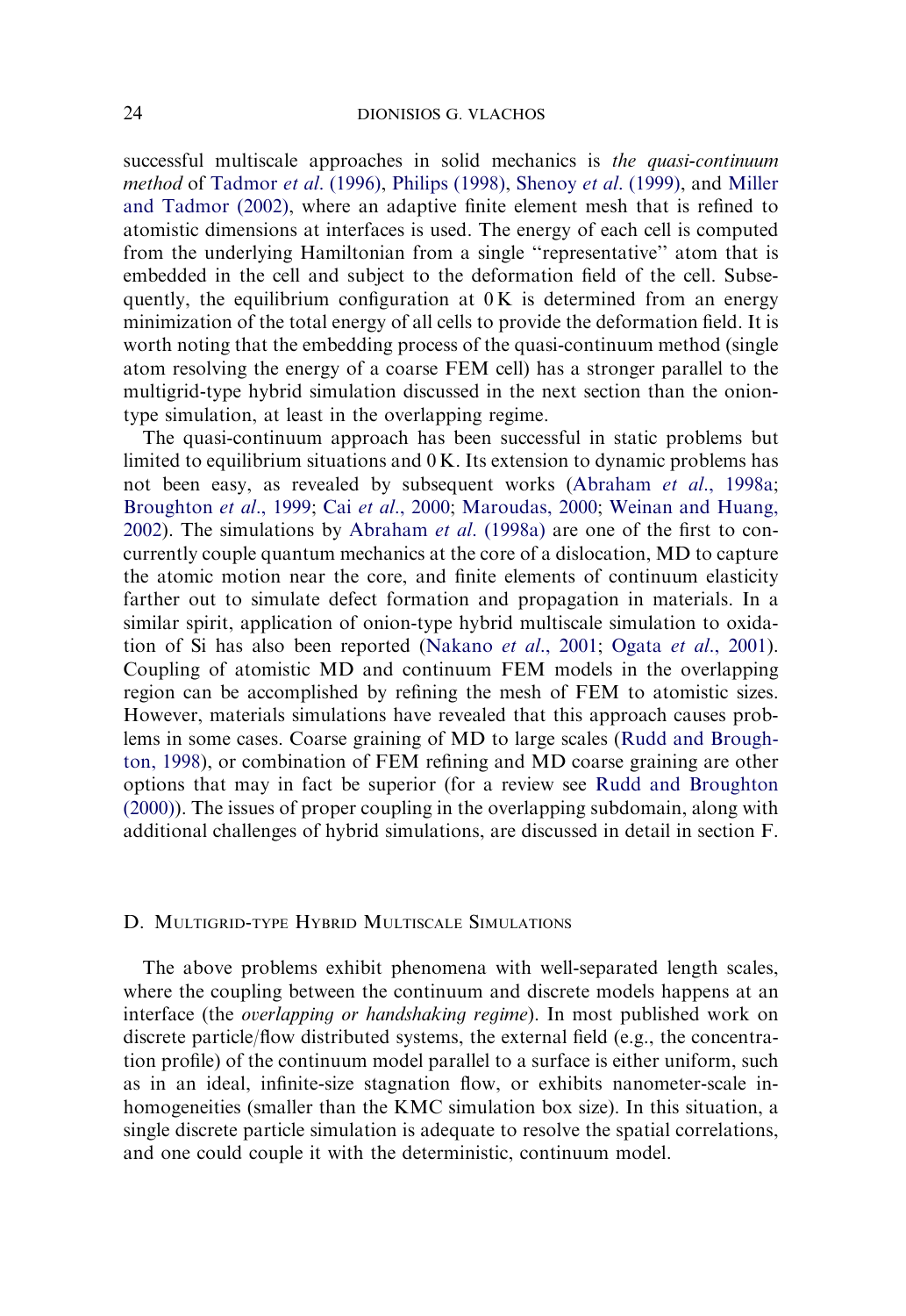There is another very important class of problems where no well-defined separation of length scales and spatial gradients exist over large length scales. There are numerous examples of such problems. Flow along a long tube is one where gradients in pressure and velocity fields occur. Growth on a large wafer is another where flow, concentration, and temperature non-uniformities across the substrate exist. Nucleation and growth of materials within a thick substrate in the countercurrent diffusion-reaction configuration [\(Gummalla](#page-57-0) et al., 2004) and diffusion through realistically thick microporous films used for separation or membrane reactors ([Chatterjee](#page-56-0) et al., 2004a) are two more. These problems exhibit macroscopic gradients (over millimeters to inches), which are beyond the realm of conventional discrete particle models. Furthermore, with a few exceptions, mainly in our group (Lam et al[., 2001](#page-58-0); [Snyder](#page-60-0) et al., 2003; [Vlachos and Katsoulakis,](#page-60-0) [2000](#page-60-0)), KMC simulations have been limited to situations where the external field (e.g., pressure) is uniform, and as a result, they were carried out under periodic boundary conditions. On the other hand, non-equilibrium MD simulations under a gradient in chemical potential have already been introduced ([Cracknell](#page-56-0) et al., [1995](#page-56-0); [Fritzsche](#page-56-0) et al., 1995; [Heffelfinger and van Swol, 1994;](#page-57-0) [MacElroy, 1994;](#page-58-0) [MacElroy and Suh, 1997](#page-58-0); [Maginn](#page-58-0) et al., 1993; [Sunderrajan](#page-60-0) [et al](#page-60-0)., 1996; Xu et al., [1998](#page-60-0)). While microscopic models under gradients are now available, they cannot cope with the large length and time scales of realistic systems.

Recently, there has been strong interest in multigrid-type hybrid multiscale simulation. As depicted in [Fig. 6](#page-13-0), a coarse mesh is employed to advance the macroscopic, continuum variable over macroscopic length and time scales. At each node of the coarse mesh, a microscopic simulation is performed on a finer mesh in a simulation box that is much smaller than the coarse mesh discretization size. The microscopic simulation information is averaged (model reduction or restriction or contraction) to provide information to the coarser mesh by interpolation. On the other hand, the coarse mesh determines the macroscopic variable evolution that can be imposed as a constraint on microscopic simulations. Passing of information between the two meshes enables dynamic coupling.

The computational advantages of such multigrid methods arise from two key factors. First, microscopic simulations are carried out over microscopic length scales instead of the entire domain. For example, if the size of fine grid is 1% of the coarse grid in each dimension, the computational cost of the hybrid scheme is reduced by  $10^{-2d}$ , compared with a microscopic simulation over the entire domain, where d is the dimensionality of the problem. Second, since relaxation of the microscopic model is very fast, QSS can be applied at the microscopic grid while the entire system evolves over macroscopic time scales. In other words, one needs to perform a microscopic simulation at each macroscopic node for a much shorter time than the macroscopic time increment, as was the case for the onion-type hybrid models as well.

The multigrid branch of multiscale simulation is less developed. To my knowledge, Tammaro and Evans were the first to introduce such multigrid-type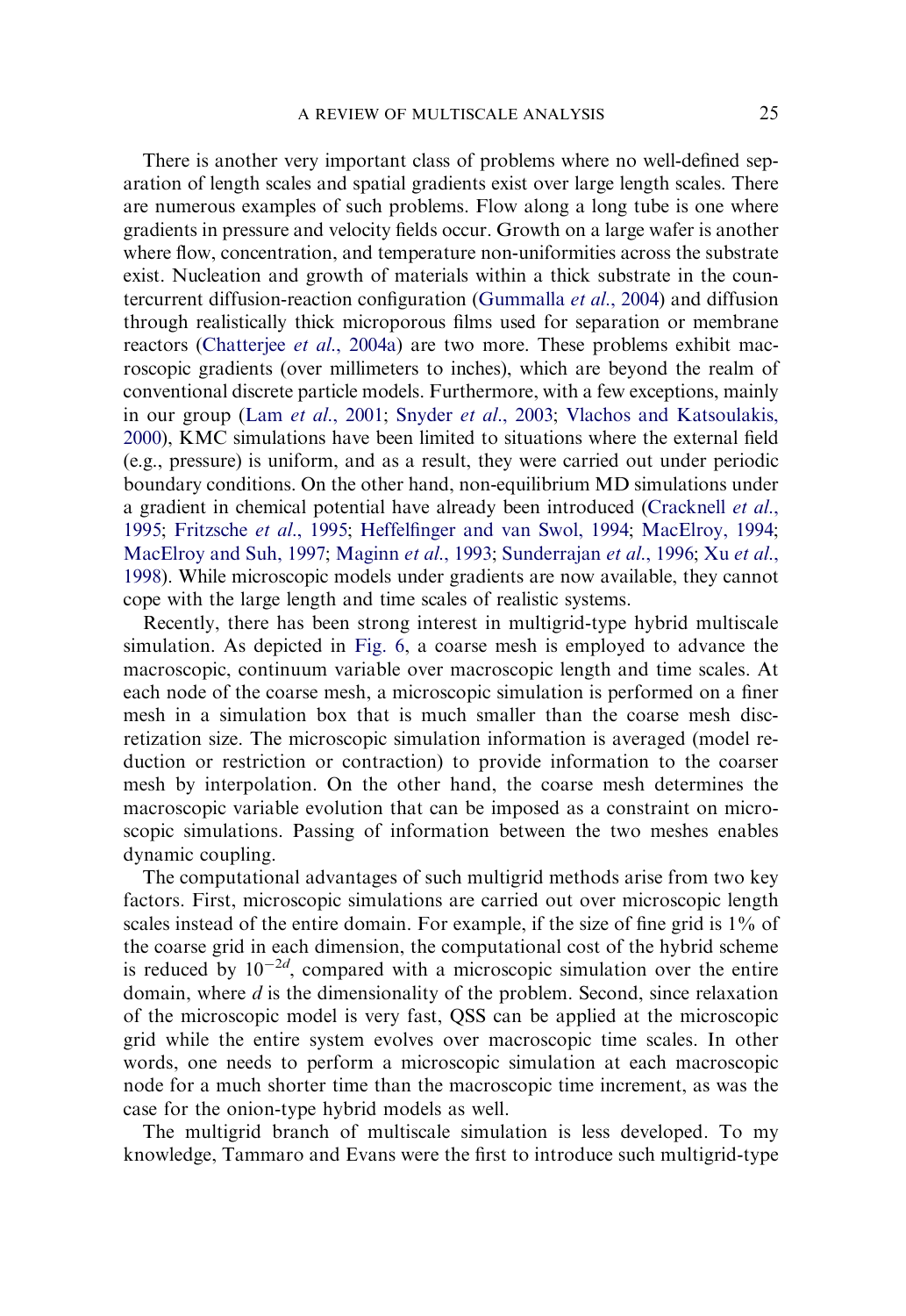hybrid multiscale simulations for the example of a traveling wave in a catalytic reaction ([Tammaro](#page-60-0) *et al.*, 1995). In their example, species A diffuses very quickly, whereas species B diffuses slowly. To cope with the large length scales and separation of time scales, they advanced over the entire interface of the traveling wave species A, using the continuity equation based on a finite difference coarse grid. At each node of the finite difference grid, they carried out a KMC simulation in which species A was randomly distributed (this approach copes with the huge disparity in time scales between diffusion of species A and B and is another type of hybrid simulation) and species B was treated by KMC. Information was passed back and forth between the two models at the two grids.

Interesting results from coupling MD with continuum equations using the multigrid-type hybrid approach were presented by Weinan et al[. \(2003\)](#page-60-0) for dislocation dynamics and crack propagation. The method was termed heterogeneous multiscale method and is conceptually in the same spirit as the work of [Tammaro](#page-60-0) *et al.* (1995). The *tooth-gap method* is a related technique ([Gear](#page-57-0) *et al.*, [2003\)](#page-57-0) to deal with these problems. In a different context of fluid flow simulations, coarse levels were modeled with continuum fluid mechanics and fine levels with discrete particle simulations (the DSMC method) [\(Garcia](#page-57-0) et al., [1999\)](#page-57-0). Multigrid ideas to resolve small-scale information and pass it into largescale models for climate predictions have also been discussed by Majda and coworkers ([Majda and Khouider, 2002](#page-58-0)).

## E. AN EXAMPLE OF MULTIGRID-TYPE HYBRID MULTISCALE SIMULATION FOR GROWTH UNDER LARGE LENGTH SCALE GRADIENTS

An example of the aforementioned multigrid-type hybrid multiscale simulation from crystal growth for simulating nucleation and growth in large length scale systems is provided following [Gummalla](#page-57-0) et al. (2004). Nucleation and growth are distributed in space and occur often in relatively localized areas, but the time and place where this happens is stochastic, i.e., the multiple grids have to be built as a simulation progresses and remeshing may be necessary as time evolves. The specific system refers to Pd deposition under  $CO<sub>2</sub>$  supercritical conditions within an alumina disk  $\sim$ 1 mm thick. Hydrogen and the organometallic precursor are introduced from opposite sides of a countercurrent geometry to react, leaving behind Pd, as depicted in [Fig. 9a](#page-26-0). Experimentally, a challenge is to confine the chemistry within the substrate in such a way that a thin but continuum Pd film forms, which can be used for hydrogen separation. In this system, gradients in concentrations of species develop over the entire domain owing to diffusion and chemical reactions. On the other hand, nucleation occurs at random locations and times but is limited to the nanometer scale. Nucleation can be thought of as a noisy term within the governing PDEs, whose closed form is unknown, rather than in the boundary condition.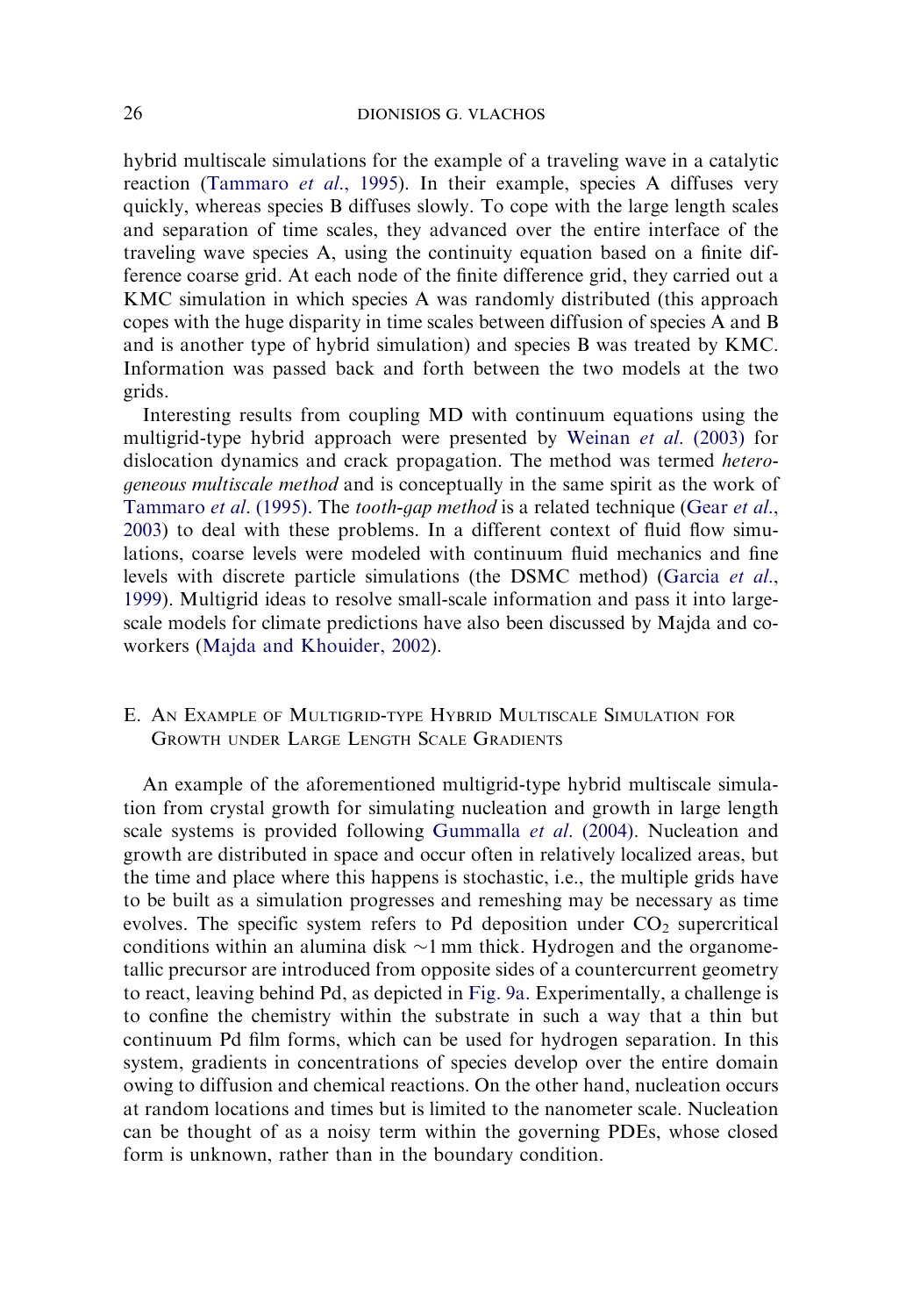<span id="page-26-0"></span>

FIG. 9. (a) Schematic of opposed flow geometry. (b) Schematic of four-level refinement starting from coarser (top) and moving toward finer (bottom) meshes. The continuum diffusion–reaction equations are solved at the top three (coarser) grids with a possible consumption (sink) term determined from the fourth level. At the fourth (finest) level stochastic treatment of nucleation and front tracking are used to determine whether and where nucleation occurs and the consumption term of the nucleation precursor fed back to the third level. Effect of growth rate constant on nucleation rate (fraction of sites on finest grid on which nucleation occurs, per unit time) (c) and density of deposit when the alumina pores are plugged (d). Fast growth decreases nucleation and leads to films with less density variation at pore plugging and less Pd used. For these conditions, the Pd film forms in the middle of the  $A_1O_3$  substrate that is 1 mm thick. The effect of fluctuations on deposit density is apparent in (d). Data redrawn from [Gummalla](#page-57-0) et al. (2004).

This disparity in length scales on the one hand and the stochastic nature of nucleation on the other underscore the multiscale nature of the problem. The governing PDEs describing the concentrations of reagents determine the probability of nucleation and must be solved over large length scales that are far beyond the realm of microscopic KMC. To overcome the disparity of length scales, an adaptive mesh refinement strategy has been used with four levels that enable linking macroscopic scales to the nanometer, as shown schematically in Fig. 9b (note that these multiple grids differ from the schematic of [Fig. 6](#page-13-0) to better fit the problem at hand). One question is: Where and when does one decide to refine the mesh? This is actually done probabilistically. Since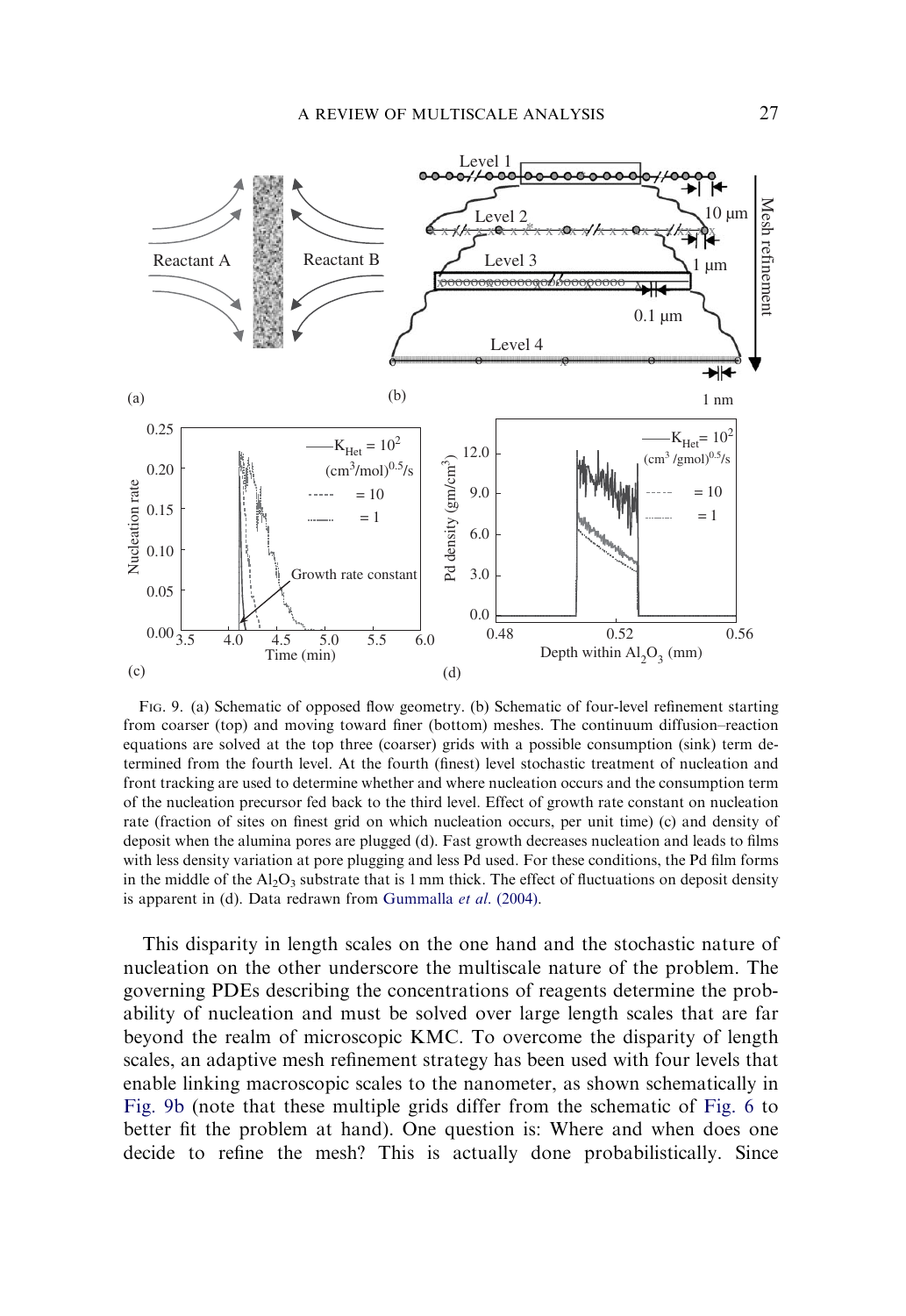nucleation has a higher probability of occurrence wherever concentrations are high, the mesh is refined when and where the probability for nucleation is above a certain low threshold. The chosen region for mesh refinement typically involves high concentrations of nucleation precursors. Nuclei can also form in regimes where the probability of nucleation is low, but in our experience, this does not lead to growth but to a few isolated nucleation events. The use of a threshold eliminates spurious mesh refinement in ''wrong'' regions.

The multigrid, hybrid multiscale approach entails solving the continuum governing (diffusion–reaction) equations in porous media at the three coarser meshes and a stochastic treatment of nucleation at the finest mesh. In the finest mesh, a KMC simulation could be employed and linked to a front tracking technique to follow the evolution of growing clusters. Upon significant growth of clusters (cluster size  $>$  mesh size of level 3), growth could be handled from the next coarser mesh. In order to accelerate the hybrid scheme, an exponential distribution was used instead of an actual KMC. KMC simulations in a wellmixed batch reactor have been compared with the hybrid approach, and good agreement was found ([Gummalla](#page-57-0) et al., 2004). Thus, at each location of the finest mesh the probability for nucleation per unit time,  $P_{\rm o}$ , which is proportional to the nucleation rate, is computed. The probability for a nucleation event in a time  $t_{\text{nuc}}$  after the creation of a previous nucleus is assumed to be

$$
P(t_{\rm nuc}) = 1 - \exp[-t_{\rm nuc}P_{\rm o}] \tag{3}
$$

As time evolves by  $\Delta t$ , the continuum model at the third mesh provides concentrations that affect the nucleation rate of the stochastic model via Eq. (3). At every time step,  $P(t_{\text{nuc}})$  is computed and compared with a random number between 0 and 1. When the random number is larger than  $P(t_{\text{nuc}})$ ,  $t_{\text{nuc}}$  increases by  $\Delta t$ , whereas when the random number is less than  $P(t_{\text{nuc}})$ , a new nucleus is seeded and  $t_{\text{nuc}}$  is set to zero. Nucleation and growth, when occurring at the finest mesh, consume nucleation precursors, whose rate of consumption is passed to coarse grids. These hybrid multiscale simulations can provide insights into the roles of nucleation and growth kinetics in microstructure, defects, film continuity, etc. that can be directly compared with experiments. An example is depicted in [Figs. 9c and d](#page-26-0).

These hybrid approaches have a lot of potential for treating nucleation stochastically while enabling simulations on large domains. Simulations in higher dimensionalities and of self-organization phenomena (e.g., [Lebedeva](#page-58-0) et al., [2004a, b\)](#page-58-0) using multigrid hybrid multiscale models are definitely desirable.

#### F. CHALLENGES IN HYBRID MULTISCALE SIMULATIONS

The major issue in hybrid multiscale simulation is ''patching'' of models used in different subdomains (Nie et al[., 2003;](#page-58-0) [Raimondeau and Vlachos, 2002a](#page-59-0)). In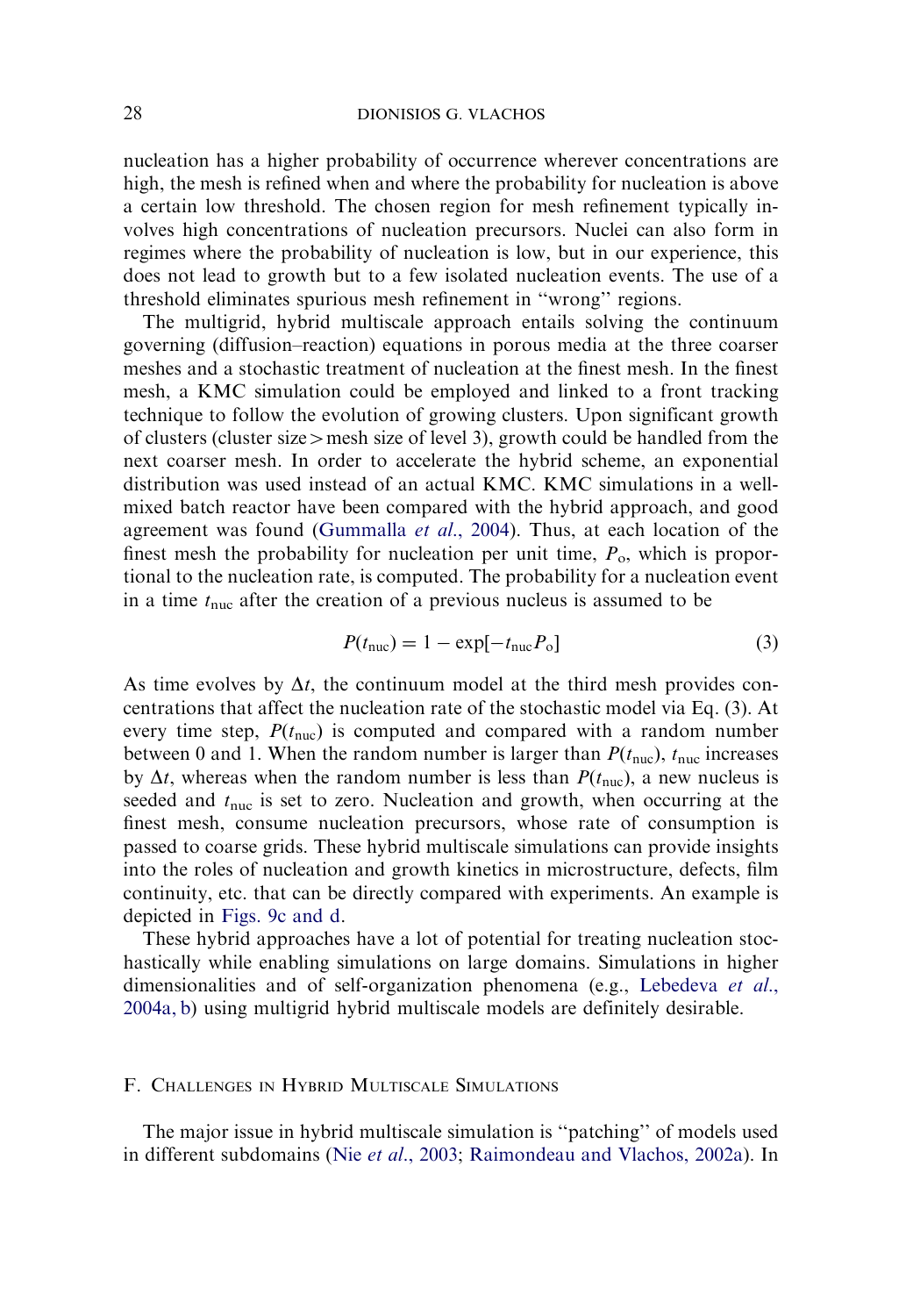brief, coupling may lack convergence ([Raimondeau and Vlachos, 2002b](#page-59-0)) (especially in an iterative scheme) and could result in spurious solutions [\(Reich,](#page-59-0) [1999\)](#page-59-0) and violation of conservation laws. One of the best expositions of patching problems can be found in [Weinan and Huang \(2002\)](#page-60-0) for problems related to dislocations, friction, and crack propagation. Matching conditions were developed between atomistic (MD) and continuum regions to minimize reflection of phonons of MD at the MD/continuum model interface. While the authors were successful, they noted that at higher temperatures and in nonlinear situations, overheating may occur. General solutions to patching in most applications are still needed. These issues are elaborated below, and recent progress made in overcoming them is outlined by focusing on crystal growth problems.

A frequent problem in hybrid multiscale simulations is noise-induced numerical instability ([Raimondeau and Vlachos, 2002a, b](#page-59-0); Rusli et al[., 2004\)](#page-59-0). Such instabilities may occur when the time step of the KMC becomes too large to violate the numerical stability criterion of the continuum model, or when rare events happen that create huge variations in the boundary condition or in the source/sink term of the continuum model. This numerical instability is a result of the small size of the KMC simulation box (a problem stemming from our inability to deal with realistically large length scales). Consequently, the KMC response is considerably noisier than what one would have for realistic length scales. In order to reduce the noise of KMC passed to the continuum model, in [Vlachos \(1999\)](#page-60-0) and [Lam and Vlachos \(2001\)](#page-58-0) the KMC simulation was run for a certain number of events before the gas-phase model was solved. This is justifiable, given that the time step of KMC is typically much smaller than that of the gas-phase model, i.e., surface processes have a much shorter relaxation time. Thus, the numerical strategy followed is spatial and temporal averaging in KMC to compute rates with reduced noise (variance reduction) prior to passing them to the continuum model. The number of MC events used in temporal averaging was varied to ensure that the results were unaffected. In cases where the time scales of the KMC and the continuum model are comparable, one could use parallel processing by running multiple images of the KMC to create microscopic-model based rates with reduced noise. Similar problems were also reported by Drews et al. They used a filtering approach to reduce the noise in hybrid simulations for improved code robustness (Drews et al[., 2004;](#page-56-0) Rusli et al[., 2004\)](#page-59-0). Note that temporal averaging in a discrete particle model has the advantage of minimizing the number of continuum model calls; as a result, it leads to a speedup of a hybrid scheme. System level tasks, such as filtering, arising from the controls community, was also employed in the work of [Lou and Christofides \(2003a, b, 2004\)](#page-58-0) (see also corresponding section below).

The exposition in [Schulze's \(2004\)](#page-59-0) recent paper underscores in an excellent manner some additional difficulties encountered in hybrid multiscale simulation (not just of crystal growth problems) when overlapping subdomains are used. The replacement of KMC on terraces with the continuum model Eq. (2) reduces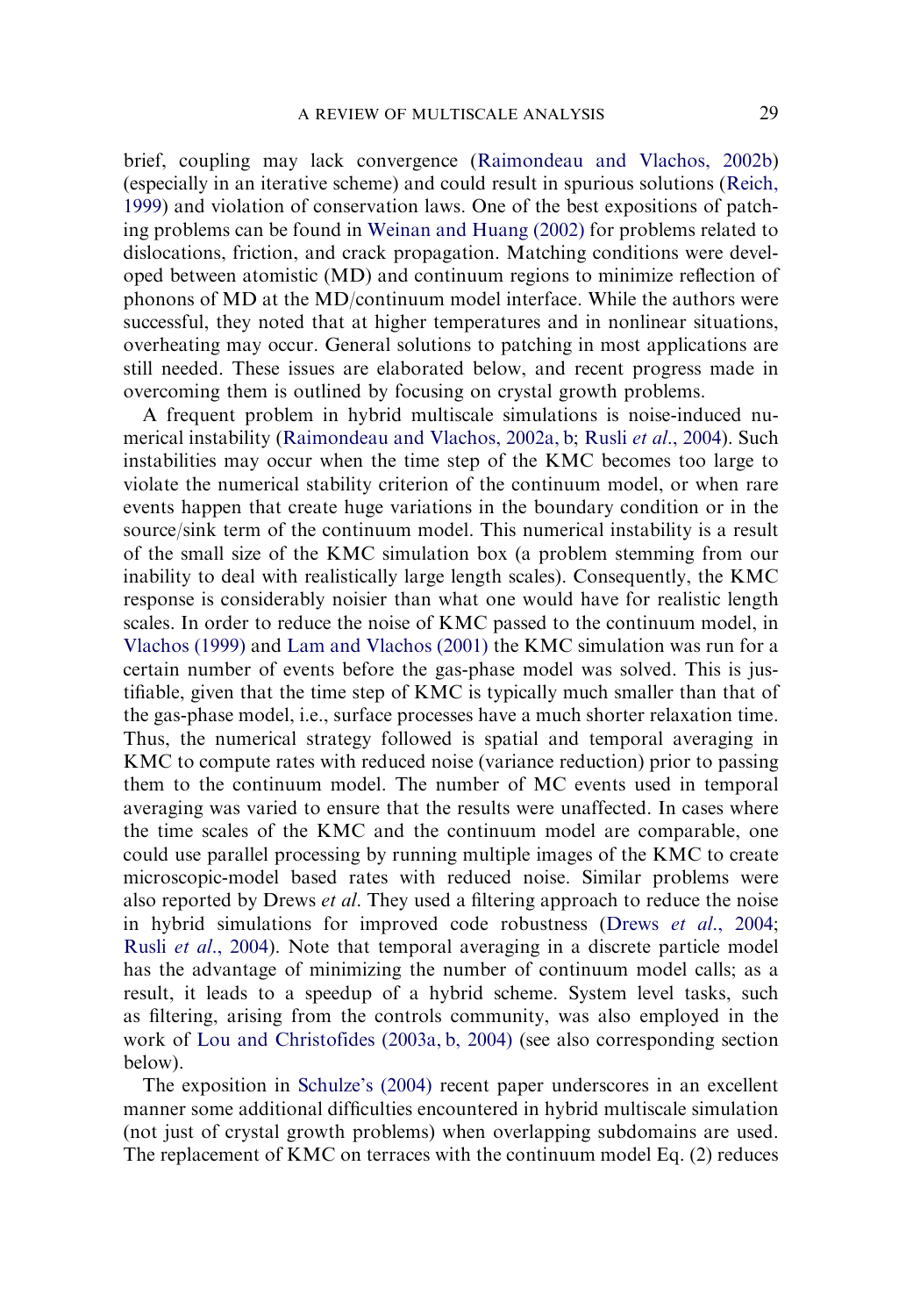the noise of the hybrid scheme compared with the microscopic KMC model, and alters phenomena controlled by noise such as the time scale for bunching of steps (a common instability in crystal growth). It was reported that while bunching of steps occurs under the same conditions as in KMC, the dynamics of the processes was altered. This is obviously an undesirable situation and results from over coarse graining the microscopic processes on a terrace, i.e., from replacing the microscopic KMC method with a continuum model.

The unintentional noise-induced numerical instability in coupled fluid-KMC codes and the reduced noise in the growth on a terrace model underpin just one of the problems of hybrid multiscale simulation that stem from the incorrect (over- or under coarse graining of) noise. We expect that coupling of continuum models with the recently introduced coarse-grained KMC (CG-KMC) simulations, discussed below, will improve or eliminate this noise-induced numerical instability. This improvement is expected because the much larger length scales simulated via CG-KMC will result in (correctly) less noisy signals than those produced by microscopic KMC simulation. On the other hand, use of the adaptive coarse-grained-KMC (ACG-KMC) method, also touched upon below, could completely eliminate the need for hybrid simulation for surface processes, such as the terrace-step model of Schulze, and overcome the reduction in noise that in turn affects nucleation. Further work is needed to exploit these ideas.

There is another subtle but fundamental issue in coupling of hybrid models that has to do with differences in constitutive relations in various subdomains. In particular, models at various scales correspond (upon passing to the continuum limit) to different constitutive relations. For example, in the continuum model on a terrace, Eq. (2), there are no interactions between molecules. Consequently, Fick's first law

$$
j = -D\nabla c \tag{4}
$$

describes the system adequately. On the other hand, within the KMC subdomain, interactions between molecules result in a different underlying mesoscopic transport equation and constitutive relation, i.e., Fick's first law does not hold. We have found out that the specifics of mesoscopic equations and constitutive relations depend on the microscopic mechanisms of diffusion. For example, when the activation energy depends only on the energy of the departing site, the corresponding continuum model (termed Arrhenius dynamics) for the problem of growth, based on [Vlachos and Katsoulakis \(2000\)](#page-60-0), is

$$
\frac{\partial c}{\partial t} = D \nabla \{ e^{-\beta J * c} [\nabla c - \beta c (1 - c) \nabla J * c] \} + F \tag{5}
$$

where  $D = D_0 e^{-\beta U_0}$  is the diffusion coefficient,  $D_0$  the diffusion coefficient at high (infinite) temperature, J the intermolecular potential of adatom–adatom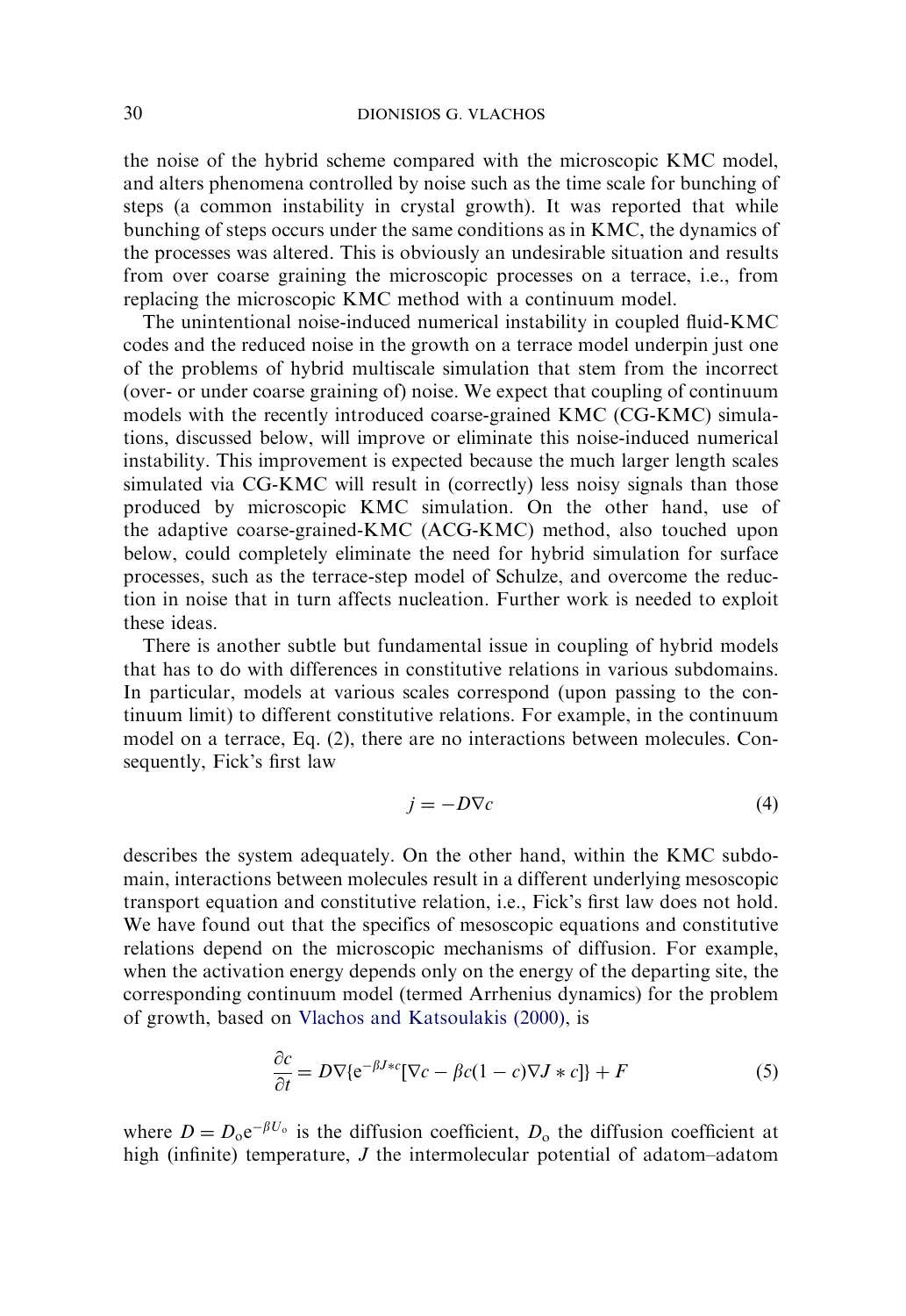interactions, and  $J * c = \int J(|r - r'|)c(r') dr'$  a convolution. In this case, the constitutive relation reads

$$
j = -D\{e^{-\beta J \ast c} [\nabla c - \beta c (1 - c) \nabla J \ast c]\}\tag{6}
$$

As another example, when the activation energy for diffusion depends on the energy difference between the initial and final locations (termed Metropolis dynamics), the corresponding continuum model for growth reads

$$
\frac{\partial c}{\partial t} = \nabla D_o\{ [\nabla c - \beta c(1 - c)\nabla J * c] \} + F \tag{7}
$$

and the constitutive relation is

$$
j = -D_0\{[\nabla c - \beta c(1 - c)\nabla J * c] \tag{8}
$$

Equations (6) and (8) reduce to Eq. (4) only when the intermolecular potential  $J$ is zero. These are the proper constitutive relations if the microscopic mechanisms of diffusion are the assumed ones.

What are the implications of different constitutive relations in different regimes? In brief, conservation laws are not that easy to satisfy. For example, in the presence of interactions, matching the concentration profiles in the overlapping regime (a common strategy in domain decomposition) is inadequate since continuity in concentration and its gradient does not ensure the same flux at the interface. Matching of chemical potentials is potentially a more rigorous approach, but different mobility terms do not guarantee continuity in fluxes across the overlapping region. Furthermore, this is a difficult task to accomplish because constitutive equations, such as the ones written above, do not exist for most microscopic models. Matching of fluxes at the interface leads at least to conservation, but further work is needed to fully understand this point.

Another issue in hybrid multiscale simulation pertains to possible mass conservation caused by truncation errors. In particular, mapping discrete molecules into continuum quantities, e.g., updating the concentration, is easy. However, the reverse task of mapping continuum changes of concentrations into an integer number of molecules along with their spatial placement is also important (see [Schulze \(2004\)\)](#page-59-0) for some interesting ideas and a coupling factor that is iteratively determined to match fluxes).

The discussion above focused on onion-type hybrid multiscale simulation. Finally, even though there are a limited number of examples published, I expect that the multigrid-type hybrid simulations share the same problems with oniontype hybrid multiscale models. In addition, appropriate boundary conditions for the microscopic grid model need to be developed to increase the accuracy and robustness of the hybrid scheme. Furthermore, the inverse problem of mapping coarse-grid information into a microscopic grid is ill posed. Thus, it is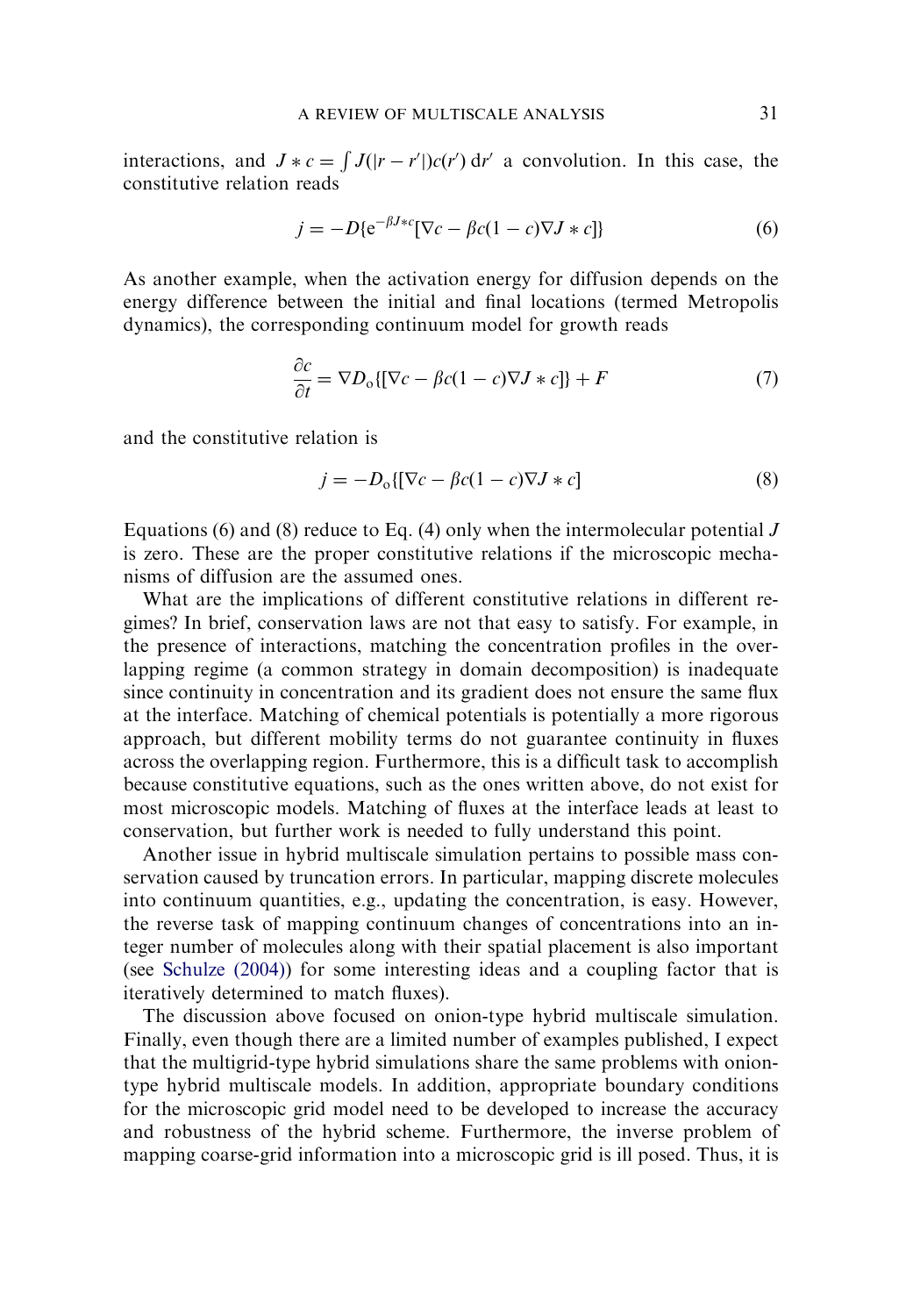not currently clear what the best way of reconstructing the information on the fine grid is. Future work will elucidate these issues.

## VI. Coarse Graining of Stochastic Models

Hybrid multiscale simulation is currently by far the main multiscale computational toolkit under development. However, as discussed in the last section, many problems lack separation of scales, and since a molecular model cannot be applied to the entire process, *coarse graining* (upscaling) of molecular models is an appealing approach, leading to mesoscopic models that can reach larger length and time scales. These coarse grained or mesoscopic models could be used as stand-alone models (see examples below) or in hybrid multiscale simulators (see [Fig. 4\)](#page-12-0), e.g., a coarse grained surface simulator is linked with a fluidphase model, as in the work of Pricer et al[. \(2002a, b\)](#page-59-0) and Drews et al[. \(2003b,](#page-56-0) [2004\)](#page-56-0). One advantage of stand-alone coarse-grained models over multigrid-type hybrid simulations is that one does not have to interface multiple models; thus, one avoids the challenges mentioned in the previous section. Another is that it is possible to retain the correct noise and thus overcome either numerical instabilities or the alteration of the physics (see discussion above on challenges in hybrid simulation, and below for the effect of coarse graining on noise).

Next time acceleration is first discussed, followed by space acceleration, and finally by space-time acceleration of KMC methods. Similar developments are under way for MD, but this subject is left for a future communication.

#### A. TEMPORAL UPSCALING OF KMC SIMULATION IN WELL-MIXED SYSTEMS

Separation of time scales is the rule rather than the exception in chemical kinetics, irrespective of deterministic or stochastic modeling. The disparity of time scales is easily rationalized by the considerable difference in activation energies and the strong dependence of reaction rates on activation energies via the Boltzmann factor. The stiffness of deterministic ODEs is now easily handled owing to the machinery of implicit, adaptive time step, variable-order solvers. However, extensions to stochastic systems are far behind. Until recently, KMC simulations could not deal with separation in time scales. In a conventional KMC simulation, fast processes with large transition probabilities are frequently sampled, resulting in small simulated times, whereas slow events are rare and are poorly sampled during a simulation.

Recently, several approaches have been proposed to overcome the disparity of time scales for certain classes of problems. In order to overcome the problem of stiffness caused by rapid, partial equilibrated reactions in a living free-radical polymerization system, a hybrid analytical-KMC method was suggested ([He](#page-57-0)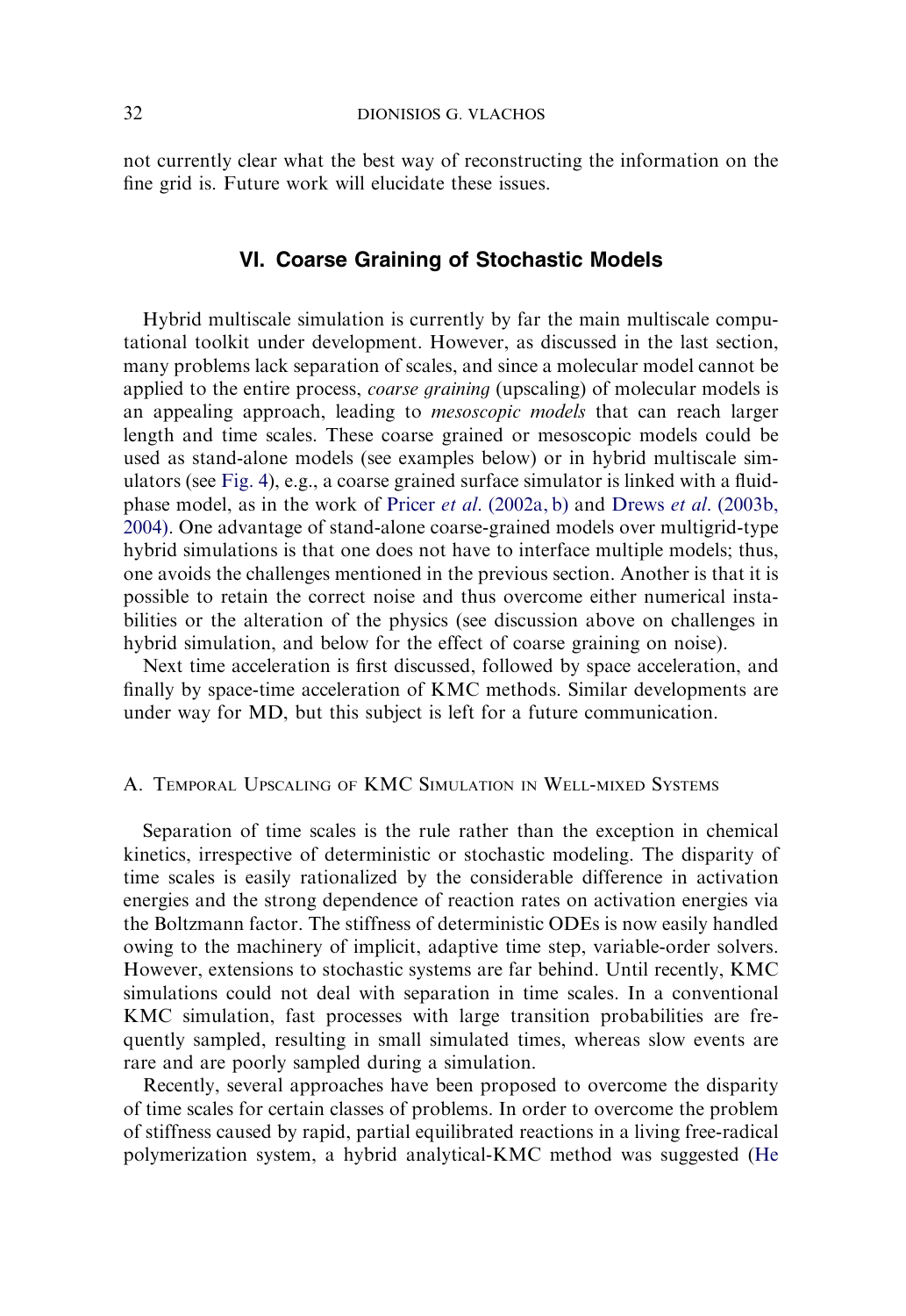et al[., 1997](#page-57-0)). In particular, the partial equilibrium (PE) was enforced to eliminate the fast processes by adjusting deterministically the concentrations of species involved in PE, whereas the slow reaction events were treated stochastically. A problem with this technique is that when the separation of time scales is moderate, PE is not as accurate. Furthermore, PE applies only after some induction time. Finally, PE requires conversion of real numbers into integers, and while this can be done so that mass is conserved, it is not clear what the errors are.

Resat et al. generalized the above idea and implemented a weighted-probability KMC method (WP-KMC) to overcome the separation of time scales of stochastic simulation (Resat et al[., 2001\)](#page-59-0). The idea of probability weighting stems from equilibrium MC umbrella sampling simulations introduced in [Torrie](#page-60-0) [and Valleau \(1977\).](#page-60-0) The slow reactions determine the long-term dynamics of system evolution. In WP-KMC, during each slow reaction event, several events of fast reactions are simultaneously executed, i.e., one moves a number of molecules (bundles) rather than moving one molecule per time. The rationale for this method is that over the time scale of slow reactions (rare events), the transition probabilities of fast reactions and the concentrations of major reactants (large populations) vary slowly. As a result, one may assume that they do not change as much, and consequently execute a number of events simultaneously. A problem with this approach is that the weighting of probabilities amplifies the noise, a physically unrealistic situation (see [Fig. 10\)](#page-33-0).

The net-event KMC (NE-KMC) or lumping approach has been introduced by our group. The essence of the technique is that fast reversible events are lumped into an event with a rate equal to the net, i.e., the difference between forward and backward transition probabilities per unit time ([Vlachos,](#page-60-0) [1998\)](#page-60-0). The NE-KMC technique has recently been extended to spatially distrib-uted systems ([Snyder](#page-60-0) *et al.*, 2005), and it was shown that savings are proportional to the separation of time scales between slow and fast events. The method is applicable to complex systems, and is robust and easy to implement. Furthermore, the method is self-adjusted, i.e., it behaves like a conventional KMC when there is no separation of time scales or at short times, and gradually switches to using the net-event construct, resulting in acceleration, only as PE is approached. A disadvantage of the method is that the noise is reduced.

A comparison of the WP-KMC, NE-KMC, and conventional KMC is shown in [Fig. 10.](#page-33-0) These acceleration approaches are successful regarding CPU. However, since the objective is often to study the role of noise, they do not provide the correct fluctuations. In a similar vein, use of simple rate expressions, such as the Michaelis–Menten or Hill kinetics, derived via PE and QSS approximations, are capable of accelerating KMC simulation since fast processes are eliminated. However, the noise of the resulting simulation, based on a reduced rate expression that lumps some of the reaction steps, is usually adversely affected [\(Bundschuh](#page-56-0) et al., 2003).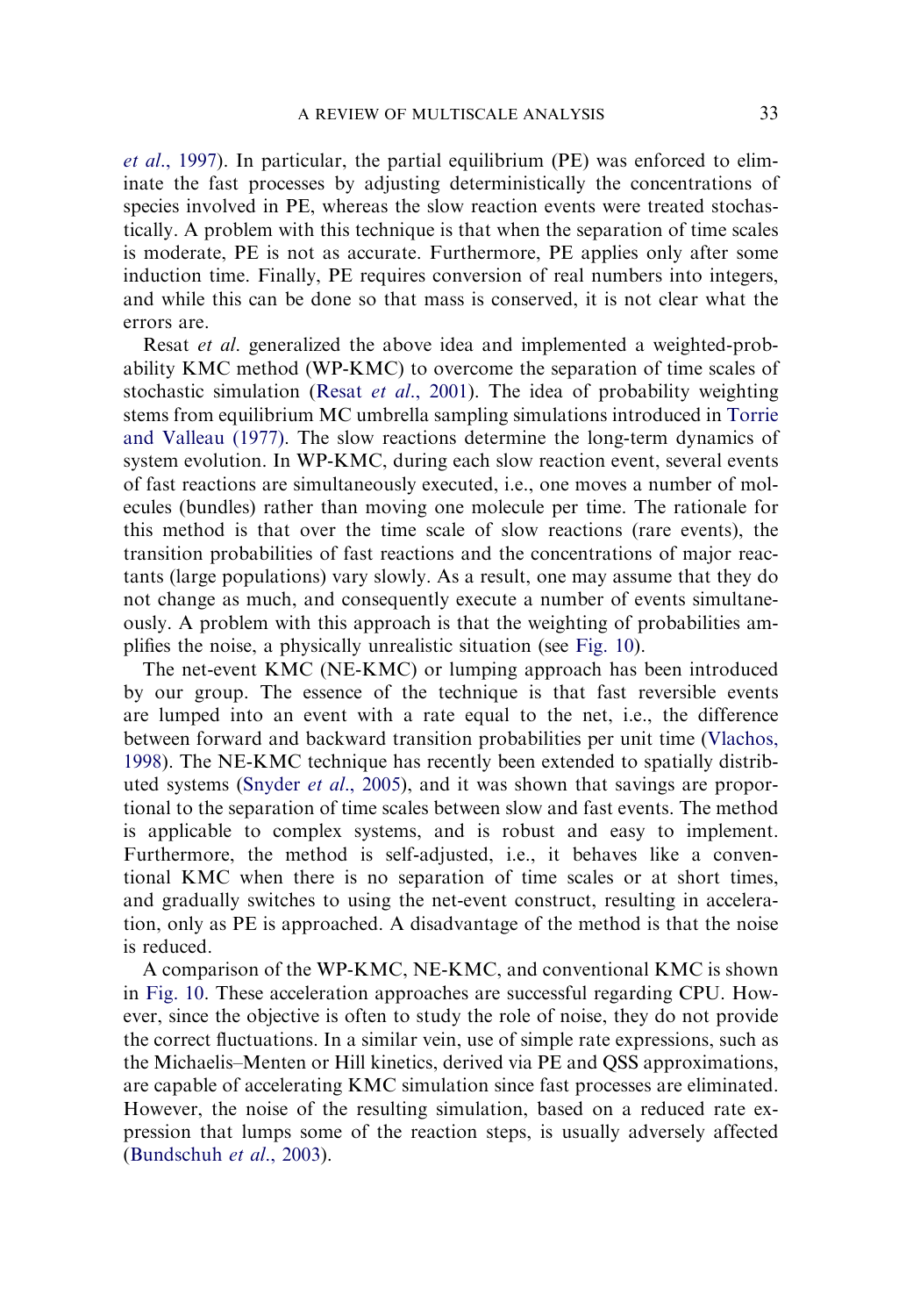<span id="page-33-0"></span>

FIG. 10. Number of molecules of species C vs. time from two time acceleration algorithms and the microscopic KMC method. The reaction network studied in a constant volume batch reactor is  $A + B \stackrel{k_1}{\rightleftharpoons}$  $\sum_{k=1}^{k_1}$ C and A + C  $\sum_{k=2}^{k_2}$  $\frac{a}{k-2}$ D. For the set of conditions picked, a fivefold speedup is obtained using the WP-KMC. However, the amplification in noise is apparent. On the other hand, the NE-KMC gives comparable noise at the beginning and speeds up as equilibrium is approached with the same or better speedup than WP-KMC. The curves have been displaced from each other for better visualization. The rate constants are  $k_1 = 10^{-5}$  molecules<sup>-1</sup> s<sup>-1</sup>,  $k_{-1} = 1$  s<sup>-1</sup>,  $k_2 = 10^{-3}$  molecules<sup>-1</sup>s<sup>-1</sup>, and  $k_{-2} = 0.1$  and the initial distribution of molecules is  $N_A(t = 0) = 10,000$ ,  $N_{\rm B}(t = 0) = 2500$ , and  $N_{\rm C}(t = 0) = N_{\rm D}(t = 0) = 0$ .

Recently, [Gillespie \(2001\)](#page-57-0) introduced an approximate approach, termed the  $\tau$ -leap method, for solving stochastic models. The main idea is the same as in the WP-KMC method. One selects a time increment  $\tau$  that is larger than the microscopic KMC time increment, and multiple molecular bundles of fast events occur. However, one now samples how many times each reaction will be executed from a Poisson rather than a uniform random number distribution. Prototype examples indicate that the  $\tau$ -leap method provides comparable noise with the microscopic KMC when the leap condition is satisfied, i.e., the time increments are such that the populations do not change significantly between time steps.

Gillespie's recent work on the  $\tau$ -leap method is a significant advance in accelerating KMC simulation with respect to time constraints. However, some issues need to be resolved before the method becomes widely used. First, disparity in time scales caused by reaction rate constants rather than concentrations may not be as easy to handle. Second, negative concentrations result with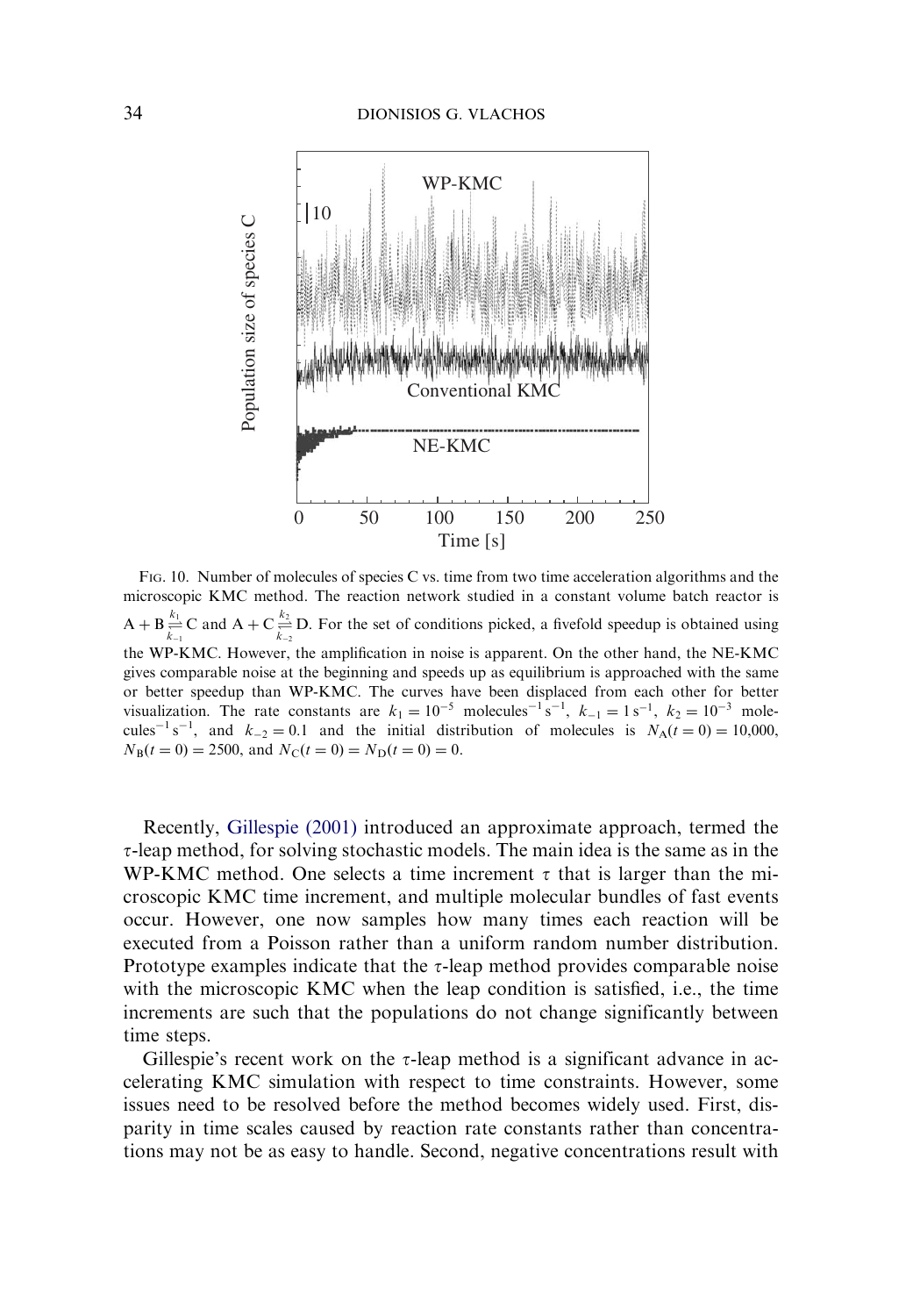probability one, i.e., if one runs long enough, since the Poisson distribution is unbounded and a molecular bundle can be larger than the actual population of a species. This situation becomes common as the size of the molecular bundle, and thus the time step, increases. Additional problems are that large jumps in time can cause incorrect behavior even if the concentrations are non-negative, and that the magnitude of the noise is increased for substantial coarse graining in time increments.

In order to overcome the problem of negative concentrations, two versions of the binomial  $\tau$ -leap method were recently introduced [\(Chatterjee](#page-56-0) *et al.*, 2005d; [Tian and Burrage, 2004](#page-60-0)). While the essence of the techniques is the same, the method of [Tian and Burrage \(2004\)](#page-60-0) appears to be limited to reaction networks whose species are not shared by multiple chemical reactions. The elimination of negative concentrations enables substantial acceleration of stochastic simulation of complex biological networks ([Chatterjee](#page-56-0) et al., 2005b). It has also been shown analytically and numerically that the binomial  $\tau$ -leap method gives a better approximation of the noise in comparison with the original Poisson-based  $\tau$ -leap method of Gillespie [\(Chatterjee](#page-56-0) *et al.*, 2005d).

The initial criterion proposed to ensure accuracy and avoid negative concentrations in simulations of typical length required a small change in the propensity functions. While an improved criterion was subsequently proposed [\(Gillespie and Petzold, 2003\)](#page-57-0), improved and additional criteria should be developed. Finally, calculation of Poisson random numbers required by the method is more expensive. We will illustrate some of these issues below in the context of spatiotemporal CG-KMC. The  $\tau$ -leap method has further been ex-tended by Petzold, Gillespie, and co-workers [\(Rathinam](#page-59-0) et al., 2003) by employing implicit solvers that could potentially further increase the time step increments and overcome the problem of stiffness of stochastic systems. With the implicit  $\tau$ -leap the evolution is captured more accurately for large jumps in time, even though the noise is now actually reduced. Stability criteria for the various  $\tau$ -leap methods were recently developed and the variation of noise between various methods was rationalized (Cao *et al.*, 2004). A trapezoidal  $\tau$ -leap method was found to provide better noise characteristics. The  $\tau$ -leap method is revisited in the section on spatial CG-KMC methods.

Noteworthy are some alternative approaches that address the issue of separation of time scales by starting with the master equation. [Rao and Arkin](#page-59-0) [\(2003\)](#page-59-0) have employed the QSS assumption in stochastic simulation, expanding on ''adiabatic elimination'' ideas of fast variables from the master equation discussed in [Janssen \(1989a, b\)](#page-57-0) and [Vlad and Pop \(1989\).](#page-60-0) Haseltine and Rawlings portioned events into slow and fast (instead of treating species as done in the work of Rao and Arkin), and treated fast reactions either deterministically or with Langevin equations, and slow reactions as stochastic events [\(Haseltine](#page-57-0) [and Rawlings, 2002](#page-57-0)). This hybrid type of modeling builds upon the hierarchy of models depicted in [Fig. 3b](#page-6-0) and is further discussed below in the biological networks section.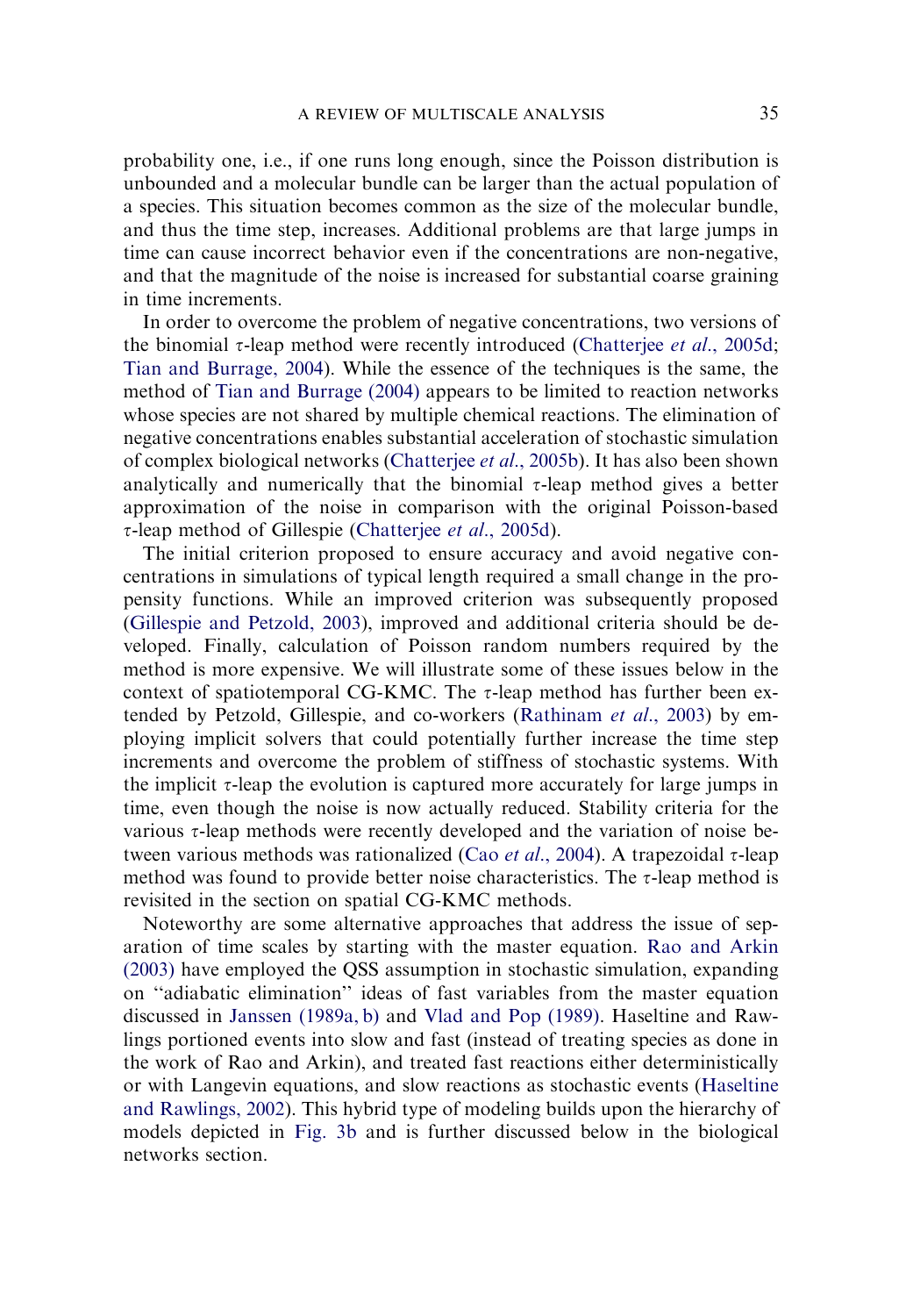#### 36 DIONISIOS G. VLACHOS

It is clear that this is an exploding branch of multiscale simulation. While significant progress has already been made, different methods pose different advantages and disadvantages. The main difficulty with most techniques is their inability to preserve the noise. In this regard, the  $\tau$ -leap method and its derivatives are promising. I expect more work to be devoted to this rapidly growing branch of multiscale simulation along with many applications from various areas. While simple reaction networks have been treated with some success, I believe that there is a clear need to develop a robust, generic methodology that overcomes the problem of stiffness of complex reaction networks while preserving the noise that can be important in some applications.

## B. SPATIAL UPSCALING OF DISTRIBUTED (LATTICE) KMC SIMULATION

The problem of coarse graining in space is also very important but has received less attention. The overall idea of coarse graining degrees of freedom to move up in scales comes originally from renormalization group theory. An interesting idea revolves around coarse graining of the Hamiltonian using wavelets. This idea has been applied successfully to study critical behavior of prototype fluids (Ismail *et al.*, 2003a, b) and is being currently extended to complex polymeric systems (Ismail et al[., 2005a, b](#page-57-0)). Coarse graining of the Hamiltonian was also presented by [Ishikawa and Ogawa \(2002\),](#page-57-0) but it can be shown that the proposed expression does not obey detailed balance.

Recently, the mathematical foundations for spatial CG-KMC have been introduced for grand canonical and canonical ensemble simulations of Ising-type systems in [Katsoulakis](#page-57-0) et al. (2003a, b) and [Katsoulakis and Vlachos](#page-57-0) [\(2003\)](#page-57-0). This work deserves a review of its own. However, in order to put it in context with the other multiscale developments, some exciting developments are briefly summarized. The essence of the method is the creation of a lattice of coarse cells, each consisting of several microscopic cells. Within a coarse cell, the local mean field is assumed (a closure at the stochastic level). In this way, some information (degrees of freedom) is lost during coarse graining. The potential of interactions, the Hamiltonian, and the transition probabilities are all coarse-grained using wavelets for projecting the energetics and by ensuring that the microscopic and macroscopic limits are correctly captured (this is an essential attribute for the success of the method). Simulations have demonstrated that when the intermolecular potential is relatively long, CG-KMC gives results in very close agreement with microscopic KMC in terms of dynamics and equilibrium states, while retaining the noise and reducing the CPU by many orders of magnitude. Thus, CG-KMC is an ideal tool for reaching large length scales.

While CG-KMC can reach large scales at reasonable computational cost, it can lead to substantial errors at boundaries and interfaces where large gradients exist, and the local mean field assumption is not as accurate. Recent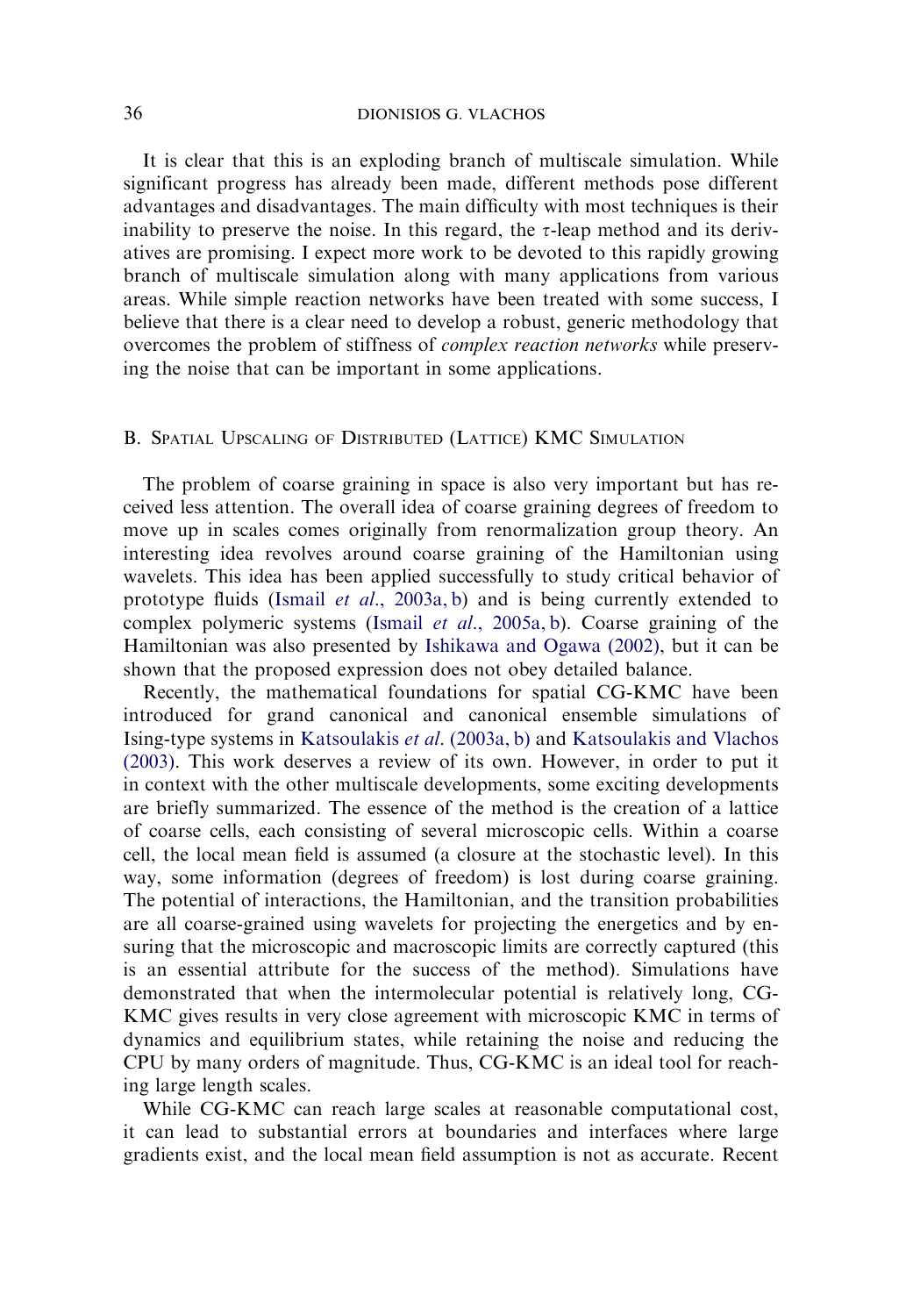<span id="page-36-0"></span>work has extended coarse graining to adaptive meshes ([Chatterjee](#page-56-0) et al., 2005a, [2004b](#page-56-0)), in a similar spirit to well-established discretization methods of PDEs. This method is termed ACG-KMC, and can considerably improve accuracy with similar or improved computational savings compared with the uniform mesh CG-KMC simulation. Analytical error estimates of information loss during coarse graining from finer to coarser scales can be used to design optimum meshes that ensure high accuracy with minimal computational cost [\(Chatterjee](#page-56-0) et al., 2005a, c).

Next, an example of CG-KMC from pattern formation on surfaces is presented. Another application to relatively thick membranes was given in [Snyder](#page-60-0) et al[. \(2004\)](#page-60-0). In the example considered here, atoms adsorb from a fluid reservoir on a flat surface. Subsequently, they may desorb back to the fluid, diffuse on the surface, or be annihilated by a first-order surface reaction, as shown in Fig. 11a. Attractive interactions between atoms trigger a phase transition from a dilute phase (a low coverage) to a dense phase (a high coverage) [\(Vlachos](#page-60-0) et al., [1991\)](#page-60-0), analogous to van der Waals loops of fluid–vapor coexistence. Surface reactions limit the extent of phase separation; the competition between microphase separation and reaction leads to nanoscopic patterns by self-organization under certain conditions [\(Hildebrand](#page-57-0) et al., 1998).

A major challenge in simulating such problems is that nucleation occurs at the nanometer scale whereas self-organization entails competition between numerous pattern blocks for reagents over microns to millimeters. These problems do not exhibit an obvious separation of length scales. From a different point of view, the stochasticity is built within the PDE as a source or sink term (if one were able to write such a PDE). Furthermore, surface diffusion is faster than the other microscopic processes by many orders of magnitude, but PE cannot be applied since the actual value of diffusion dictates the presence or absence of patterns.



FIG. 11. (a) Schematic of microscopic processes for fluid–surface interacting systems. (b) Spatiotemporal evolution of 1D concentration patterns (coarse graining of two sites into each coarse cell is used). Bifurcation splittings and mergings occur as time evolves. The fast diffusion necessary for pattern formation (five to six orders of magnitude faster than the rest of the processes) renders microscopic KMC unsuitable even for small domains.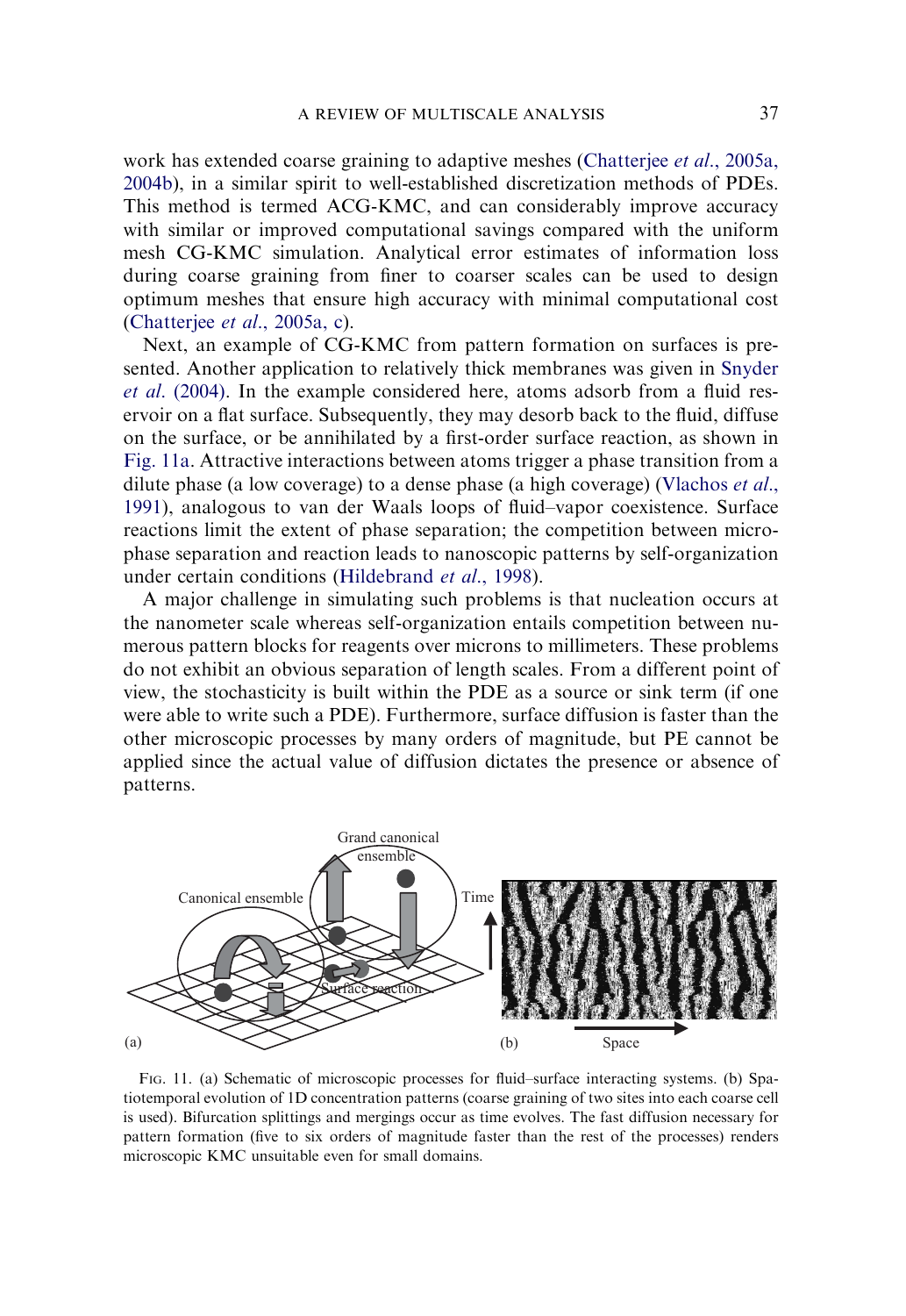Instead of using multigrid-type hybrid multiscale simulation discussed above, the CG-KMC method that retains the noise is employed, and it can thus correctly capture the effect of fluctuations on nucleation and pattern evolution. [Figure 11b](#page-36-0) shows an example of such a 1D simulation [see also Chatteriee *et al.*] [\(2004a\)](#page-56-0)]. Nucleation happens at short times at different locations and times (not shown), and patterns evolve in time owing to thermal fluctuations, giving rise to bifurcation splittings and mergings. This evolution of patterns is driven entirely by thermal fluctuations.

It is expected that simulations like this as well as various other coarse-grained fluid-like simulation tools (e.g., LB) will become key players in nanometer scale design and control in the emerging area of nanotechnology, as well as in intervention for control in biological systems. Examples include pattern formation, self-assembly of nanoparticles, nucleation and growth of materials, and computational cell biology. Given that these models are generic, application to very diverse areas is entirely feasible. For a recent application example to tropical convection, see [Khouider](#page-58-0) et al. (2003).

#### C. SPATIOTEMPORAL ACCELERATION OF DISTRIBUTED (LATTICE) KMC SIMULATION

Integration of spatial and temporal acceleration methods discussed above to create a stochastic simulation toolkit that can reach large length and time scales is entirely possible. The first example of integrating spatial and temporal acceleration methods entails the combination of NE-KMC with ACG-KMC methods to simulate diffusion through relatively thick  $(\sim 10 \,\mu m)$  membranes where diffusion becomes rate determining ([Snyder](#page-60-0) *et al.*, 2005). While combination of time-acceleration methods with lattice KMC is possible, most time acceleration methods affect noise adversely. Therefore, it appears that integration of the  $\tau$ -leap method (or a derivative of it) with a spatially distributed (lattice) KMC simulation is the most promising approach for many applications. It turns out that the  $\tau$ -leap method developed for well-mixed systems is fully consistent with the local mean field assumption of the CG-KMC method.

Here, the first example of combining the two methods for the grand canonical ensemble (adsorption/desorption) is presented. [Figure 12a](#page-38-0) compares the results of the  $\tau$ -leap CG-KMC method to the CG-KMC ones for a fixed value of the acceleration parameter  $\varepsilon$ , (see [Gillespie \(2001\)](#page-57-0) for a precise definition of  $\varepsilon$ ). In this simulation one starts from an empty lattice and monitors the lattice uptake, i.e., the spatially averaged coverage vs. time, for a fixed value of the fluid chemical potential. [Figure 12b](#page-38-0) shows the corresponding bundle sizes vs. time. It is clear that in each adsorption/desorption event molecular bundles greater than a single molecule occur, leading to acceleration of the simulation. As the acceleration parameter increases, the size of molecular bundles, i.e., the number of molecules or processes participating in each event, increases. However, for larger bundle sizes, the possibility of getting negative concentrations, as happens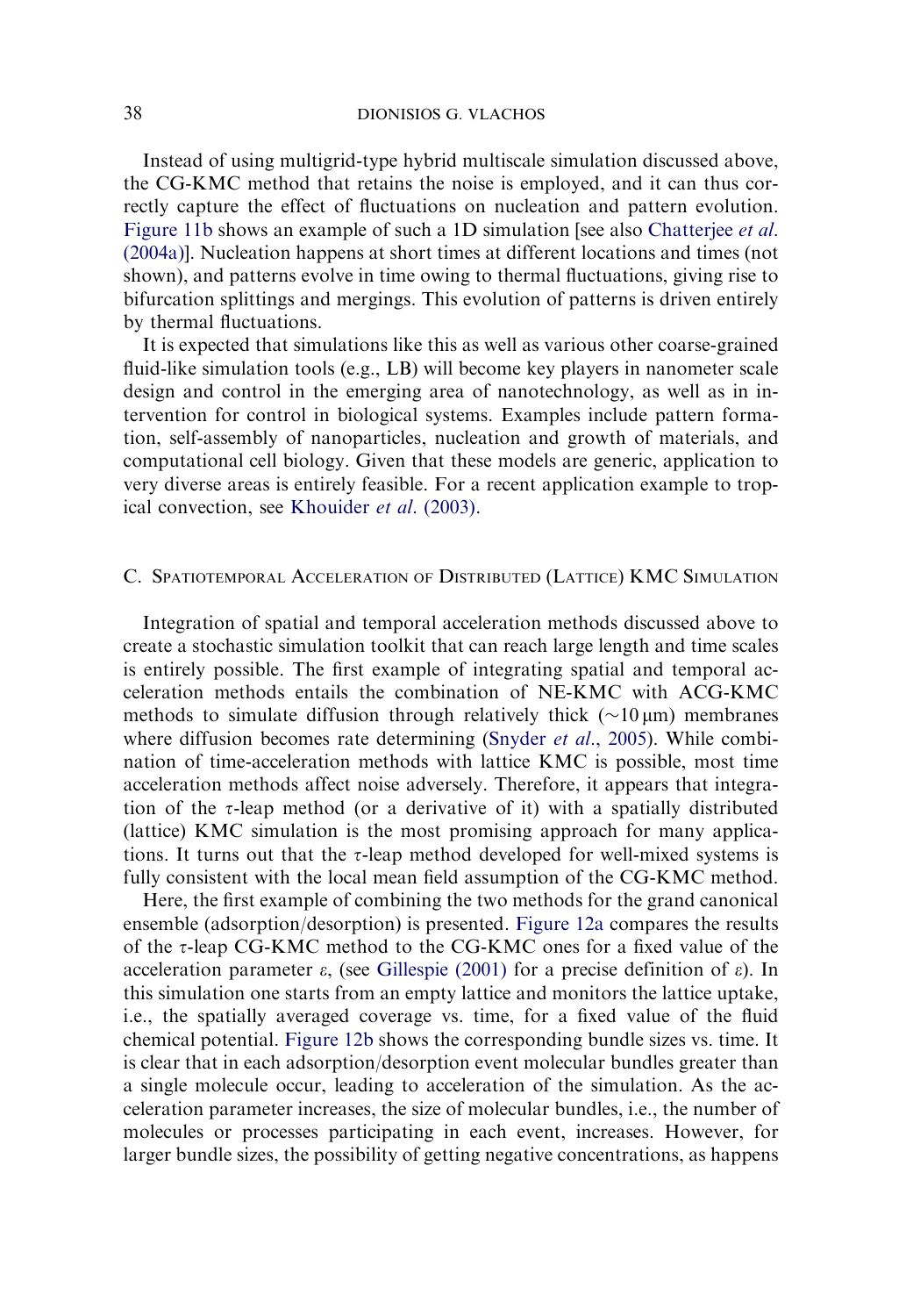<span id="page-38-0"></span>

FIG. 12. (a) Coverage on an initially empty lattice vs. time from both the CG-KMC simulation and the Poisson-based  $\tau$ -leap CG-KMC simulation in the grand canonical ensemble. The agreement is excellent. (b) Corresponding molecular bundles vs. time. (c) Standard deviation (STD) in noise of coverage vs. coverage (corresponding to different values of the fluid chemical potential) for various values of the acceleration parameter e. For smaller bundles the noise is nearly exact. However, as one coarse-grains considerably the time increments, the noise of the  $\tau$ -leap method is slightly increased. (d) CPU of CG-KMC and of  $\tau$ -leap CG-KMC for two meshes (q is the coarse cell size and m is the number of coarse cells) and a fixed lattice size of  $N = mq = 2 \times 10^5$  microscopic sites. Application of the Poisson-based  $\tau$ -leap can accelerate the lattice CG-KMC by orders of magnitude, especially when the meshes are coarse to enable large time increments.

with well-mixed systems, limits the application of the  $\tau$ -leap CG-KMC method (an expected result; not shown). Use of the binomial  $\tau$ -leap overcomes this problem [\(Chatterjee and Vlachos, 2005\)](#page-56-0).

Next, two main issues are discussed. First, Fig. 12c compares the noise of CG-KMC to that obtained from  $\tau$ -leaping as a function of coverage, obtained by varying the fluid chemical potential, for various values of the acceleration parameter  $\varepsilon$ . At relatively small bundle sizes compared to the coarse cell size  $q$ , the  $\tau$ -leap CG-KMC method gives very good results in both the expected value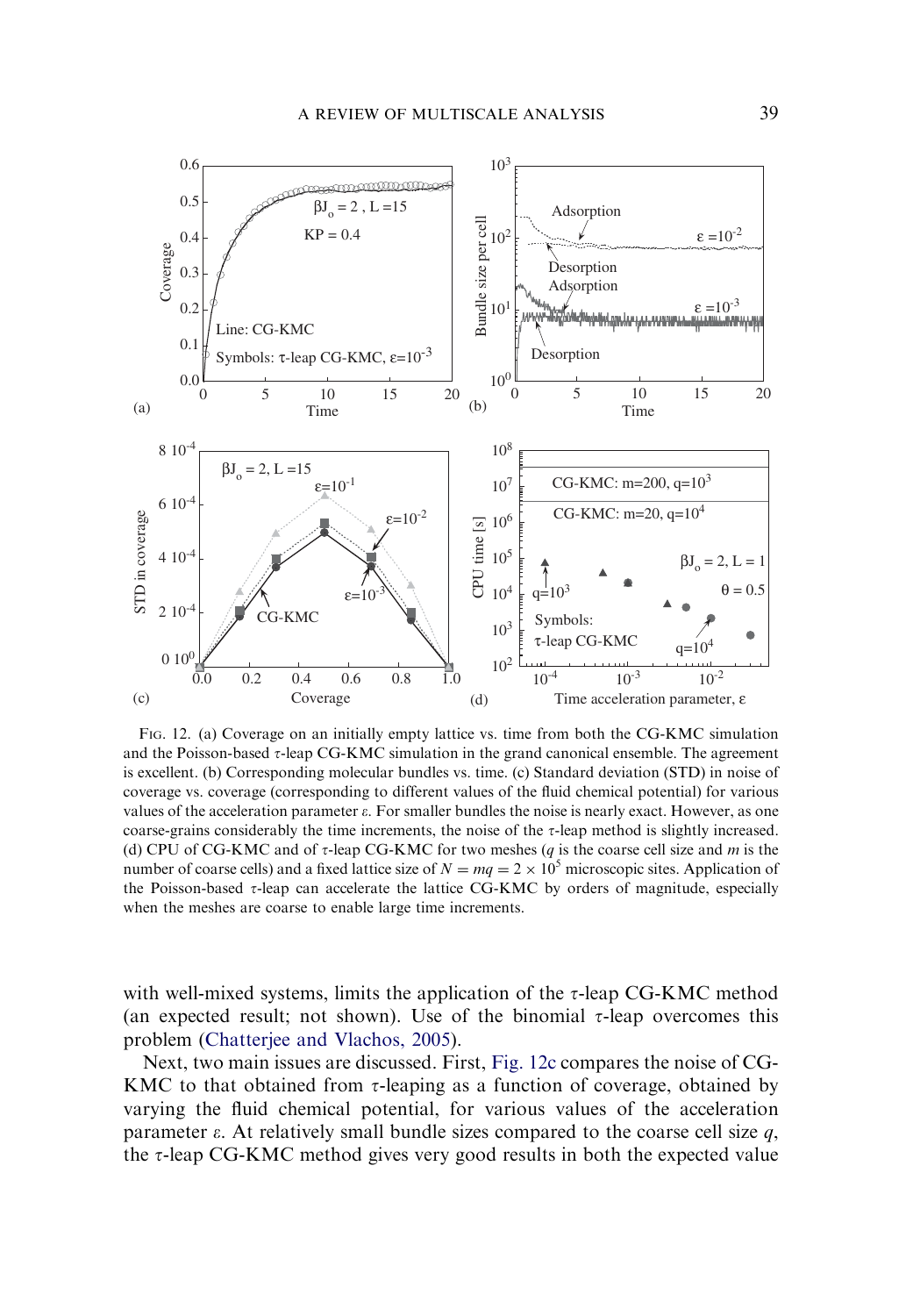and the standard deviation. However, when larger time increments are attempted, the noise is slightly increased. Finally, [Fig. 12d](#page-38-0) compares the CPU from the standard CG-KMC simulation and the  $\tau$ -leap CG-KMC simulation for two meshes as the time increments increase. It is clear that substantially higher savings than by CG-KMC simulation can be obtained when large time increments are attempted. This is an exciting result that opens up the possibility of stochastic simulation of large length and time scales.

One may ask, what are some of the important future directions suggested by such findings? Developments so far have been focused on examples of prototype statistical mechanics. There is a need to extend these to realistic, complex systems such as catalytic reactions, crystal growth, polymers, proteins, self-organization, etc. Furthermore, benchmark examples from other areas are needed to further evaluate the success and limitation of various methods. Finally, integration of the  $\tau$ -leap method with the CG-KMC method, demonstrated here, holds the greatest promise for enabling stochastic simulation of large length and time scales.

## VII. Multiscale, Stochastic Modeling of Biological Networks

#### A. SPATIALLY WELL-MIXED SYSTEMS

The need for multiscale modeling of biological networks in zero-dimensional (well mixed) systems has been emphasized in Rao et al[. \(2002\).](#page-59-0) The multiscale nature of stochastic simulation for well-mixed systems arises from separation of time scales, either disparity in rate constants or population sizes. In particular, the disparity in species concentrations is commonplace in biological networks. The disparity in population sizes of biological systems was in fact recognized early on by [Stephanopoulos and Fredrickson \(1981\).](#page-60-0) This disparity in time scales creates slow and fast events. Conventional KMC samples only fast events and cannot reach long times.

Several methods for speeding up Gillespie's original algorithm for well-mixed systems were reviewed above. Among these, the WP-KMC method was recently employed to study the coupled epidermal growth factor receptor (EGFR) trafficking and transduction (Resat *et al.*, 2003). The binomial  $\tau$ -leap method applied to the complex MAP kinase cascade (94 signaling species among 296 reactions) demonstrated hundred- to thousand-fold savings in CPU with ex-cellent accuracy despite the disparity in species populations [\(Chatterjee](#page-56-0) *et al.*, [2005b](#page-56-0)). An alternative approach to cope with the disparity in population sizes that has received more attention is hybrid multiscale simulation. In particular, one treats deterministically species in excess or reactions that involve species in large populations and stochastically species in low concentration or reactions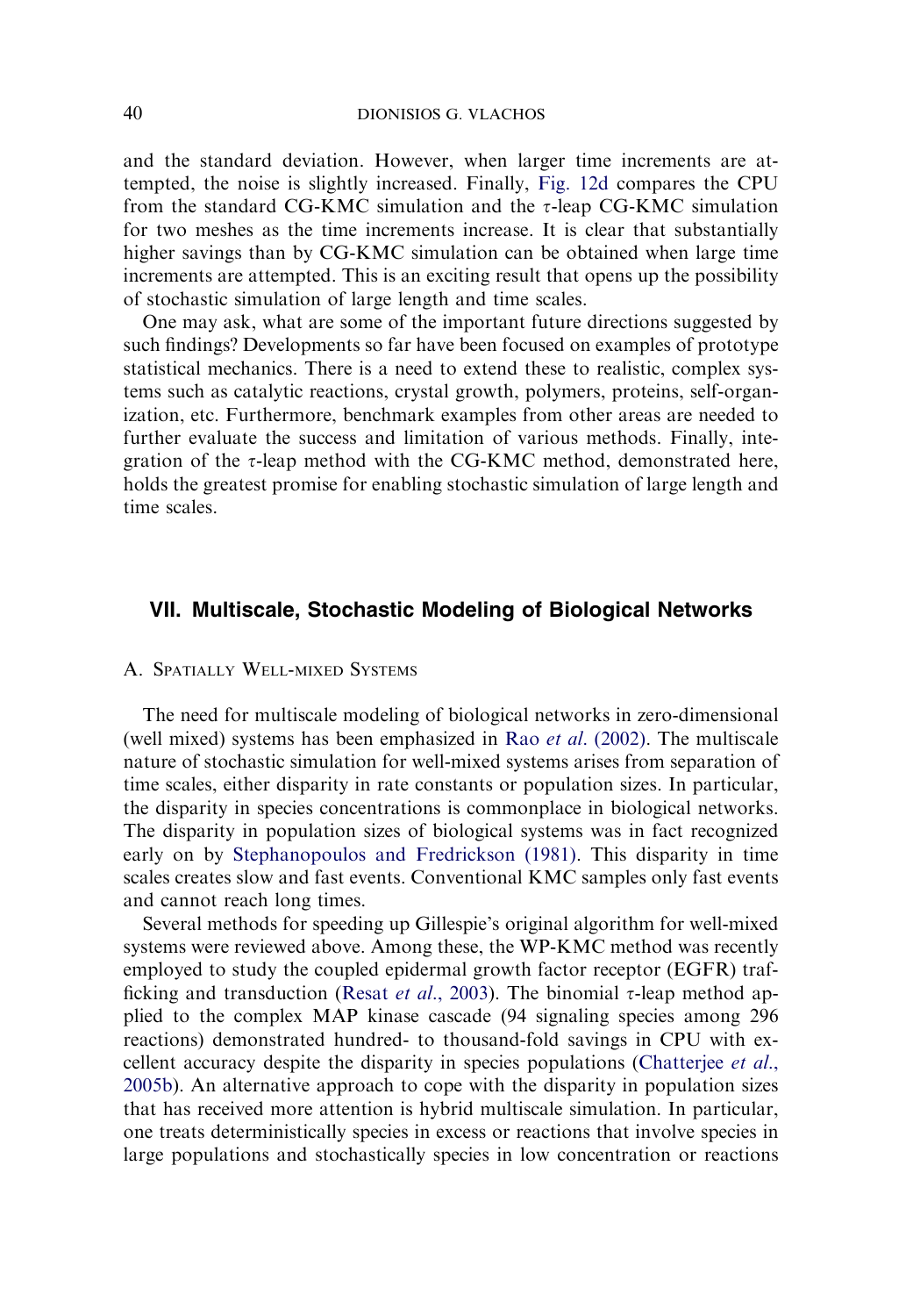invoking species in low population (see hierarchy in [Fig. 3b](#page-6-0)). Other possible pairs of models depicted in [Fig. 3b](#page-6-0) could be employed and are mentioned below.

The first applications of such hybrid approaches have just emerged. An example of coupled deterministic/stochastic ODEs was recently introduced by [Zak](#page-60-0) et al[. \(2003\)](#page-60-0) for a relatively large regulatory genetic network (118 reactions, 44 species, 97 parameters). In this case, species in large concentrations (proteins and transcription factor dimers) were treated as continuum variables and integrated with the implicit Euler method, whereas species in relatively low concentrations (promoters and transcripts) were treated as discrete variables and their corresponding material balances were solved using the KMC method. The use of an implicit deterministic integrator demands solution of the KMC; therefore, some reactions describing the effect of small species on large ones were omitted (their effect was found negligible when carrying out fully deterministic simulations), leading to one-dimensional coupling of the subsystems, which was found to provide correct solutions.

It is entirely possible that the ensemble average (expected values) of a stochastic system differs from the deterministic model solution. For example, in the simulations of Zak et al[. \(2003\),](#page-60-0) single stochastic trajectories were found to deviate significantly from the deterministic ones. In particular, the deterministic solution does not show adaptation, whereas some of the stochastic trajectories show adaptation and others do not. One question is whether a system composed of hundreds to thousands of subsystems, i.e., the ensemble average, approaches the deterministic behavior or not. Simulations were performed for the model of Zak et al[. \(2003\)](#page-60-0) using 2300 different random number initializations, and the simulations were extended to 1000 h (simulated time). To economize simulation time, only genes in the ''core'' of the network (genes A, B, C, D, E, and F) were simulated. However, the simulation results for the core genes are identical to those that would be obtained if the cascade genes were included in the simulations. The ensemble *mean* of the stochastic simulations converged to approximately the value from the deterministic simulations for only two out of the six genes. However, for the remaining genes, the ensemble *median* or *mode* did generally converge to values that were close to the deterministic value. [Figure 13](#page-41-0) shows illustrative results from these ensemble-based hybrid multiscale simulations (corresponding to their [Fig. 3\)](#page-6-0). Gene F had the most complex distribution of the genes, but the ensemble median did match the deterministic result reasonably well. Despite the large number of simulations, ensemble properties, especially of gene F, exhibit systematic differences from their deterministic prediction.

As another example of hybrid simulation touched upon above, [Haseltine and](#page-57-0) [Rawlings \(2002\)](#page-57-0) treated fast reactions either deterministically or with Langevin equations and slow reactions as stochastic events. [Vasudeva and Bhalla \(2004\)](#page-60-0) presented an adaptive, hybrid, deterministic-stochastic simulation scheme of fixed time step. This scheme automatically switches reactions from one type to the other based on population size and magnitude of transition probability.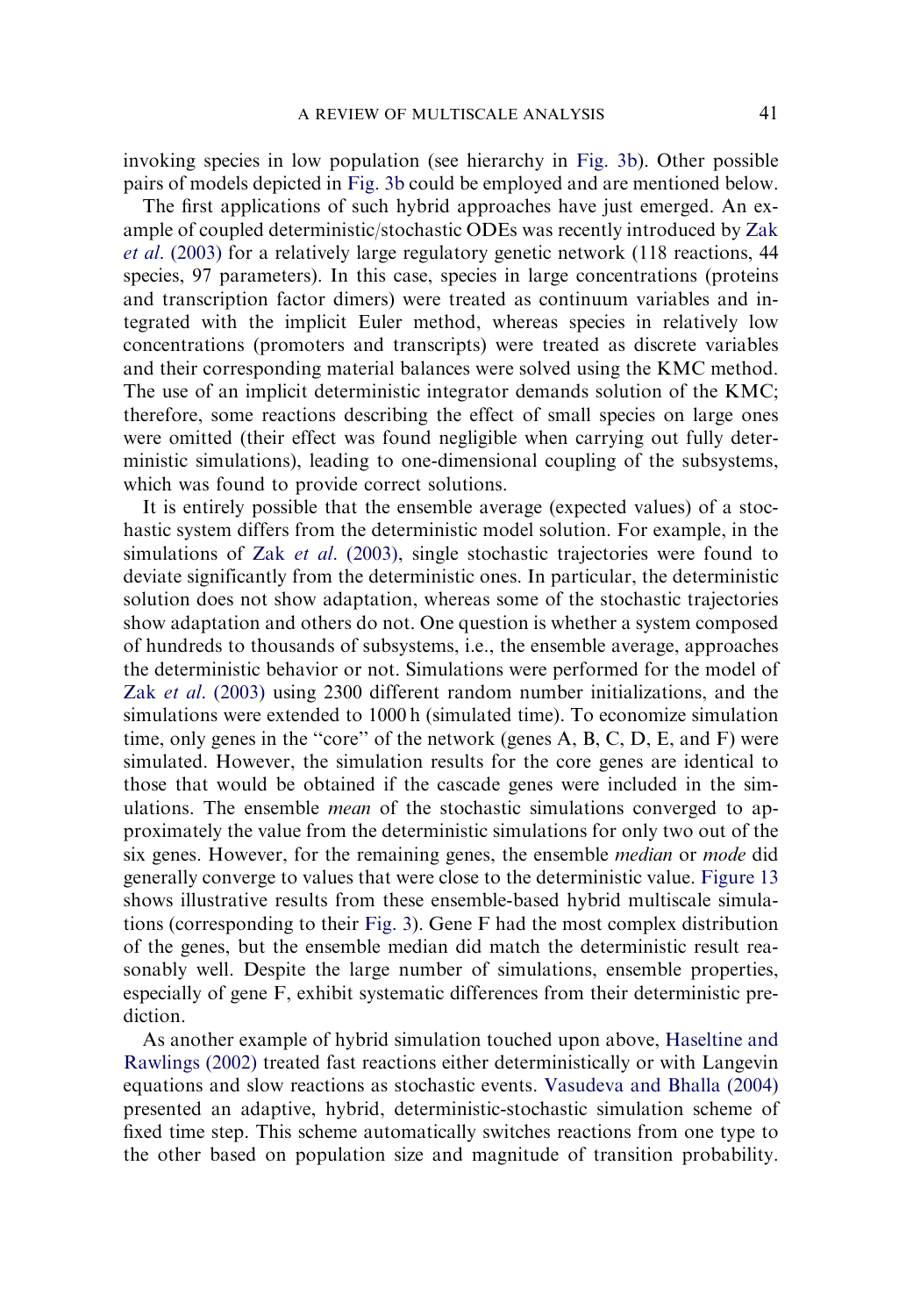<span id="page-41-0"></span>

FIG. 13. Deterministic and hybrid stochastic/deterministic simulations for gene B (left) and gene F (right). For all plots: bright green thick line, deterministic simulation. For bottom plots: red line, ensemble mean; magenta line, ensemble median, black line, ensemble mode. Ensemble properties shown in these plots are computed using all 2300 hybrid simulations. Top plots: Deterministic and five representative hybrid simulation results. Note that the fluctuations increase dramatically after  $\sim$ 80 h simulated time, due to the 'transient adaptation' of the genes to the ligand input. Bottom graphs: Deterministic simulation results and ensemble properties versus time. Note that the mode of the distribution (black line) shows some degree of variability but remains centered around the deterministic simulation for gene B and deviates substantially from the deterministic one for gene F. The median and mean of the ensemble follow the deterministic simulation closely, but deviations for gene F are apparent despite the large number of realizations averaged. Simulations performed by D. Zak.

Two prototype reaction examples (reversible first-order and irreversible second-order kinetics) were discussed to address issues of rounding when switching from deterministic variables to stochastic (i.e., conversion of real numbers to integers), as well as the thresholds of population sizes and transition probabilities to control accuracy in the first two moments of the population (mean and variance). Other more complex examples were also mentioned. The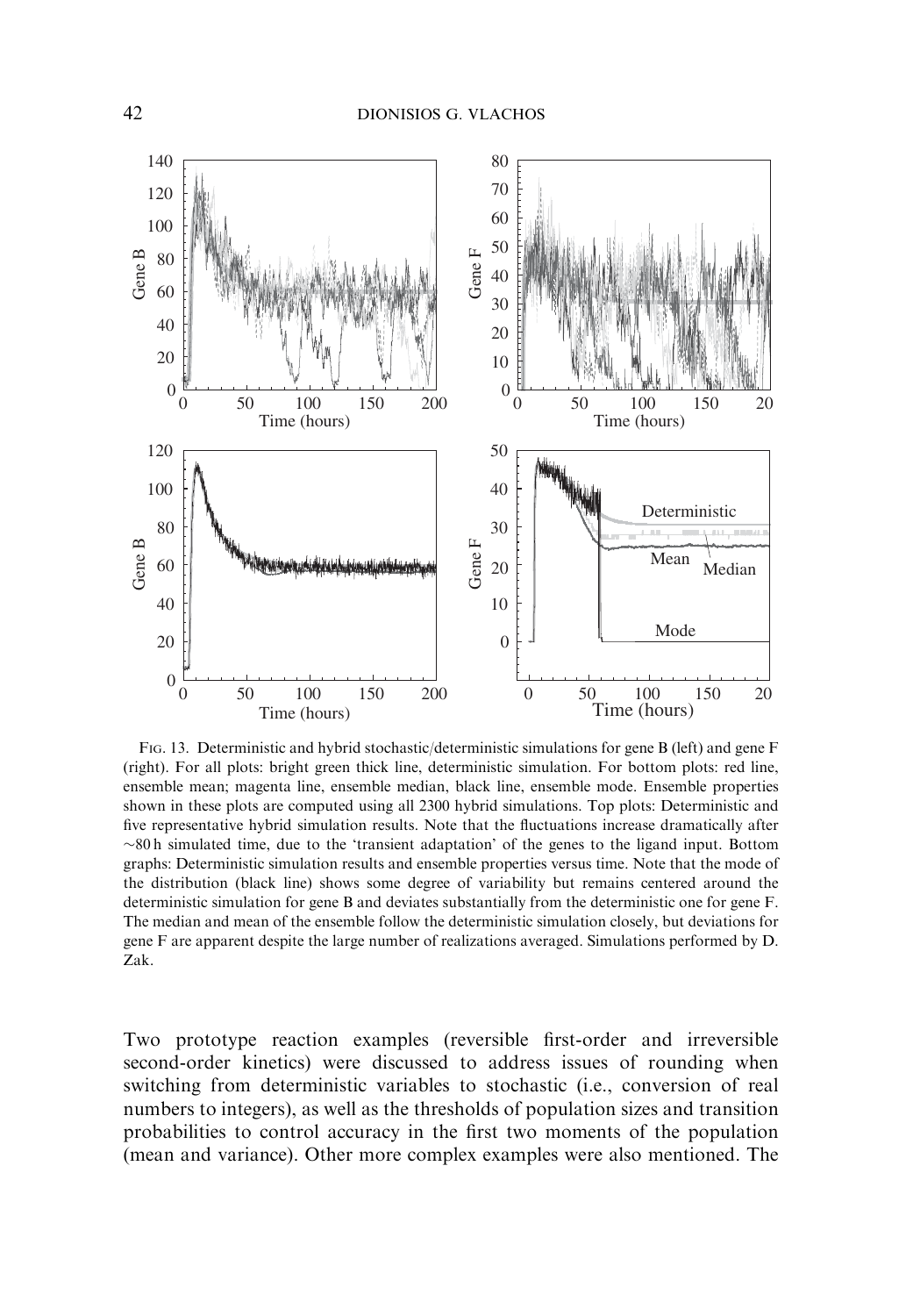BioNetS software was recently published. It can perform various types of simulations in well-mixed environments (exact stochastic Gillespie method, chemical Langevin model, and deterministic ODE model) as well as hybrid deterministic simulation for some reactions coupled with exact stochastic sim-ulation for the rest [\(Adalsteinsson](#page-55-0) *et al.*, 2004). The issue of time patching of hybrid schemes was touched upon, and partitioning of reactions was done based on the population size (small populations require stochastic treatment, whereas large populations are treated deterministically). Several examples, including a dimerization reaction in constant volume as well as cell growth and division, a chemical oscillator, and a synthetic gene network, were used for model validation. In a similar spirit, Kiehl et al[. \(2004\)](#page-58-0) proposed hybrid multiscale simulation by combining deterministic with exact stochastic simulation. Emphasis was placed on the time patching between the two types (levels) of models and the algorithm was applied to the lambda phage switch model system.

As another example of hybrid multiscale simulation, recent work combined the Poisson-based  $\tau$ -leap method of Gillespie with the next reaction method of [Gibson and Bruck \(2000\)](#page-57-0) for reactions invoking large and small populations [\(Puchalka and Kierzek, 2004\)](#page-59-0). This two-level method, termed the maximal time step method, is an interesting hybrid multiscale simulation where large disparity in populations can be handled efficiently while the noise is nearly exact. Furthermore, partitioning of reaction sets between the two algorithms is easy to automate. The method was applied to the simulation of glucose, lactose, and glycerol metabolism in Escherichia coli. Partitioning reactions as jump and continuous Markov processes, and handling them using the next reaction method and Langevin method, respectively, were also proposed by [Salis and](#page-59-0) [Kaznessis \(2005\)](#page-59-0). In their approach, reactions modeled using the Langevin method were defined as those that have a large transition probability (occur many times in the time scale of slow reactions) and slightly change the populations of reactants and products.

[Burrage](#page-56-0) et al. (2004) provided an overview of the various methods used for modeling of chemical kinetics with emphasis on SODEs. Hybrid schemes, building on the hierarchy depicted in [Fig. 3b](#page-6-0), were again developed by combining the exact stochastic simulation method of Gillespie, the  $\tau$ -leap method, and the chemical Langevin equation (first three levels of [Fig. 3b\)](#page-6-0). A departure from other recent hybrid simulations mentioned above is that the authors partitioned the reactions into three levels, namely, slow, intermediate, and fast. This partitioning was based not only on propensities but also on population sizes. Furthermore, they emphasized that semi-implicit or implicit solvers should be used for SODEs to cope with possible stiffness, a very reasonable proposal that was also followed by Zak *et al.* (2003). The constraint on the  $\tau$ -leap time increment of the original method being sufficiently small to avoid negative concentrations (see section on temporal acceleration of KMC methods) was also brought up, and it appears that it limited, at least in part, the computational speed up to less than a factor of 2. Their hybrid simulation was applied to the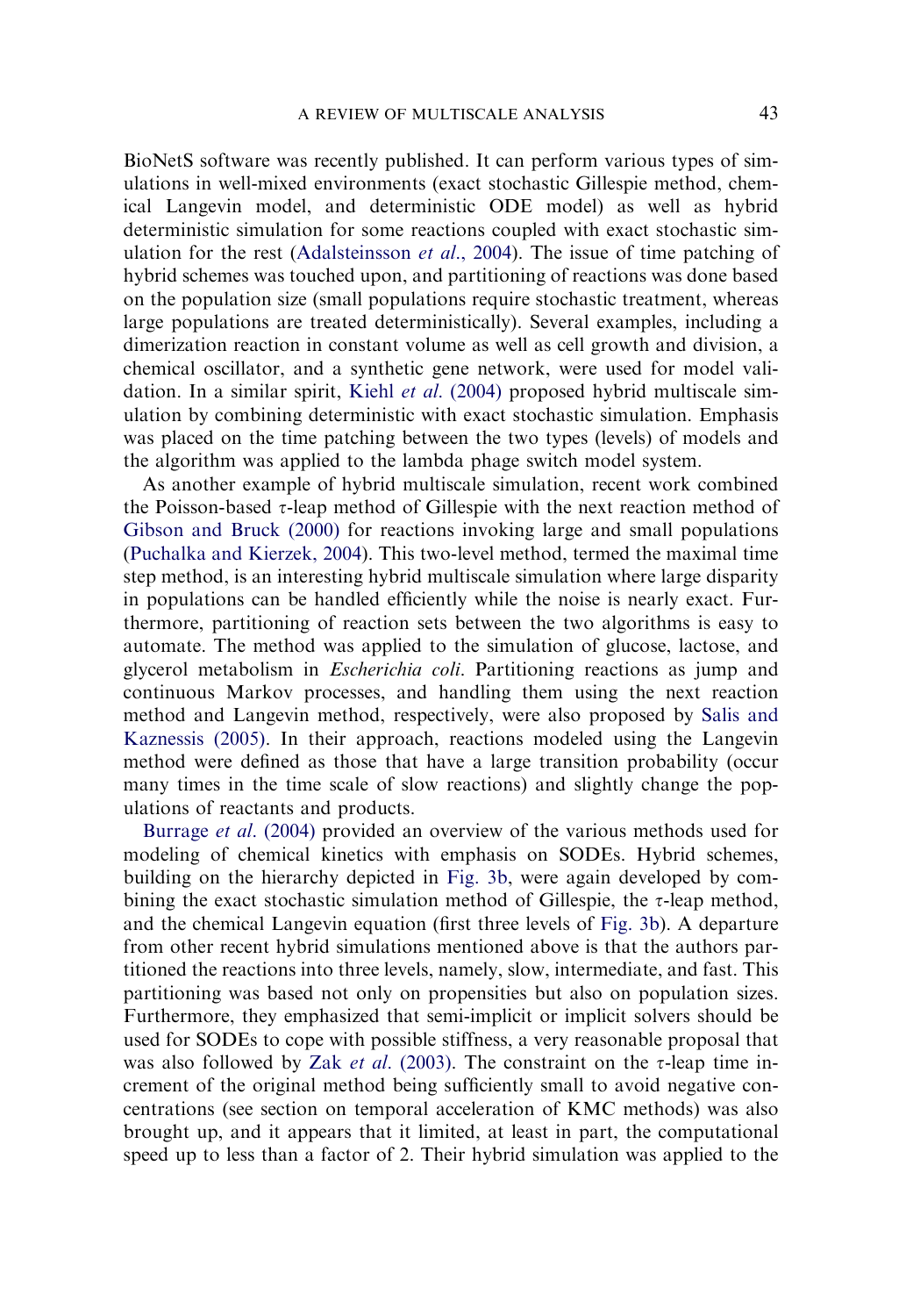expression and activity of LacZ and LacY proteins in E. coli consisting of 22 reactions among 23 species. This study highlighted the point made earlier about the original  $\tau$ -leap method. It would be interesting to study these examples using the new binomial  $\tau$ -leap method of Chatteriee *et al.* (2005d). Furthermore, it becomes clear that while the proposed partitioning was successful, automatic, generic criteria allowing one to partition on-the-fly reactions into the various levels of models of [Fig. 3b](#page-6-0) are needed. Furthermore, the adverse effect of hybrid schemes on fluctuations of shared species [\(Takahashi](#page-60-0) *et al.*, 2004) needs to be addressed.

As temporal upscaling methods for acceleration of KMC simulation become mature and more robust, I expect that they will have a significant impact on the modeling of biological reaction networks.

#### B. SPATIALLY DISTRIBUTED SYSTEMS

Spatially realistic models are important because most systems, while, not being well mixed, still comprise a small number of molecules deeming stochasticity important. The ramifications of spatial non-uniformity can be substantial. As an example, spatial variations in the receptor concentration on the membrane surface of a living cell, i.e., receptor clustering, can have important effects on downstream signaling [\(Duke and Bray, 1999](#page-56-0); [Goldman](#page-57-0) et al., 2002; [Shea](#page-59-0) et al[., 1997](#page-59-0)). In their review, Meng et al[. \(2004\)](#page-58-0) made the comment that spatiotemporal modeling of biological systems is still infeasible. However, some papers have started to emerge. One of the first examples of spatial KMC in biological systems entails the spatial clustering of membrane receptors in bac-terial chemotaxis that may lead to collective activity [\(Shimizu](#page-60-0) *et al.*, 2003). This is basically an Ising type of model with first nearest–neighbor interactions that trigger local spatial organization of receptors close to and below the critical temperature. Goldman and co-workers have conducted the first off-and-on lattice simulations of a single type of EGF receptor by allowing dimerization, cluster–cluster collisions, and diffusion of all cluster sizes ([Goldman](#page-57-0) et al., 2002; [Gullick](#page-57-0) et al., 2002). As discussed in [Goldman](#page-57-0) et al. (2002), off lattice simulations are very slow even when there is no significant separation of time scales to enable a molecular-level simulation of cell receptor dynamics. Very interesting lattice KMC simulations of diffusion and dimerization events leading to spatial self-organization of the G-protein-coupled receptor family have been carried out by [Woolf and Linderman \(2003, 2004\).](#page-60-0) Other spatially distributed biological systems modeling using KMC simulation include that of [Saxton](#page-59-0) [\(1995, 2001\)](#page-59-0) and Shea et al[. \(1997\)](#page-59-0). But none of these papers have really addressed multiscale issues.

Examination of reported values of diffusion and reaction rate constants point to the inherent multiscale challenges encountered in spatiotemporal modeling of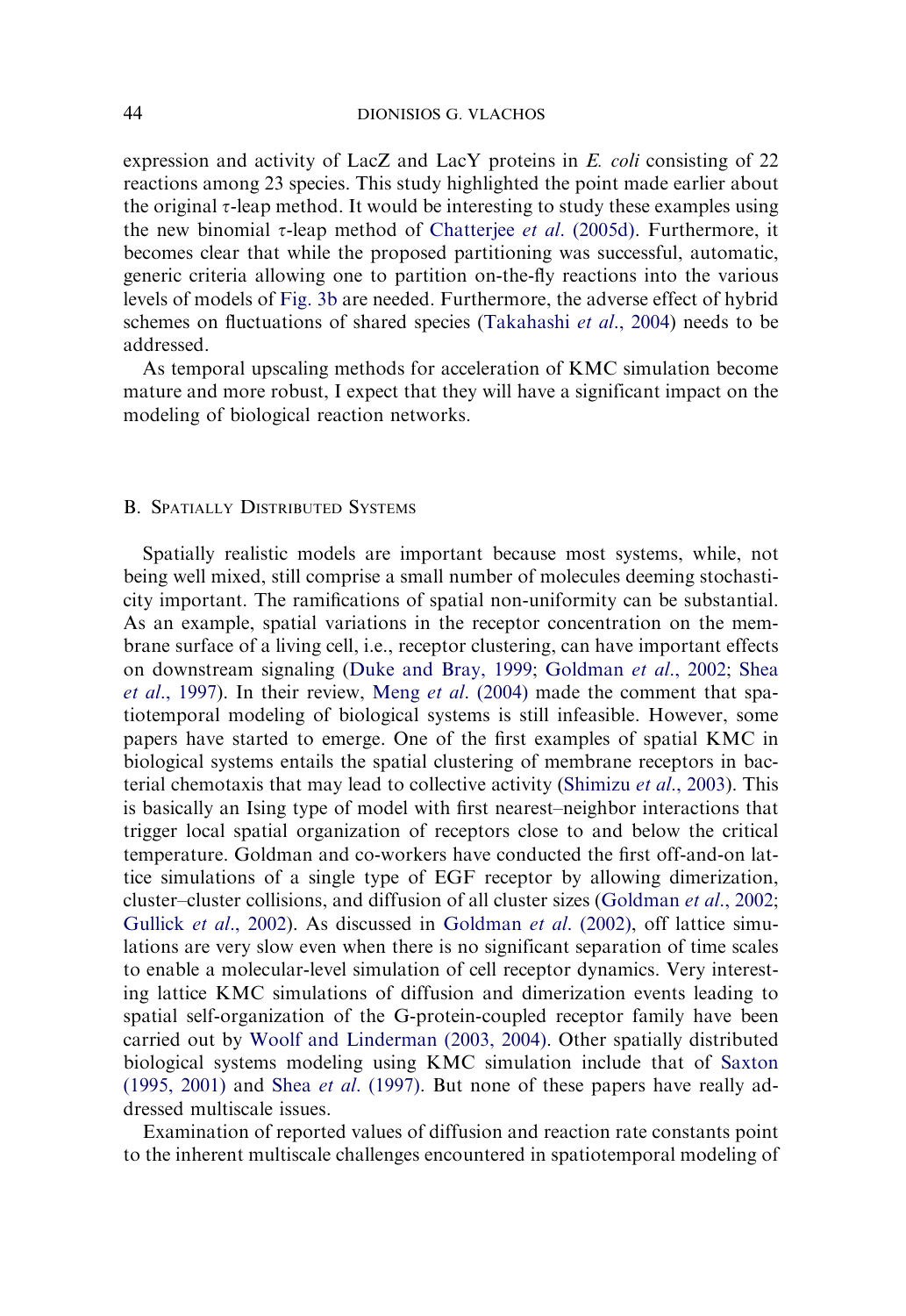realistic systems using molecular models ([Mayawala](#page-58-0) et al., 2005). What are the multiscale challenges? First, there is a huge disparity in time scales between various transport and reaction events. For example, this disparity is estimated to be at least eight orders of magnitude in the dimerization and autophosphorylation events of EFGR on the cell membrane. Second, a microscopic KMC simulation box ( $\sim$ 100  $\times$  100 nm<sup>2</sup> in 2D or 30  $\times$  30  $\times$  30 nm<sup>3</sup> in 3D) is far too small to be applied to an entire cell of  $\sim 10 \,\mu m$  diameter, and periodic boundary conditions may be inadequate for such systems owing to the extremely low density of several features such as surface pits. The disparity in length scales is further attenuated owing to the low density of molecules, which makes the probability of collision too low. This, in turn, results in inefficient sampling and extremely long simulations that currently cannot reach experimental time scales. As a result, only simulations with judiciously chosen parameters, i.e., probabilities of similar magnitude (see [Goldman](#page-57-0) et al. (2002)), in model systems have been carried out.

Two CG-KMC simulations for diffusion of non-interacting molecules and simple reaction mechanisms have been proposed apparently independently ([Elf](#page-56-0) et al[., 2003;](#page-56-0) [Stundzia and Lumsden, 1996](#page-60-0)) as the first multiscale spatial models for biological application. These models discretize the space into cells or elements (the latter term is more suitable here, to avoid confusion with biological cells), in exactly the same way as in the CG-KMC simulation described above. Within each element, the local mean field is assumed, and thus, the connection with the Gillespie algorithm is straightforward. A major difference between the aforementioned CG-KMC simulations of [Katsoulakis](#page-57-0) *et al.* (2003a, b) and [Katsoulakis and Vlachos \(2003\)](#page-57-0) and the work of Stundzia and Lumsden and Elf et al. is that in the latter, there is neither an exclusion principle nor interactions between molecules. When the chemistry is nonlinear, strong spatial correlations between molecules usually arise rendering the local mean field approximation inaccurate. Therefore, these CG-KMC models are reasonable only when the diffusion is relatively fast compared with reactions to locally homogenize the concentrations of species and establish local mean field conditions (see [Chat](#page-56-0)terjee *et al.*, 2004a for an example). Under such conditions, these are local mean field models, but they include noise and are thus suitable for small populations. Obviously, this is an area to which significant multiscale efforts are expected to be devoted in future work, in order to enable spatiotemporal modeling of biological systems.

#### VIII. Systems Tasks

The widespread use of multiscale modeling necessitates the concomitant development of system-level tasks (see [Fig. 1\)](#page-3-0) for designing suitable experiments,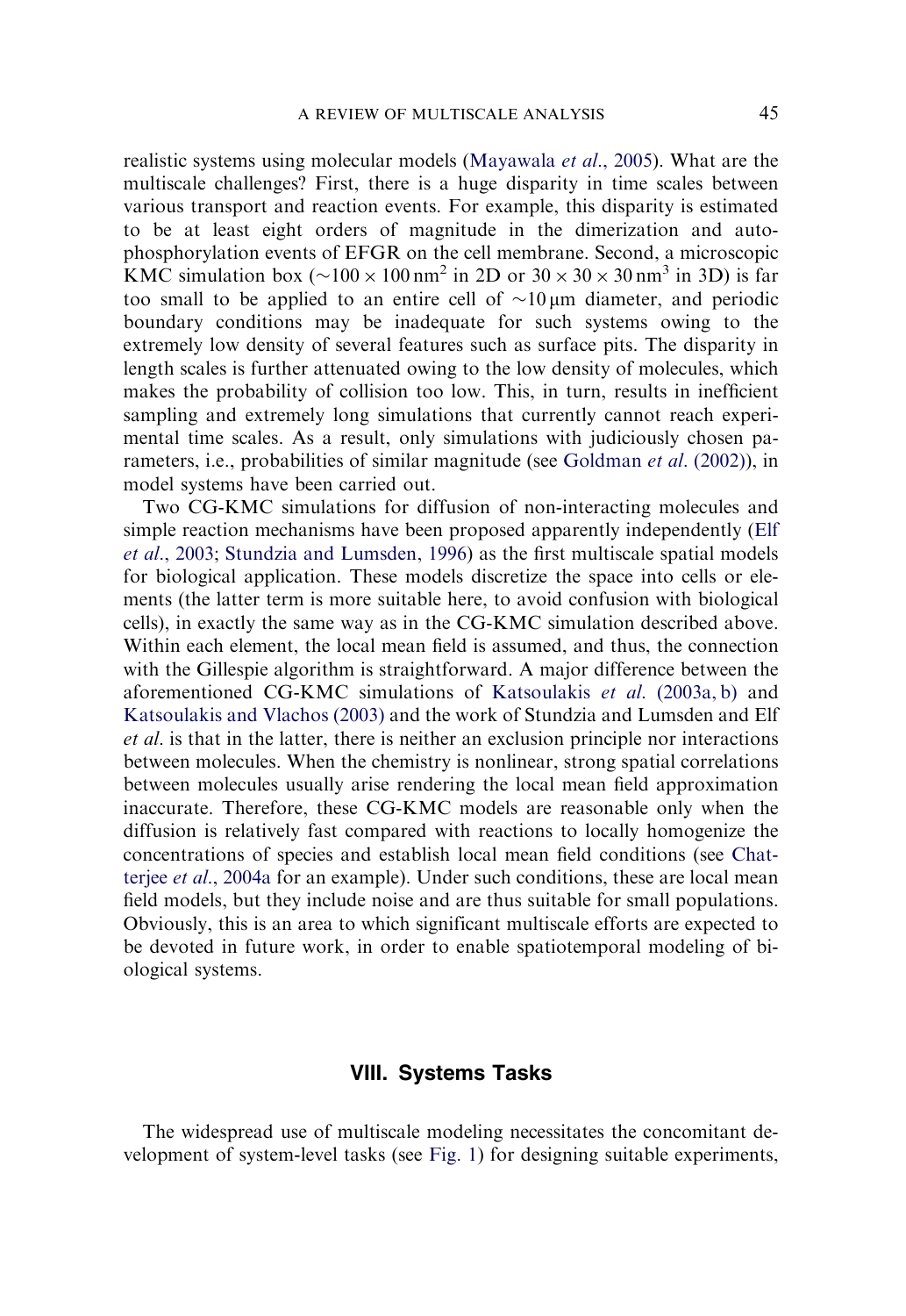estimation of important parameters, reconstruction of entire reaction networks (reverse engineering), metabolic path optimization and control, model-based optimization and control of nanomaterials, to mention a few. A main difference from previous systems tasks work is that one has to extract information from spatiotemporal data of unprecedented resolution that are more noisy. At the same time, one is interested in estimating and controlling additional variables such as population size, intermolecular forces, and spatial correlations, tasks that were inconceivable a few years ago. The systems branch of multiscale simulation is at the embryonic stage, but is expected to grow rapidly. After all, the benefit of multiscale simulation is not only to provide insights into complex systems, but also to enable tasks that lead to improved performance and control. Here, a brief outline of some recent progress on systems-level tasks is provided. Perspectives on systems tasks have appeared recently [\(Braatz](#page-55-0) et al., [2004;](#page-55-0) [Christofides, 2001](#page-56-0); [Kevrekidis](#page-58-0) et al., 2004).

#### A. SENSITIVITY AND IDENTIFIABILITY ANALYSES

One of the most important tools in complex systems modeling and analysis is sensitivity analysis (SA) [\(Tomlin](#page-60-0) et al., 1997; [Varma](#page-60-0) et al., 1999). In order to carry out SA, system responses  $(R)$  have to be defined first. These responses are system specific, and some may be experimentally measurable whereas others may not. For example, in developing gas-phase combustion mechanisms, the ignition delay time, the flame speed, flammability limits, and concentrations of major and some radical species are common responses. These responses are actually obtained with different types of experiments, such as shock tubes, flame-propagation experiments in wide tubes, continuous flow jet stirred reactor or onedimensional burner flame species measurements. In a typical catalytic reactor on the other hand, conversion and selectivity are two key responses. Pollutant mole fractions, explosion limits for safety, and hot spots are just some additional responses. Lastly, in advanced materials and pharmaceuticals growth, the primary concerns are different: making the right material (e.g., the correct polymorph) with specific particle morphology (habit), high growth rate, appropriate roughness, controllable fraction of defects, etc. is the main goal.

I expect that SA of stochastic and multiscale models will be important in traditional tasks such as the identification of rate-determining steps and parameter estimation. I propose that SA will also be a key tool in controlling errors in information passing between scales. For example, within a multiscale framework, one could identify what features of a coarse-level model are affected from a finer scale model and need higher-level theory to improve accuracy of the overall multiscale simulation. Next a brief overview of SA for deterministic systems is given followed by recent work on SA of stochastic and multiscale systems.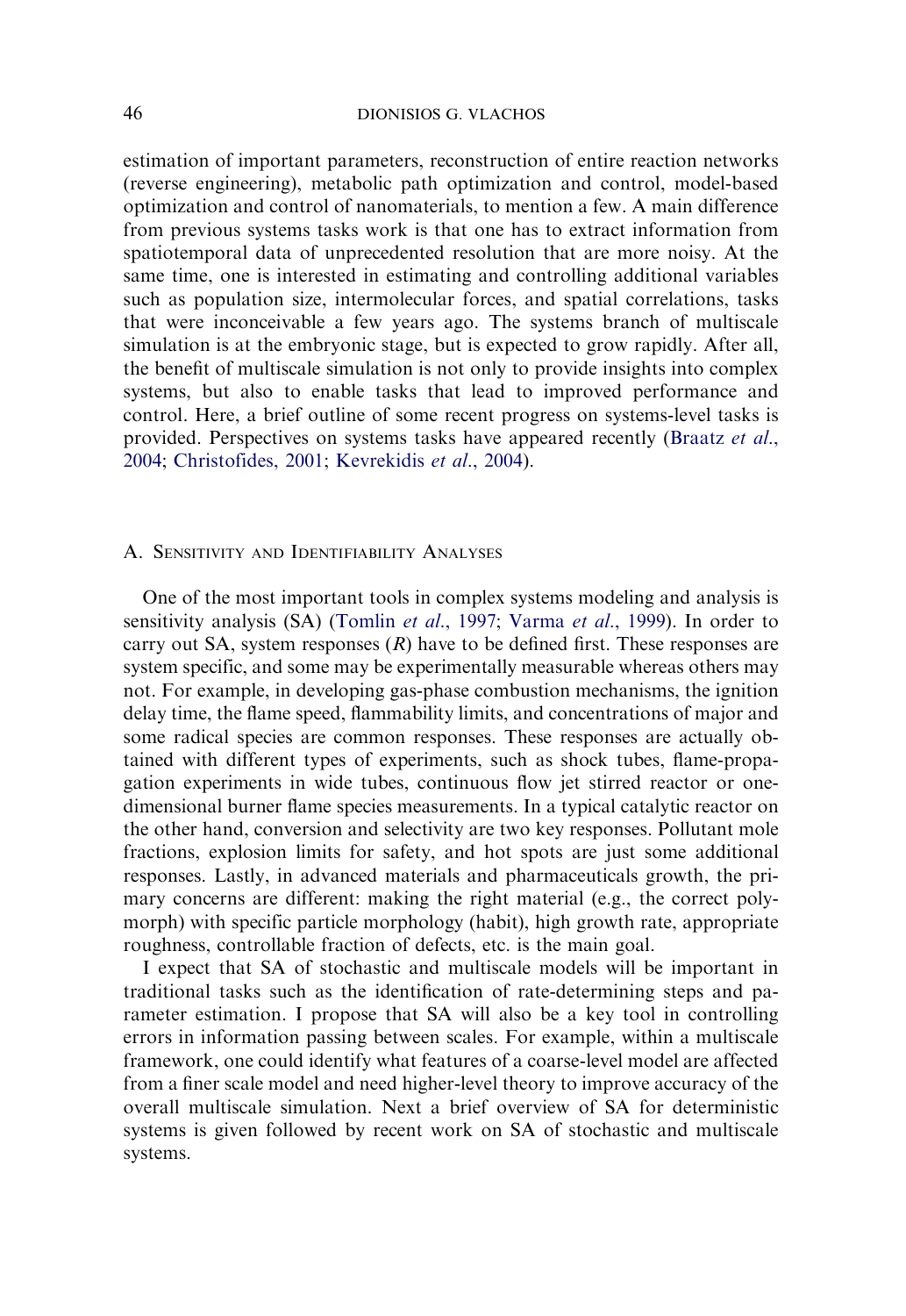## 1. Sensitivity Analysis of Deterministic Systems

SA determines the change in a response  $R$  as a result of a perturbation in one of the parameters P of the model. Parameters of a model can be any conceivable ones. For example, in a MD simulation, parameters could be all factors appearing in the intermolecular potential. Since the magnitude of various parameters can be very different, it is common to compute a normalized sensitivity coefficient (NSC) defined as

$$
\text{NSC}_{ij} = \frac{\text{d}\ln R_i}{\text{d}\ln P_j} = \frac{P_i}{R_j}\frac{\text{d}R_j}{\text{d}P_i} \approx \frac{P_i}{R_j}\frac{R_j(P_i + \Delta P_i) - R_j(P_i)}{\Delta P_i} \tag{9}
$$

The last approximate equality is simply a forward finite difference approximation of the derivative (higher order, more accurate approximations can obviously be used). The partial derivative simply indicates the slope, i.e., the change in a response for an infinitesimal change in a parameter. When the partial derivative is computed by differentiation of the response function, the SA is termed local SA. On the other hand, when the parameter is changed and the response is recomputed by solving the entire problem, the SA is termed brute force. Brute force SA is straightforward. However, a perturbation must be performed for each parameter, leading to prohibitive computational costs, especially when the number of parameters is large and the simulation is expensive. This is typically the case with multiscale codes.

#### 2. Sensitivity Analysis of Stochastic and Multiscale Models

SA of SODEs describing chemically reacting systems was introduced early on, in the case of white noise added to an ODE [\(Dacol and Rabitz, 1984\)](#page-56-0). In addition to expected values (time or ensemble average quantities), SA of variances or other correlation functions, or even the entire pdf, may also be of interest. In other words, in stochastic or multiscale systems one may also be interested in identifying model parameters that mostly affect the variance of different responses. In many experimental systems, the noise is due to multiple sources; as a result, comparison with model-based SA for parameter estimation needs identification of the sources of experimental noise for meaningful conclusions.

One of the difficulties in performing SA of stochastic or more generally multiscale models is that a closed form equation does not often exist. As a result, brute force SA has so far been the method of choice, which, while possible, is computationally intensive. As suggested in [Raimondeau](#page-59-0) et al. (2003), since the response obtained is noisy, one has to introduce relatively large perturbations to ensure that the responses are ''reliable,'' so that meaningful SA results are obtained. For most complex systems, local SA may not be feasible. However, I do not see this being an impediment since SA is typically used to rank-order the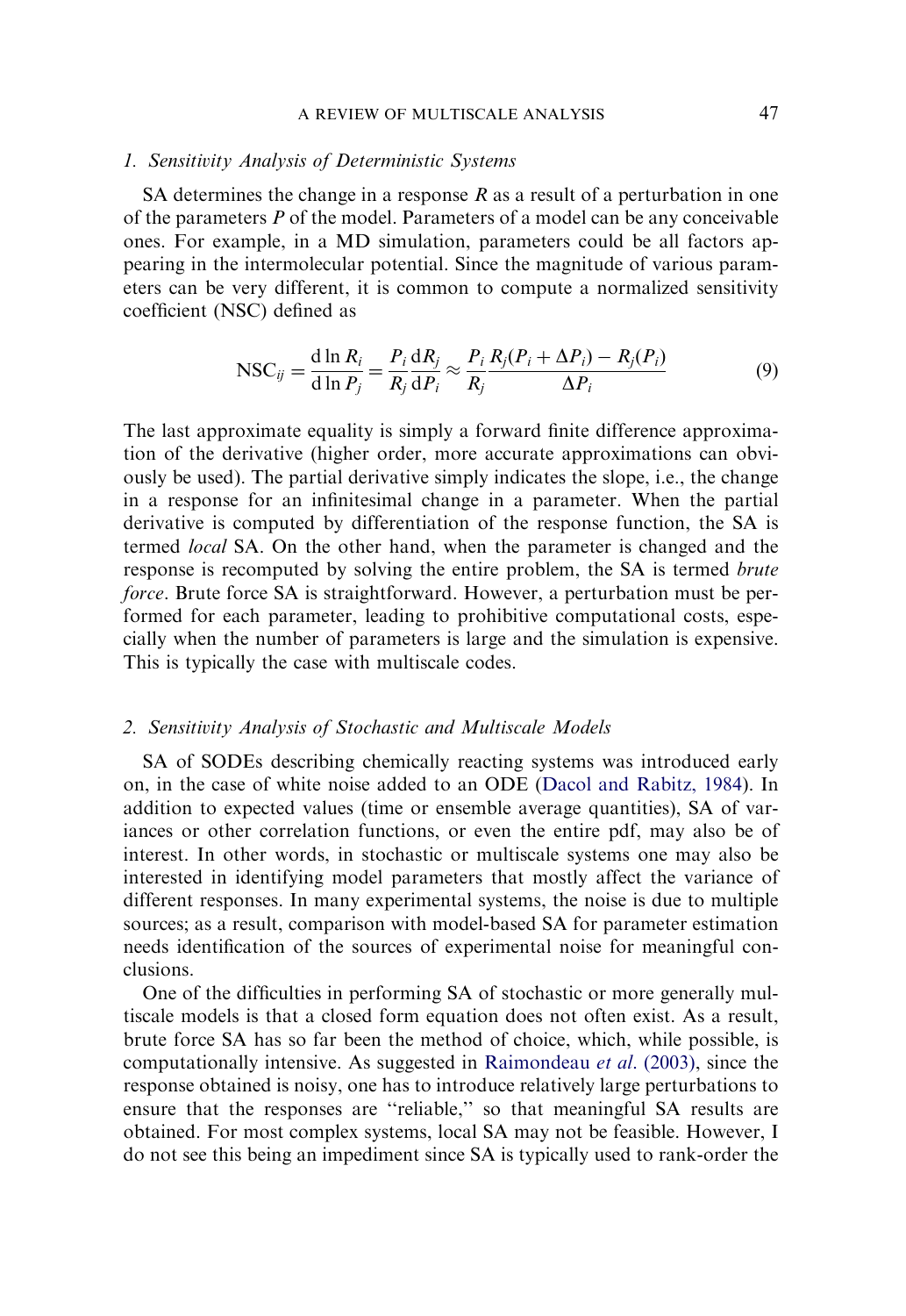<span id="page-47-0"></span>importance of model parameters (see section on parameter estimation for a different use of SA).

In our group we have used SA in lattice 2D and 3D KMC in order to identify key parameters for parameter estimation from experimental data (see corresponding section below). Finite difference approximations of NSC were employed ([Raimondeau](#page-59-0) et al., 2003; [Snyder and Vlachos, 2004](#page-60-0)). [Drews](#page-56-0) et al. [\(2003a\)](#page-56-0) motivated by extraction of parameters for Cu electrodeposition, obtained an expression for the sensitivity coefficient, analogous to Eq. (9), that minimizes the effect of noise on the NSC assuming that the variance of the stochastic correction is unaffected by the perturbation.

In order to elucidate some of the issues in SA of stochastic systems, the geneexpression model proposed in [Thattai and van Oudenaarden \(2001\)](#page-60-0) and [Ozbudak](#page-59-0) et al. (2002) for transcription and translation, shown schematically in



FIG. 14. Simulation of gene expression depicting the number of protein copies and mRNA as well as the corresponding pdf. While a normal distribution describes reasonably the population of protein, the pdf of the mRNA, whose population is very low, is far from Gaussian (solid lines on the right panels). The parameters are: transcript initiation rate  $k_r = 0.01 \text{ s}^{-1}$ , decay rates of  $\gamma_r = 0.1 \text{ s}^{-1}$ and  $\gamma_p = 0.002 \text{ s}^{-1}$ , and  $b = 10$ . The deterministic steady-state values are  $\langle r \rangle = 0.1$ ,  $\langle p \rangle = 50$ . The inset is a schematic of the gene expression process.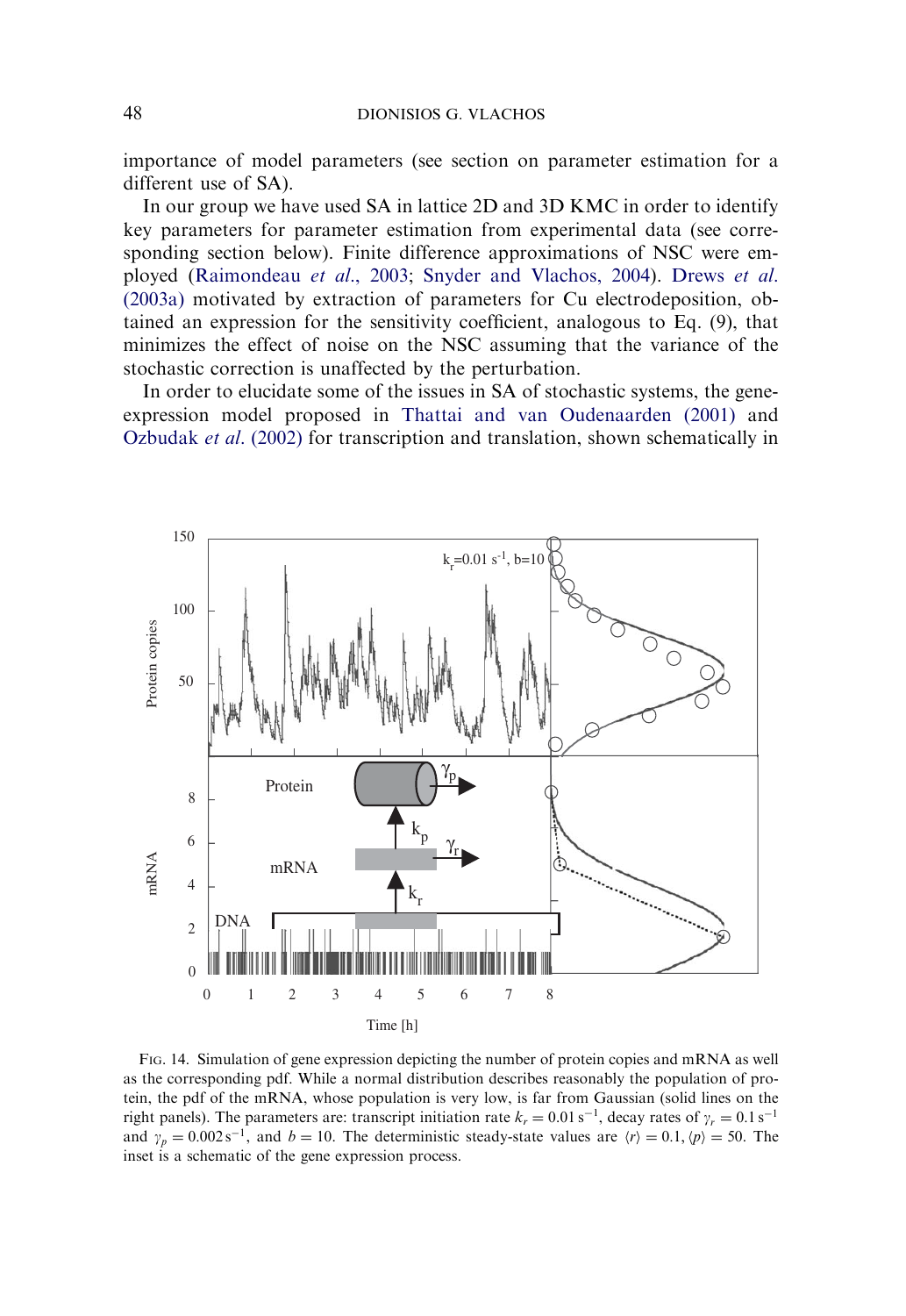the inset of [Fig. 14,](#page-47-0) is studied. At the deterministic, continuum level, the concentrations of mRNA  $(r)$  and protein  $(p)$  are given by the following ODEs:

$$
\frac{\mathrm{d}r}{\mathrm{d}t} = k_r - \gamma_r r \tag{10}
$$

$$
\frac{\mathrm{d}p}{\mathrm{d}t} = k_p r - \gamma_p p \tag{11}
$$

where  $\gamma$  denotes the rate of decay  $(\ln(2)/\gamma)$  is the half-life time) and k is the rate constant for transcription or translation. The steady-state solution is  $\langle r \rangle = k_r / \gamma_r$ and  $\langle p \rangle = k_p k_r / (\gamma_p \gamma_r) = b k_r / \gamma_p$ , where  $b = k_p / \gamma_r$  is the average number of proteins produced per transcript. For this linear system, it is relatively easy to show that the variance over the mean (termed the Fano factor) is given by

$$
\frac{\langle \delta p^2 \rangle}{\langle p \rangle} = 1 + k_p / (\gamma_p + \gamma_r) \tag{12}
$$

Typically,  $\gamma_p/\gamma_r$  is small (the mRNA is unstable compared to the protein).

Single stochastic trajectories obtained using Gillespie's KMC algorithm are shown in [Fig. 14](#page-47-0) for the protein and the mRNA levels vs. time. The corresponding pdfs are also shown. Figure 15 shows the dependence of copies of mRNA and proteins along with the variance of proteins on  $k_r$ . Using the steady solution of deterministic equations, the NSC with respect to  $k_r$  (chosen parameter for illustration) can be easily computed to be 1. In order to exploit the accuracy of computed NSCs, central second-order and forward or backward



FIG. 15. (a) Expected values of mRNA and protein from a KMC simulation computed as time averaged (filled symbols), along with the corresponding values from the deterministic gene-expression model (solid lines) as a function of  $k<sub>r</sub>$ . (b) Corresponding variance in protein copies. Timeaveraged population and variance are in very good agreement with the analytical solution for this linear model despite the low number of protein and mRNA copies. The rest of the parameters are those of [Fig. 14](#page-47-0).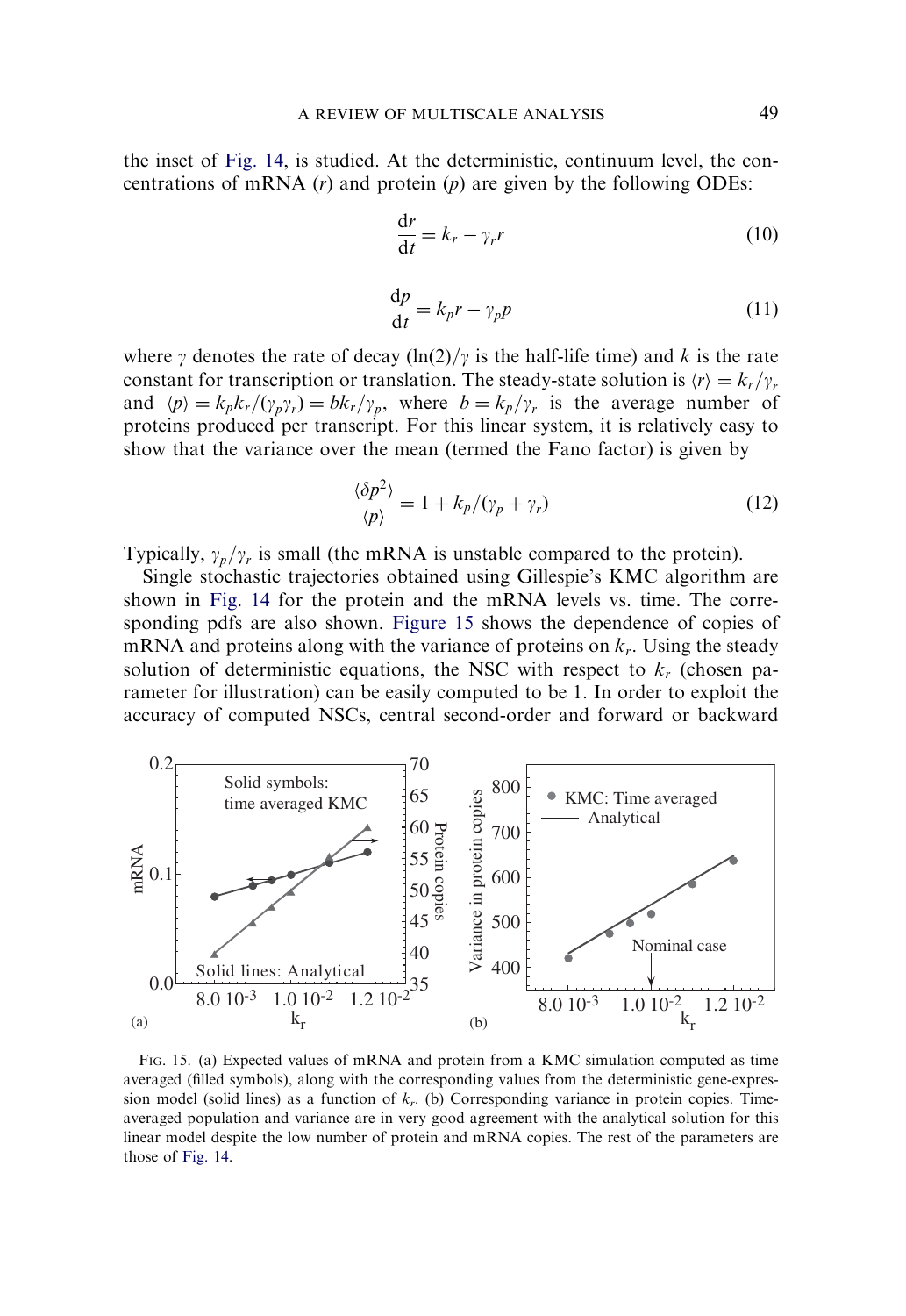

FIG 16. NSC for protein and mRNA copies for different size perturbations in  $k<sub>r</sub>$  when timeaveraged concentrations are used. First-order (forward or backward) and central finite difference approximations are used. The deterministic NSC for both species is 1 (vertical dashed line).

first-order finite difference approximations were employed, and the results are depicted in Fig. 16. Owing to the inherent noise, the different methods make little difference in the value of NSC, at least using steady-state data from a single KMC trajectory and the perturbation sizes indicated (expected values are typically computed from a total of  $10^6$ - $10^9$  MC events to ensure very good statistics). That is, there is no specific, clear-cut trend regarding accuracy in computing NSCs. From a fundamental point of view, it is obviously desirable to understand how many simulations and what simulation sizes are needed to improve accuracy. Future work should explore this issue in detail.

Doyle and co-workers have used sensitivity and identifiability analyses in a complex genetic regulatory network to determine practically identifiable pa-rameters (Zak et al[., 2003](#page-60-0)), i.e., parameters that can be extracted from experiments with a certain confidence interval, e.g., 95%. The data used for analyses were based on simulation of their genetic network. Different perturbations (e.g., step, pulse) were exploited, and an identifiability analysis was performed. An important outcome of their analysis is that the best type of perturbations for maximizing the information content from hybrid multiscale simulations differs from that of the deterministic, continuum counterpart model. The implication of this interesting finding is that noise may play a role in systems-level tasks.

## 3. Hierarchical Approaches to Sensitivity Analysis

A hierarchical approach could be an efficient way of reducing the CPU requirements for performing systems-level tasks. In my experience, mean field or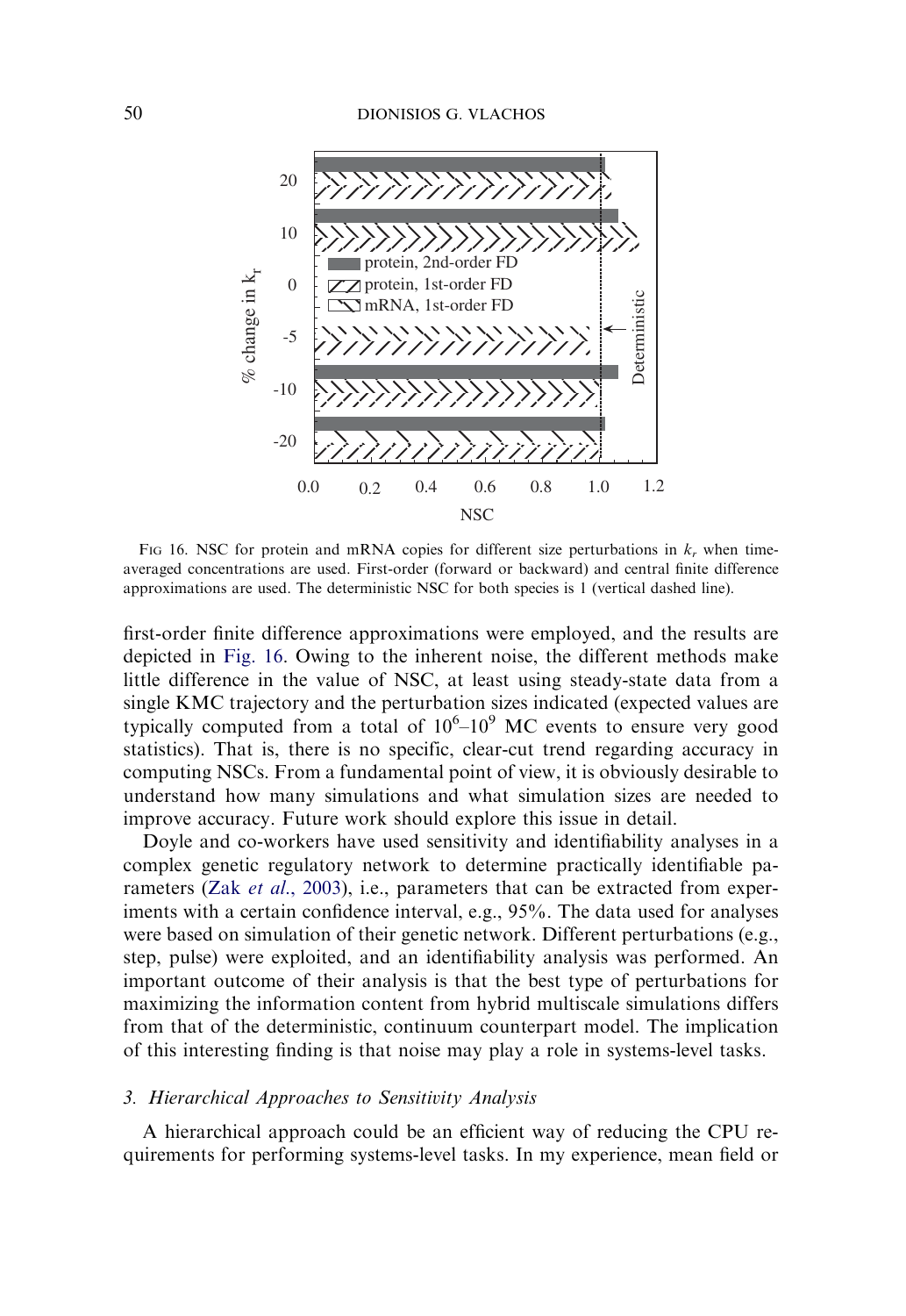continuum models, while not as accurate, provide a qualitatively picture of sensitivity when the model itself is qualitatively correct ([Raimondeau](#page-59-0) *et al.*, [2003;](#page-59-0) [Snyder and Vlachos, 2004\)](#page-60-0). Mean field-based SA could be used in various ways. First, SA of a mean field model could identify key processes controlling a system. Second, optimization of parameters of a stochastic model can be done by first optimizing the parameters of the mean field model. These optimized parameters could serve as a good initial guess for optimizing the parameters of a KMC or multiscale model. The advantage of this hierarchical approach is that it narrows down the parameter space where an optimum parameter search has to be conducted for a stochastic or multiscale model. Obviously, this idea is based on the premise that the optimum set of parameters of the stochastic or multiscale model is close to that of the corresponding continuum model. This looks to be the case in several examples explored by our group so far. However, it is expected to fail when mean field models are qualitatively different from stochastic or multiscale models.

The evolution equation of the sensitivity of the chemical master equation, along with a first-order deterministic approximation of the sensitivity of the mean, was recently derived in [Haseltine \(2005\).](#page-57-0) In a similar spirit, the SA evolution equations in MD simulations were developed in [Stefanovic and Pant](#page-60-0)[elides \(2001\).](#page-60-0) Haseltine *et al.* suggested computing the mean using the KMC method and the sensitivity evolution of the mean through the deterministic firstorder approximation. This is an improvement over simply using the SA of the mean field model mentioned above. The advantage of this hierarchical, hybrid approach is that the sensitivity is a smooth function of time, an important aspect for many systems tasks, and less expensive to compute. For the examples considered in a batch reactor by [Haseltine \(2005\),](#page-57-0) the deterministic approximation gave a smooth evolution of the sensitivity that works very well for linear systems, and shows moderate deviations from the exact sensitivity for nonlinear systems. From the prolegomena it is clear that hierarchical methods have significant potential for accomplishing systems tasks at reduced computational cost.

#### B. PARAMETER ESTIMATION FROM EXPERIMENTAL DATA AND FINER SCALE MODELS

One question that arises is: if one uses multiscale simulation to predict systems behavior from first principles, then why does one need to carry out parameter estimation from experimental data? The fact is that model predictions using even the most accurate QM techniques have errors. In the foreseeable future, one would have to refine parameters from experiments to create a fully quantitative multiscale model. Furthermore, for complex systems, QM techniques may be too expensive to carry out in a reasonable time frame. As a result, one may rely on estimating parameters from experimental data. Finally, an important, new class of problems arises when one has to estimate parameters of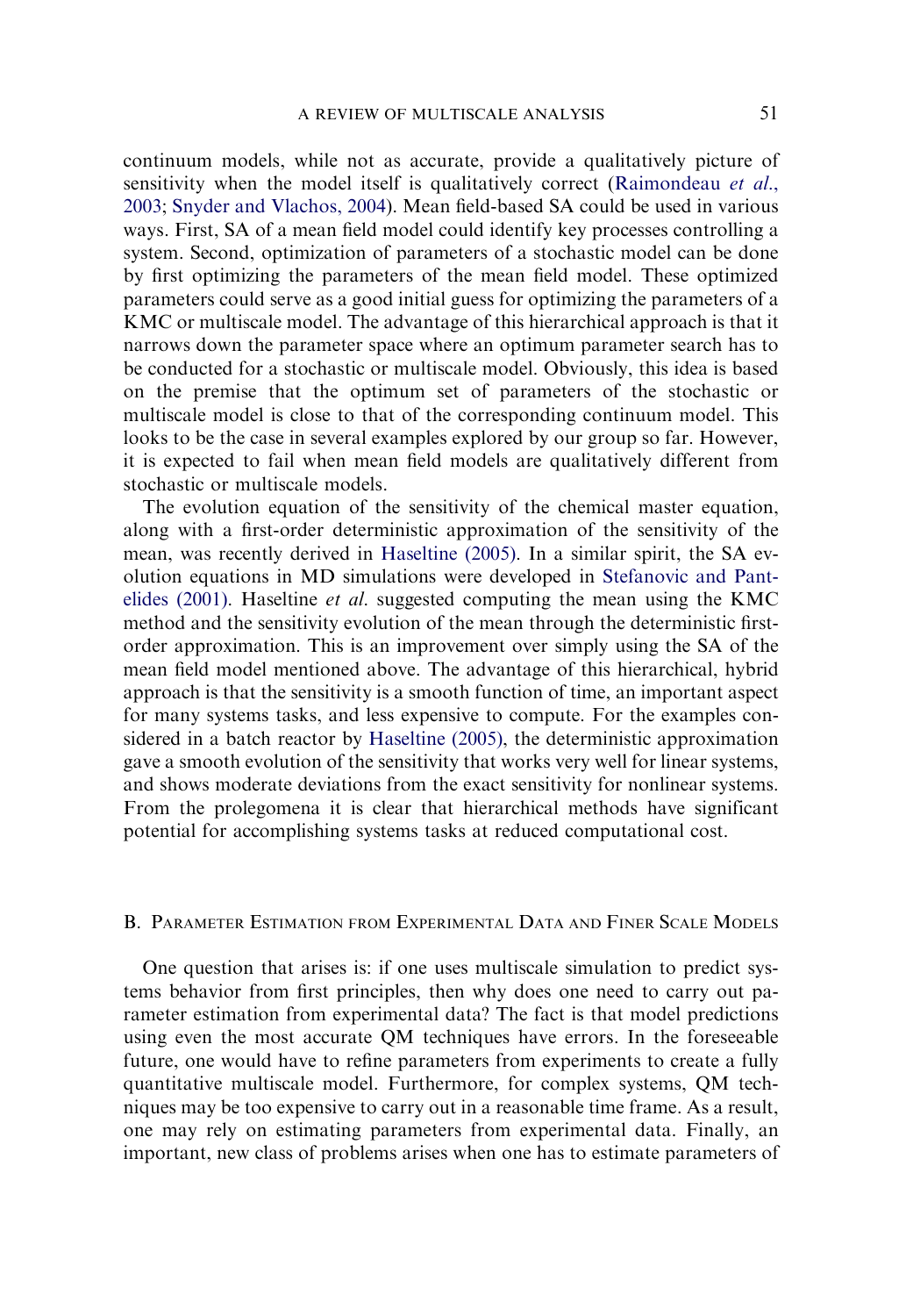a coarser scale model in order to minimize the difference in predictions (in some proper measure) from the ones of the finer scale model.

Parameter estimation is a very mature subject for continuum, deterministic models and is an integral part of reverse engineering. In general, a cost function, such as the Euclidean distance between modeling results and experimental observables, is formulated. For deterministic systems, this is sufficient. For multiscale models, however, a cost function for expected values may not be enough. For example, in a stochastic simulation one would like to fit the entire pdf, described by a Fokker–Planck equation. However, the pdf is known only for a limited number of rather trivial problems, and its calculation is computationally impractical. Practically, one may extend the approach of deterministic systems to stochastic or multiscale models by including, aside from expected values, additional quantities such as variances. While this is possible, including variance into the objective function requires hundreds to thousands of trajectories, rendering parameter estimation very time-consuming [\(Fullana and Rossi, 2002](#page-57-0)). In passing, I should note an overview of parameter estimation of stochastic differential equations based on maximum approximate likelihood ideas given in [Nielsen](#page-58-0) et al. (2000). Some additional complications in parameter estimation are due to the large number of parameters of multiscale models and the noisy results arising from molecular models. The introduction of high throughput experiments or combinatorial methods opens up the possibility of creating massive data sets for parameter estimation. However, one may not be able to extract useful information for all parameters. It is important that the relevant parameters get extracted.

Rawlings and co-workers proposed to carry out parameter estimation using Newton's method, where the gradient can be cast in terms of the sensitivity of the mean [\(Haseltine, 2005](#page-57-0)). Estimation of one parameter in kinetic, well-mixed models showed that convergence was attained within a few iterations. As expected, the parameter values fluctuate around some average values once convergence has been reached. Finally, since control problems can also be formulated as minimization of a cost function over a control horizon, it was also suggested to use Newton's method with relatively smooth sensitivities to accomplish this task. The proposed method results in short computational times, and if local optimization is desired, it could be very useful.

Since complex systems most probably exhibit complicated surfaces with multiple minima, convergence may not be obtained using local searching techniques, and the probability of obtaining the global optimum with local optimizers is low. Alternatively, one can employ global-type optimization methods, such as simulated annealing and genetic algorithms. While these techniques are often successful in determining the global minimum, they require hundreds of thousands of function evaluations, i.e., KMC or multiscale simulations. Such a task is impractical. To overcome this challenge we have proposed to develop reduced models or surfaces approximated by low-order degree polynomials using solution mapping or surface response methods typically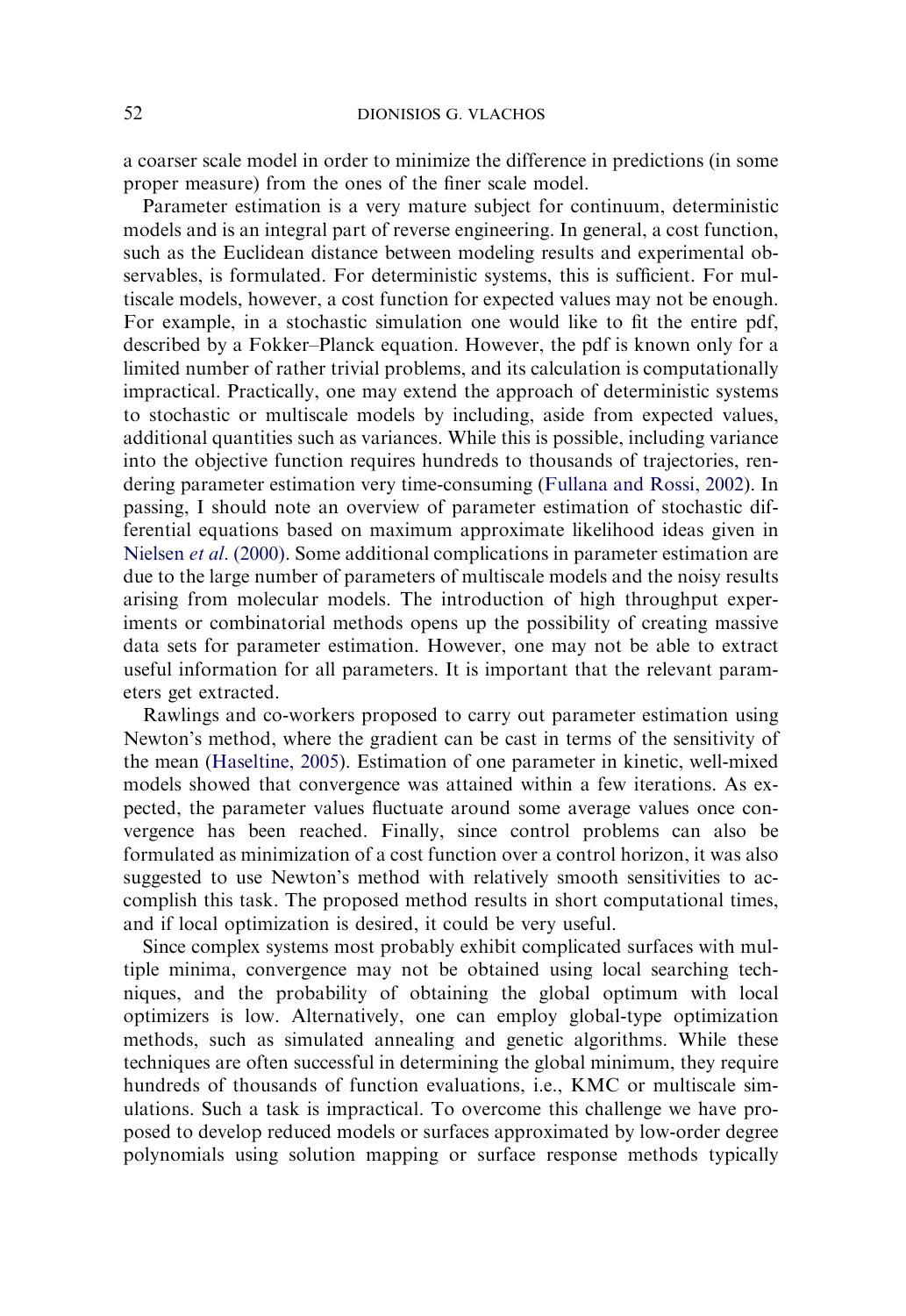employed in design of experiments. This idea leads to a relatively smooth sur-face that can be used in optimization [\(Raimondeau](#page-59-0) *et al.*, 2003). Hierarchical parameterization where the mean field model parameters are estimated first and serve as an initial guess for optimization of the molecular or multiscale model parameters offer an attractive approach for constructing accurate surfaces.

The first application of hierarchical SA for parameter estimation included refinement of the pre-exponentials in a surface kinetics mechanism of CO oxidation on Pt (a lattice KMC model with  $\sim$ 6 parameters) ([Raimondeau](#page-59-0) *et al.*, [2003\)](#page-59-0). A second example entailed parameter estimation of a dual site 3D lattice KMC model for the benzene/faujasite zeolite system where benzene–benzene interactions, equilibrium constants for adsorption/desorption of benzene on different types of sites, and diffusion parameters of benzene (a total of  $\sim$ 15 parameters) were determined ([Snyder and Vlachos, 2004](#page-60-0)). While this approach appears promising, the development of accurate but inexpensive surfaces (reduced models) deserves further attention to fully understand its success and limitation.

#### C. MODEL REDUCTION AND CONTROL

Online multiscale model-based control is beyond current computer capabilities owing to the computational intensity of multiscale simulation. Two approaches are proposed to enable control at the nanometer scale using multiscale simulation. The first entails a suitable model reduction, where the full multiscale model is effectively mapped into an approximate surface that is subsequently used in process design and control. Toward this goal, proper-orthogonal decomposition was explored to derive a small number of modes (space dimension), i.e., spatially global eigenfunctions, to form a basis that captures spatiotemporal computer data. While this is indeed possible, we have found that the noise of KMC or multiscale simulations renders model reduction challenging [Raimondeau and Vlachos \(2000\)](#page-59-0). In a way, microscopic surface processes have slower dissipation mechanisms than fluid-phase processes, and as a result, noise-induced phenomena, such as nucleation, demand many modes for accurate reduction. It appears then that a second strategy based on optimum design, where one designs the system using a multiscale model to behave in a desirable manner, may be more suitable than online control. This is also underscored by the current lack of easy implementation of sensors and actuators operating at the nanoscopic scale the way their macroscopic counterparts work at the large scale. While materials engineering could possibly overcome this problem in the future, at least in part, manipulating a few input and output coarse variables may still remain the only viable way for many processes. A similar view is shared by [Braatz and co-workers \(2004\)](#page-55-0). However, further work is needed to delineate the necessity of online control and the suitability of various model reduction tools for this task.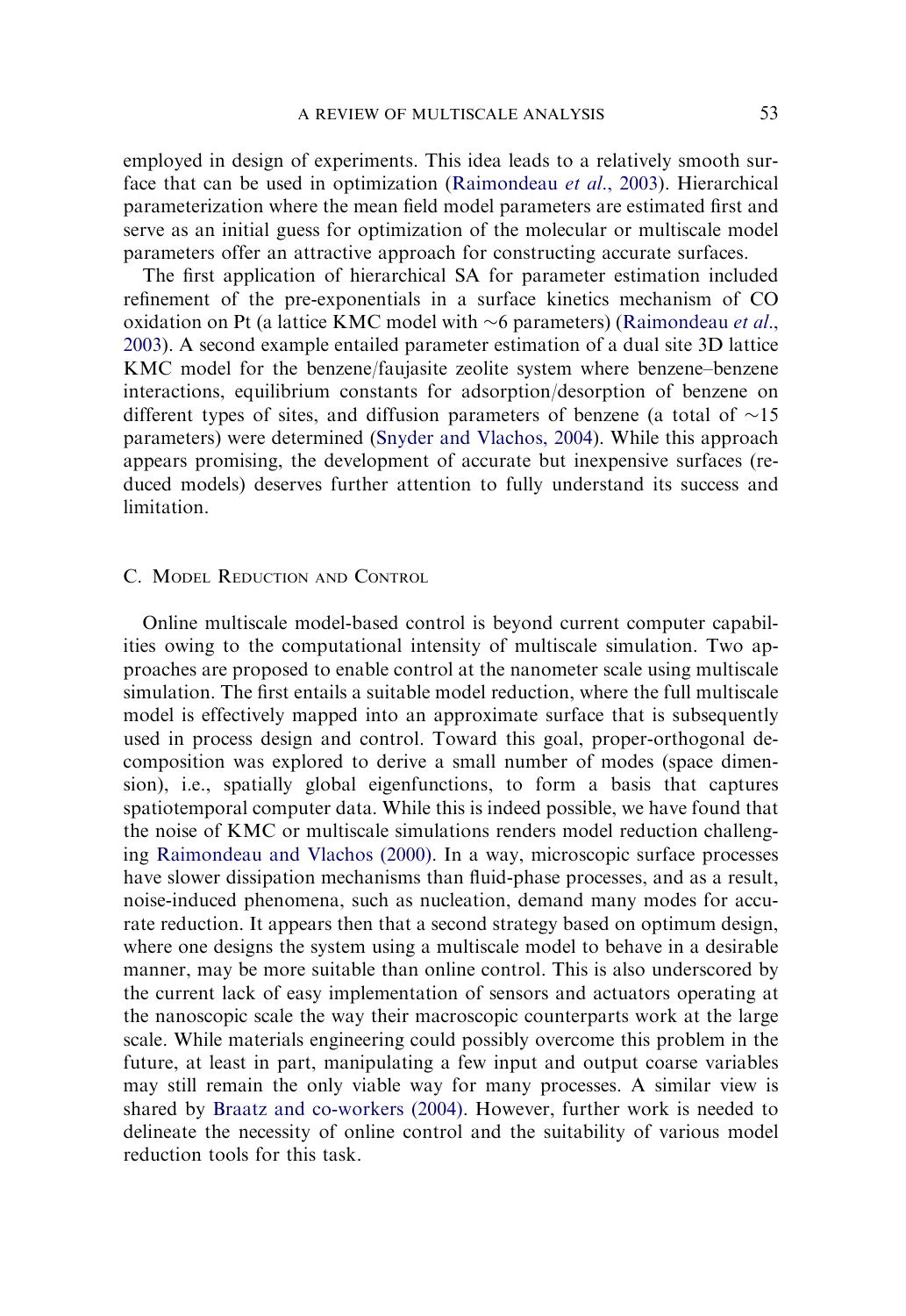Aside from proper orthogonal decomposition, alternative model reduction strategies have also been explored. For a simple reaction network with a species in QSS, a reduced description of the master equation has been successful by applying the projection operator formalism [\(Shibata, 2003](#page-60-0)), and subsequently applied to a simple gene expression network. An advantage of this theoretical study is that it provides insight into how the noise of the eliminated species affects the population of the other species. However, extension of such theoretical analysis to complex reaction networks is not straightforward. Reduction of the master equation was also carried out, and the reduced model was used to determine open-loop temperature profiles for epitaxial growth [\(Gallivan and](#page-57-0) [Atwater, 2004](#page-57-0); [Gallivan and Murray, 2003, 2004](#page-57-0)).

One of the objectives of model reduction is the possibility of carrying out model-based control. Some initial, promising efforts along this direction have already appeared. Control of surface roughness and growth rate in hybrid KMC/stagnation flow simulations of epitaxial growth mentioned above was demonstrated by employing integral control in [Lou and Christofides](#page-58-0) [\(2003a, b, 2004\).](#page-58-0) In particular, the overall approach employed real-time estimators from KMC (using multiple, small KMC simulation boxes), filters to reduce the noise of KMC, and error compensators followed by feedback controllers. In an alternative approach, a time stepper method was used to derive an optimal control policy for reactions (modeled by the LB technique or a well-mixed KMC model to stabilize an unstable openloop state) or to derive a local linearization of a stochastic model that was subsequently employed in linear control theory [\(Armaou](#page-55-0) et al., 2004; [Siettos](#page-60-0) et al[., 2003](#page-60-0)).

Systems approach borrowed from the optimization and control communities can be used to achieve various other tasks of interest in multiscale simulation. For example, [Hurst and Wen \(2005\)](#page-57-0) have recently considered shear viscosity as a scalar input/output map from shear stress to shear strain rate, and estimated the viscosity from the frequency response of the system by performing short, non-equilibrium MD. Multiscale model reduction, along with optimal control and design strategies, offers substantial promise for engineering systems. Intensive work on this topic is therefore expected in the near future.

#### D. BIFURCATION

Many systems exhibit nonlinear behavior. This is another systems-level task that is computationally very demanding. Application of bifurcation analysis to simple and complex chemistry hybrid stochastic (KMC)-deterministic (ODE) models has been presented by our group [\(Raimondeau and Vlachos, 2002b,](#page-59-0) [2003;](#page-59-0) Vlachos et al[., 1990\)](#page-60-0) for various catalytic surface reactions. Prototype hybrid continuum-stochastic models that exhibit bifurcations were recently explored by [Katsoulakis](#page-57-0) et al. (2004). It was found that mesoscopic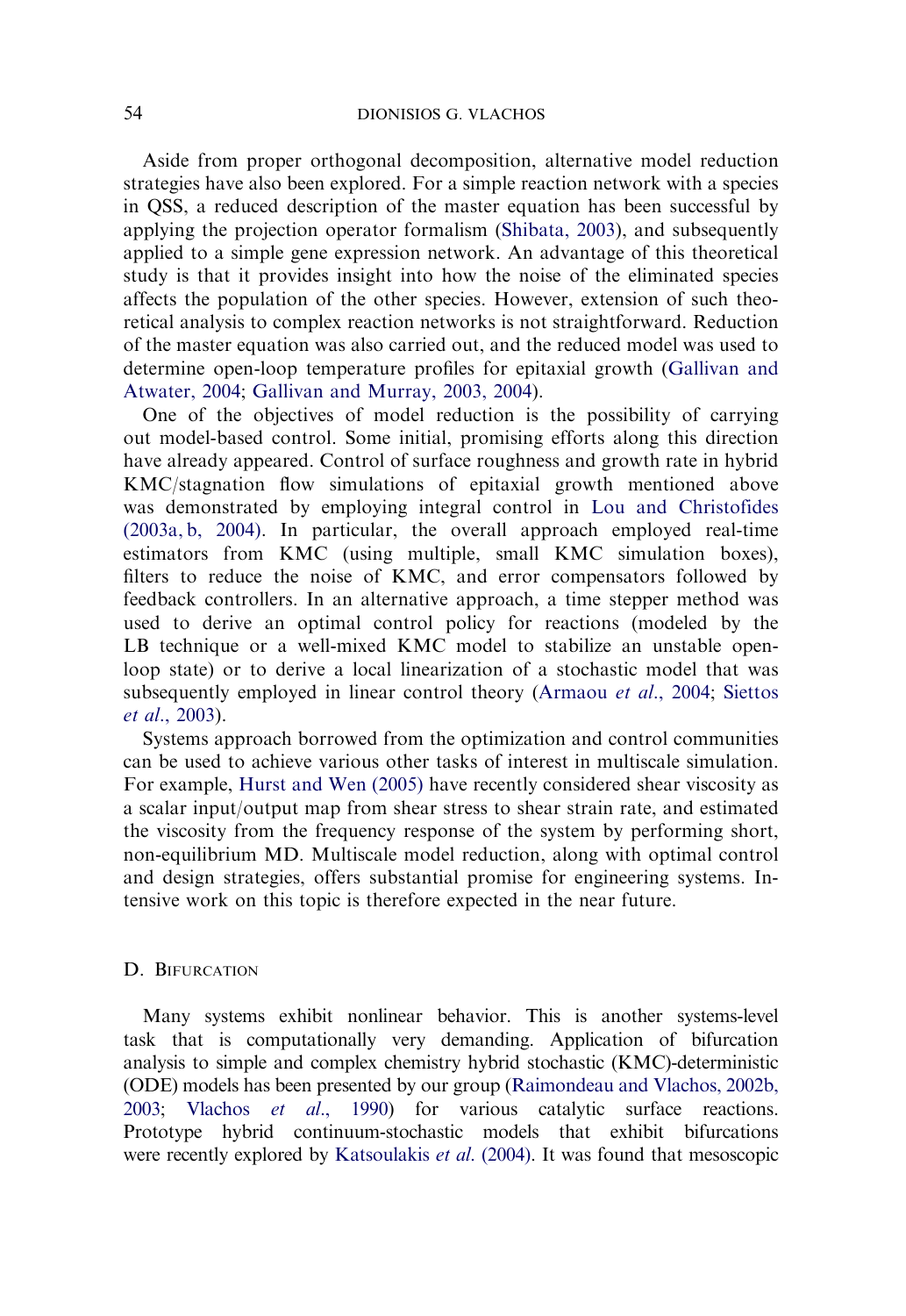models based on the stochastic averaging principle are excellent approximations of fully stochastic models when there is disparity in relaxation times of microscopic (fast) and flow (slow) processes. Multiple states in tropical convection model prediction were reported in [Majda and Khouider \(2002\).](#page-58-0) Kevrekidis and co-workers have been successful in applying time steppers in constructing bifurcation diagrams of stochastic simulation such as KMC (e.g., [Makeev](#page-58-0) *et al.*, 2002). One of the advantages of their method is that unstable branches and bifurcation points can be computed, a task that is difficult with direct KMC simulation. On the other hand, it is expected that the stabilization has an adverse effect on understanding metastability and transitions between states of small systems.

## IX. Outlook

The multiscale simulation framework presented here is generic and can be applied across multiple disciplines and problems of chemical sciences. Obviously, specific scientific problems may be amenable to special twists. While substantial progress in multiscale analysis has already been achieved, the emerging field is still at an embryonic stage; many exciting developments are expected in the next decade. The area of systems tasks is by far the least developed. However, the significantly increasing number of presentations at the AIChE meeting (in area 10d) is an indicator of the explosion of the new field and the exciting contributions of the systems community to the design and control of complex systems via multiscale modeling and simulation. A central theme in multiscale modeling, as one moves from finer to coarser scales, is model reduction. While universal approaches to model reduction may not exist or even be desirable, robust reduction methodologies along with methods of assessing the resulting errors of coarse graining for various types of multiscale simulation are needed.

I believe that growth in a number of critical areas of technological importance to the nation, such as nanotechnology, biotechnology, and microengineering, will be accelerated and catalyzed by the new multiscale modeling and computational paradigm. In all these and other areas of chemical sciences, as alluded to in the introduction, multiscale analysis could have the most significant engineering impact in top-down and reverse engineering modes. While multiscale analysis research is multidisciplinary and is currently conducted, in many cases, in a collaborative manner, training of future undergraduate and graduate students on these topics is also important. Graduate and undergraduate education is at a crossroads [\(Cussler](#page-56-0) et al., 2002; [Dudukovic, 2003](#page-56-0)), and modern and in many cases undeveloped tools need to be taught in efficient ways for preparing students for the modeling challenges arising from the new technologies. To achieve this goal, there is a clear need for revision of core courses to incorporate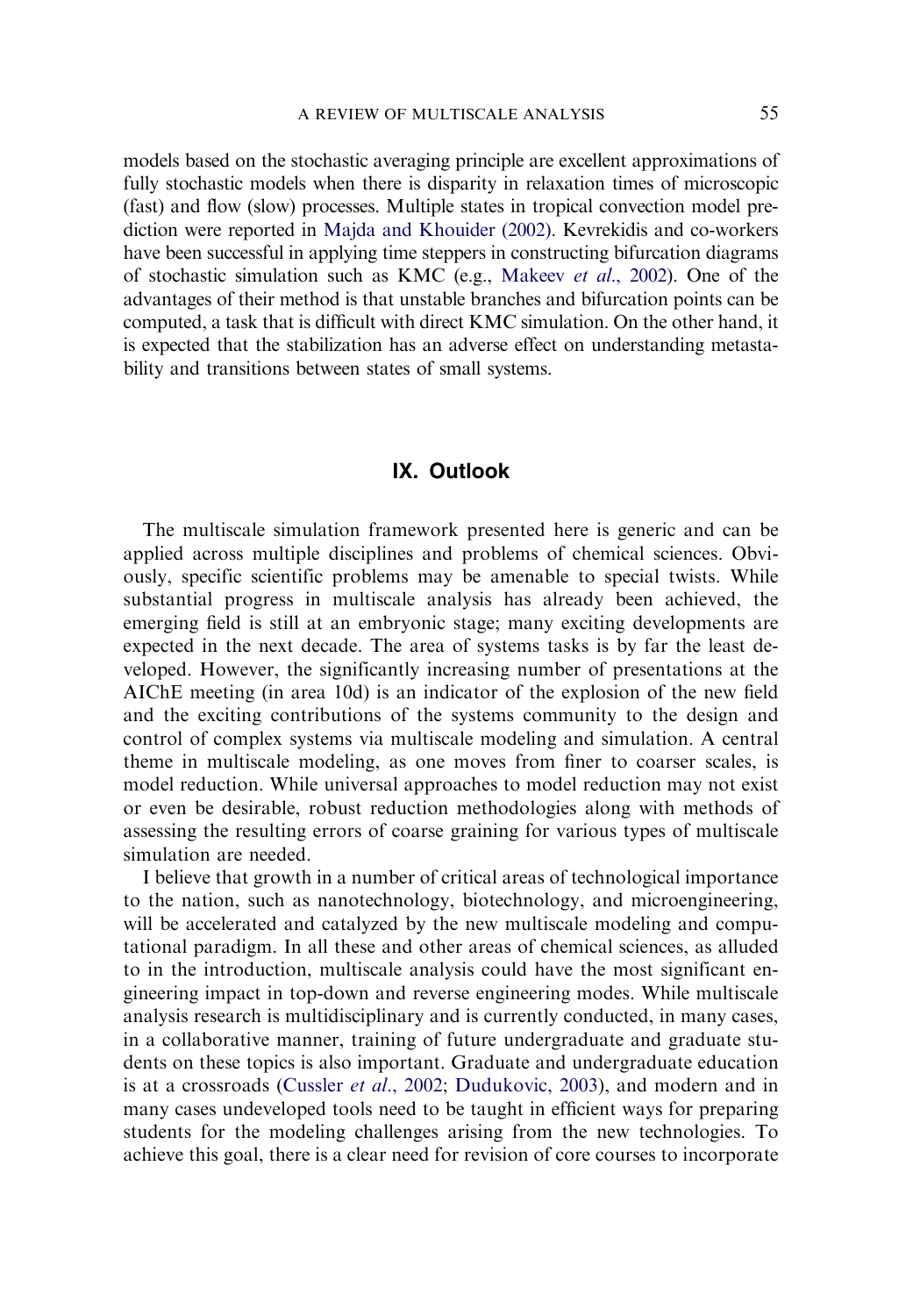<span id="page-55-0"></span>elements of multiscale analysis and for development of new multiscale modeling and simulation courses.

# ACKNOWLEDGMENTS

The author's multiscale simulation work has been supported over the years by NSF grants (Career Award no. CTS-9702615, CTS-9811088, ITR-0219211, and CTS-0312117). The ideas on spatial coarse graining of the lattice MC method have been developed in collaboration with Prof. Markos A. Katsoulakis. The research of Robert Lam, Dr. Stephanie Raimondeau, Dr. Mallika Gummalla, Abhijit Chatterjee, and Mark Snyder as ex- or current graduates students of DGV has contributed substantially to the author's understanding on multiscale simulation and comprises the main body of the results presented herein. The author is indebted to Dan Zak, who performed additional simulations to clarify differences between deterministic and stochastic simulation for his system. Proofreading by graduate students (Mark Snyder, Jeff Ludwig, Kapil Mayawala, and Dan Zak) of the University of Delaware is also greatly appreciated.

## **REFERENCES**

- Abraham, F. F., Broughton, J. Q., Bernstein, N., and Kaxiras, E. Europhys. Lett. 44(6), 783 (1998a).
- Abraham, F. F., Broughton, J. Q., Bernstein, N., and Kaxiras, E. Comput. Phys. 12(6), 538 (1998b). Adalsteinsson, D., McMillen, D., and Elston, T. C. BMC Bioinformatics 5(24), 1-21 (2004).
- Alkire, R., and Verhoff, M. Electrochim. Acta 43(19-20), 2733 (1998).
- Allen, M. P., and Tildesley, D. J., ''Computer Simulation of Liquids''. Oxford Science Publications, Oxford (1989).
- Armaou, A., Siettos, C. I., and Kevrekidis, L. G. Int. J. Robust Nonlinear Control 14(2), 89 (2004).
- Barsky, S., Delgado-Buscalioni, R., and Coveney, P. V. J. Chem. Phys. 121(5), 2403 (2004).
- Baumann, F. H., Chopp, D. L., de la Rubia, T. D., Gilmer, G. H., Greene, J. E., Huang, H., Kodambaka, S., O'Sullivan, P., and Petrov, I. MRS Bull. 26(3), 182 (2001).
- Binder, K., Ed., ''Monte Carlo Methods in Statistical Physics''. Springer, Berlin (1986).
- Bird, G. A. Comm. Appl. Num. Methods 4, 165 (1988).
- Bird, R. B., Stewart, W. E., and Lightfoot, E. N., ''Transport Phenomena''. Wiley, New York (1960).
- Bonilla, G., Vlachos, D. G., and Tsapatsis, M. Micro. Meso. Mat. 42(2–3), 191 (2001).
- Bortz, A. B., Kalos, M. H., and Lebowitz, J. L. J. Comp. Phys. 17, 10 (1975).
- Braatz, R. D., Alkire, R. C., Seebauer, E., Rusli, E., Gunawan, R., Drews, T. O., Li, X., He, Y. ''Perspectives on the Design and Control of Multiscale Systems''. Proceedings of the 7th International Symposium on Dynamics and Control of Process Systems, Cambridge, MA, paper 96, July 5–7.
- Brenan, K. E., Campbell, S. L., and Petzold, L. R., ''Numerical Solution of Initial-value Problems in Differential-algebraic Equations''. SIAM, Philadelphia (1996).
- Broadbelt, L., Stark, S. M., and Klein, M. T. Ind. Eng. Chem. Res 33(4), 790 (1994).

Broughton, J. Q., Abraham, F. F., Bernstein, N., and Kaxiras, E. Phys. Rev. B 60(4), 2391 (1999).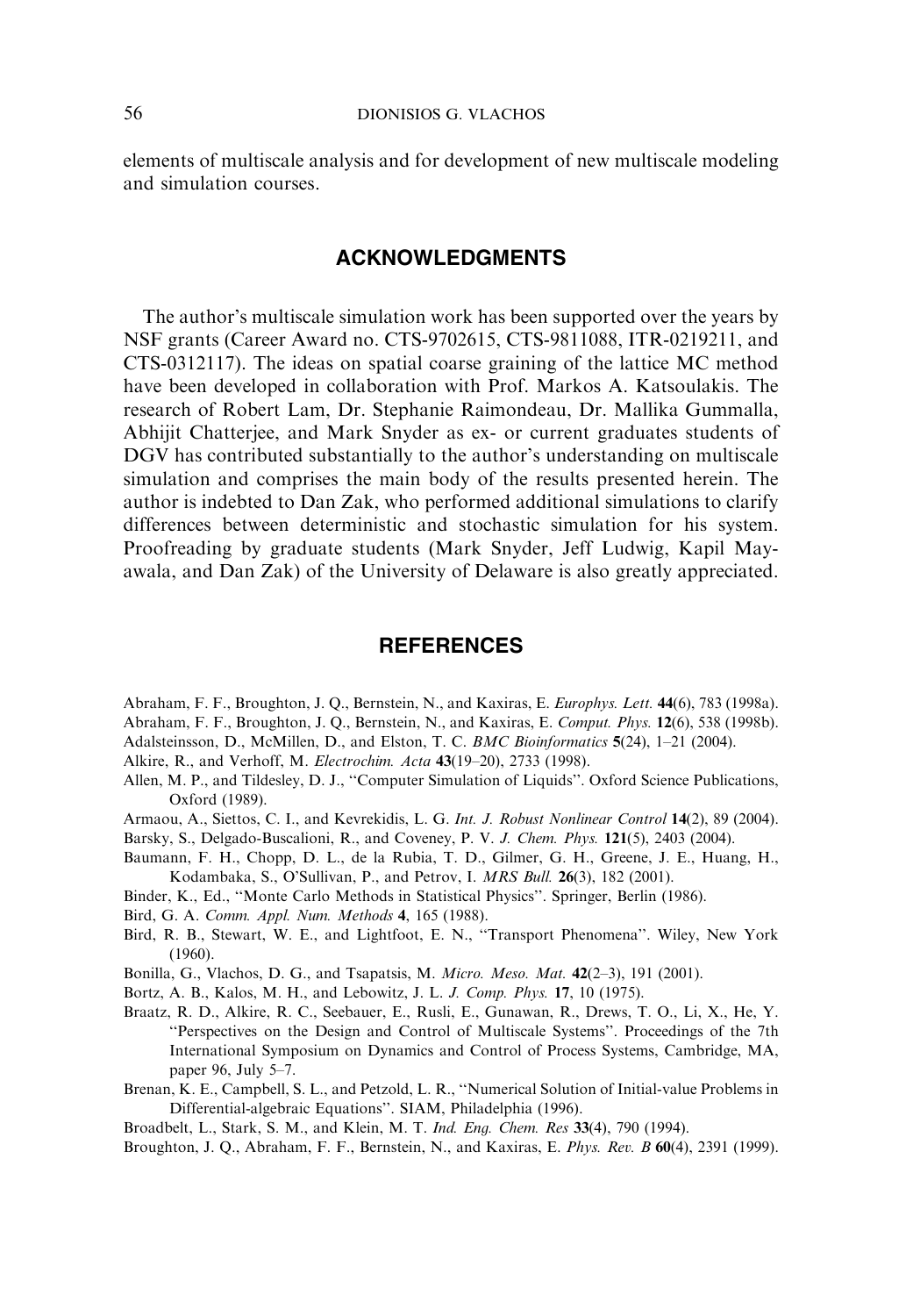- <span id="page-56-0"></span>Bundschuh, R., Hayot, F., and Jayaprakash, C. Biophys. J. 84, 1606–1615 (2003).
- Burrage, K., Tian, T. H., and Burrage, P. Progr. Biophys. Mol. Biol. 85(2–3), 217 (2004).
- Burton, W. K., Cabrera, N., and Frank, F. C. Proc. Roy. Soc. Lond. A 243, 299 (1951).
- Cai, W., de Koning, M., Bulatov, V. V., and Yip, S. Phys. Rev. Lett. 85(15), 3213 (2000).
- Cao, Y., Petzold, L. R., Rathinam, M., and Gillespie, D. T. J. Chem. Phys. 121(24), 12169 (2004).
- Chatterjee, A., Katsoulakis, M. A., and Vlachos, D. G. Rev. E 71, 0267021 (2005a).
- Chatterjee, A., Mayawala, K., Edwards, J. S., and Vlachos, D. G. Bioinformatics 21(9), 2136 (2005a).
- Chatterjee, A., Snyder, M. A., and Vlachos, D. G. Chem. Eng. Sci. 59, 5559–5567 (2004a).
- Chatterjee, A., and Vlachos, D. G. J. Comp. Phys. accepted (2005).
- Chatterjee, A., Vlachos, D.G., and Katsoulakis, M. Int. J. Multiscale Comp. Eng. in press (2005c).
- Chatterjee, A., Vlachos, D. G., and Katsoulakis, M. A. J. Chem. Phys 121(22), 11420 (2004b).
- Chatterjee, A., Vlachos, D. G., and Katsoulakis, M. A. J. Chem. Phys 122, 024112 (2005d).
- Chen, S., and Doolen, G. D. Annu. Rev. Fluid Mech. 30, 329 (1998).
- Christofides, P. D. AIChE J. 47(3), 514 (2001).
- Cracknell, R. F., Nicholson, D., and Quirke, N. Phys. Rev. Lett. 74(13), 2463 (1995).
- Cussler, E. L., Savage, D. W., Middelberg, A. P. J., and Kind, M. Chem. Eng. Prog. 98(1), 26S (2002).
- Cussler, E. L., and Wei, J. AIChE J. 49(5), 1072 (2003).
- Dacol, D. K., and Rabitz, H. J. Math. Phys. 25(9), 2716 (1984).
- Deem, M.W., "A statistical mechanical approach to combinatorial chemistry, in (A.K. Chakraborty, Ed.), ''Molecular Modeling and Theory in Chemical Engineering'', vol. 28, p. 81. Academic Press, New York, (2001).
- Dollet, A. Surf. Coat. Technol. 177–178, 245–251 (2004).
- Drews, T. O., Braatz, R. D., and Alkire, R. C. J. Electrochem. Soc. 150(11), C807 (2003a).
- Drews, T. O., Ganley, J. C., and Alkire, R. C. J. Electrochem. Soc. 150(5), C325 (2003b).
- Drews, T. O., Webb, E. G., Ma, D. L., Alameda, J., Braatz, R. D., and Alkire, R. -C. AIChE J. 50(1), 226 (2004).
- Dudukovic, M. P. Chem. Eng. News May12, 3 (2003).
- Duke, T. A. J., and Bray, D. Proc. Natl. Acad. Sci. USA 96(18), 10104 (1999).
- Elf, J., Doncic, A., and Ehrenberg, M. Mesoscopic reaction–diffusion in intracellular signaling, in (S. M. Bezrukov, Hans Frauenfelder, Frank Moss Eds.), ''Fluctuations and Noise in Biological, Biophysical, and Biomedical Systems''. Proc. SPIE, 5110, 114–124, SPIE Digital Library, http://spie.org/app/Publications/, Santa Fe, NM, USA (2003).
- Fichthorn, F. A., and Weinberg, W. H. J. Chem. Phys. 95(2), 1090 (1991).
- Frenkel, D., and Smit, B., ''Understanding Molecular Simulation: From Algorithms to Applications''. Academic Press, New York (1996).
- Frisch, M. J., Trucks, G. W., Schlegel, H. B., Scuseria, G. E., Robb, M. A., Cheeseman, J. R., Montgomery, Jr., J. A., Vreven, T., Kudin, K. N., Burant, J. C., Millam, J. M., Iyengar, S. S., Tomasi, J., Barone, V., Mennucci, B., Cossi, M., Scalmani, G., Rega, N., Petersson, G. A., Nakatsuji, H., Hada, M., Ehara, M., Toyota, K., Fukuda, R., Hasegawa, J., Ishida, M., Nakajima, T., Honda, Y., Kitao, O., Nakai, H., Klene, M., Li, X., Knox, J. E., Hratchian, H. P., and V. Bakken, J. B. C., Adamo, C., Jaramillo, J., Gomperts, R., Stratmann, R. E., Yazyev, O., Austin, A. J., Cammi, R., Pomelli, C., Ochterski, J. W., Ayala, P. Y., Morokuma, K., Voth, G. A., Salvador, P., Dannenberg, J. J., Zakrzewski, V. G., Dapprich, S., Daniels, A. D., Strain, M. C., Farkas, O., Malick, D. K., Rabuck, A. D., Raghavachari, K., Foresman, J. B., Ortiz, J. V., Cui, Q., Baboul, A. G., Cli\_ord, S., Cioslowski, J., Stefanov, B. B., Liu, G., Liashenko, A., Piskorz, P., Komaromi, I., Martin, R. L., Fox, D. J., Keith, T., Al-Laham, M. A., Peng, C. Y., Nanayakkara, A., Challacombe, M., Gill, P. M. W., Johnson, B., Chen, W., Wong, M. W., Gonzalez, C., and Pople, J. A. Gaussian, 03, Revision, C.02, (2002).

Fritzsche, S., Haberlandt, R., and Karger, J. Z. Phys. Chem. 189, 211 (1995).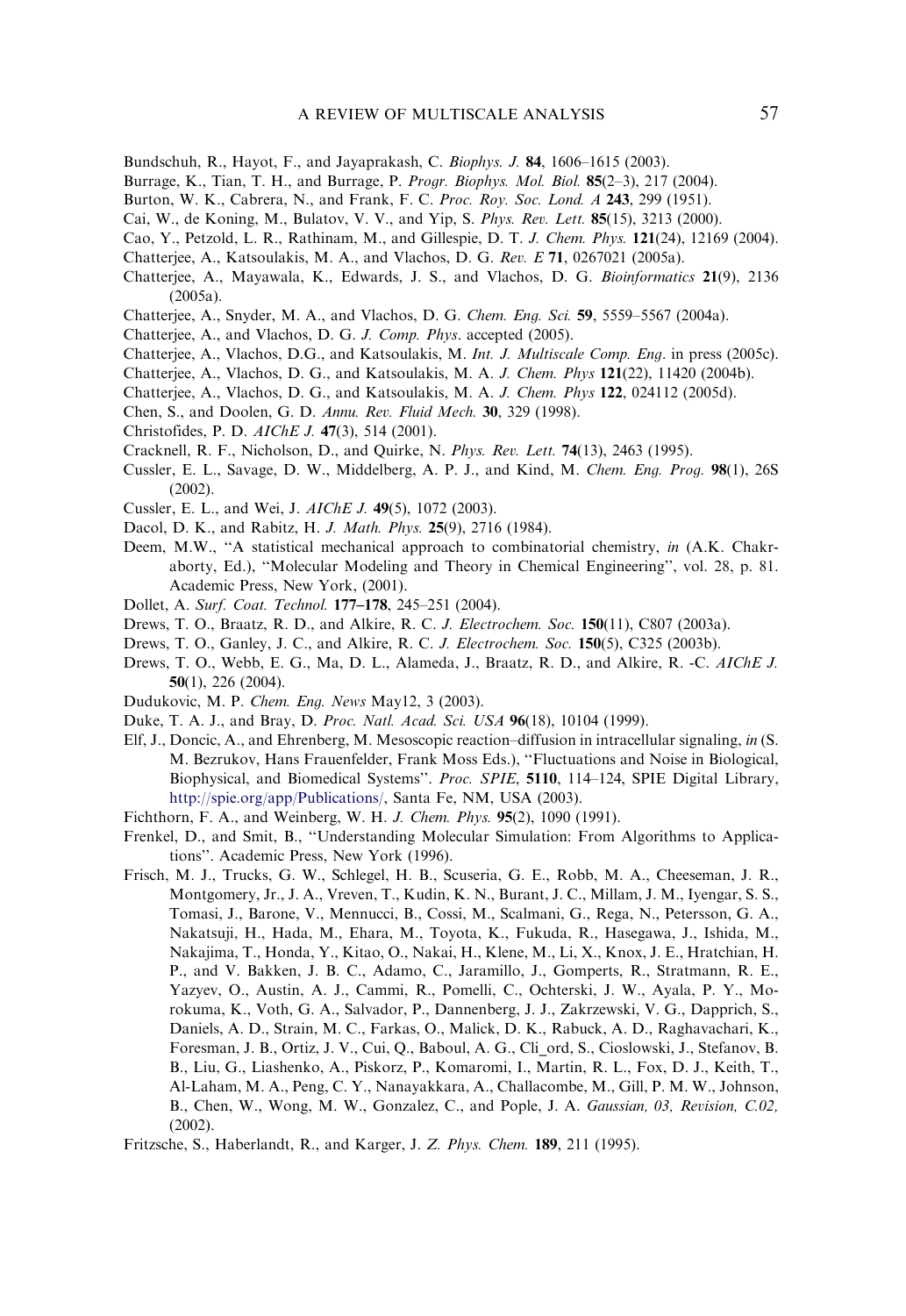- <span id="page-57-0"></span>Fullana, J. M., and Rossi, M. Phys. Rev. E 65(3) (2002).
- Gallivan, M. A., and Atwater, H. A. J. Appl. Phys. 95(2), 483 (2004).
- Gallivan, M. A., and Murray, R. M. ''Proceedings of the American Control Conference''. Denver, CO (2003).
- Gallivan, M. A., and Murray, R. M. Int. J. Robust Nonlinear Control 14(2), 113 (2004).
- Garcia, A. L., Bell, J. B., Crutchfield, W. Y., and Alder, B. J. J. Comp. Phys. 154(1), 134 (1999).
- Gear, C. W. The automatic integration of stiff ordinary differential equations, Proceedings of the IP68 Conference, North-Holland, Amsterdam (1969).
- Gear, C. W., ''Numerical Initial Value Problems in Ordinary Differential Equations''. Prentice-Hall, Inc., Englewood Cliffs (1971).
- Gear, C. W., and Kevrekidis, I. G. SIAM J. Sci. Comput. 24(4), 1091 (2003).
- Gear, C. W., Li, J., and Kevrekidis, I. G. Phys. Lett. A 316(3–4), 190 (2003).
- Gibson, M. A., and Bruck, J. J. Phys. Chem. A 104, 1876 (2000).
- Gillespie, D. T. J. Comp. Phys. 22, 403 (1976).
- Gillespie, D. T. J. Phys. Chem. 81, 2340 (1977).
- Gillespie, D. T. Physica A 188, 404 (1992).
- Gillespie, D. T. J. Chem. Phys. 113(1), 297 (2000).
- Gillespie, D. T. J. Chem. Phys. 115(4), 1716 (2001).
- Gillespie, D. T. J. Phys. Chem. A 106(20), 5063 (2002).
- Gillespie, D. T., and Petzold, L. R. J. Chem. Phys. 119(16), 8229 (2003).
- Givon, D., Kupferman, R., and Stuart, A. Nonlinearity 17, R55–R127 (2004).
- Goldman, J. P., Gullick, W. J., Bray, D., and Johnson, C. G. Individual-based simulation of the clustering behaviour of epidermal growth factor receptors, ''Proceedings of the ACM Symposium on Applied Computing (SAC), March 10–14, 2002''. ACM, Madrid, Spain (2002).
- Grujicic, M., Gao, G., and Figliola, R. S. Appl. Surf. Sci. 183, 43 (2001).
- Gullick, W. J., Goldman, J. P., Johnson, C. G., and Hayes, N. L. V. Br. J. Cancer 86, S10 (2002).
- Gummalla, M., Tsapatsis, M., Watkins, J. J., and Vlachos, D. G. *AIChE J.* 50(3), 684 (2004).
- Hadjiconstantinou, N. G., and Patera, A. T. Int. J. Mod. Phys. C 8(4), 967 (1997).
- Hairer, E., and Wanner, G., ''Solving Ordinary Differential Equations II. Stiff and Differential Algebraic Problems''. Springer, Berlin (1991).
- Hansen, U., Rodgers, S., and Jensen, K. F. Phys. Rev. B 62(4), 2869 (2000).
- Haseltine, E. L. ''Systems Analysis of Stochastic and Population Balance Models for Chemical Reactions''. Department of Chemical Engineering, Madison, University of Wisconsin (2005).
- Haseltine, E. L., and Rawlings, J. B. J. Chem. Phys. 117(15), 6959 (2002).
- He, J., Zhang, H., Chen, J., and Yang, Y. Macromolecules 30, 8010 (1997).
- Heffelfinger, G. S., and van Swol, F. J. Chem. Phys. 100(10), 7548 (1994).
- Hildebrand, M., Mikhailov, A. S., and Ertl, G. Phys. Rev. Lett. 81(12), 2602 (1998).
- Hoekstra, R., Grapperhaus, M., and Kushner, M. J. Vac. Sci. Technol. A 15(4), 1913 (1997).
- Hongo, K., Mizuseki, H., Kawazoe, Y., and Wille, L. T. J. Cryst. Growth 236(1–3), 429 (2002).
- Hurst, J. L., Wen, J. T. ''Computation of Shear Viscosity: A Systems Approach, American Control Conference''. Portland, OR (2005).
- Ishikawa, A., and Ogawa, T. Phys. Rev. E 65(2), 026131 (2002).
- Ismail, A. E., Rutledge, G. C., and Stephanopoulos, G. J. Chem. Phys. 118(10), 4414 (2003a).
- Ismail, A. E., Rutledge, G. C., and Stephanopoulos, G. J. Chem. Phys 122, 234901 (2005).
- Ismail, A. E., Stephanopoulos, G., and Rutledge, G. C. J. Chem. Phys. 118(10), 4424 (2003b).
- Ismail, A. E., Stephanopoulos, G., and Rutledge, G. C. J. Chem. Phys. 122, 234902 (2005).
- Janssen, J. A. M. J. Stat. Phys. 57(1–2), 157 (1989a).
- Janssen, J. A. M. J. Stat. Phys. 57(1-2), 171 (1989b).
- Katsoulakis, M., Majda, A. J., and Vlachos, D. G. Proc. Natl. Acad. Sci. 100(3), 782 (2003a).
- Katsoulakis, M. A., Majda, A. J., and Sopasakis, A. Com. Math. Sci. 2, 255 (2004).
- Katsoulakis, M. A., Majda, A. J., and Vlachos, D. G. J. Comp. Phys. 186, 250 (2003b).
- Katsoulakis, M. A., and Vlachos, D. G. J. Chem. Phys. 119(18), 9412 (2003).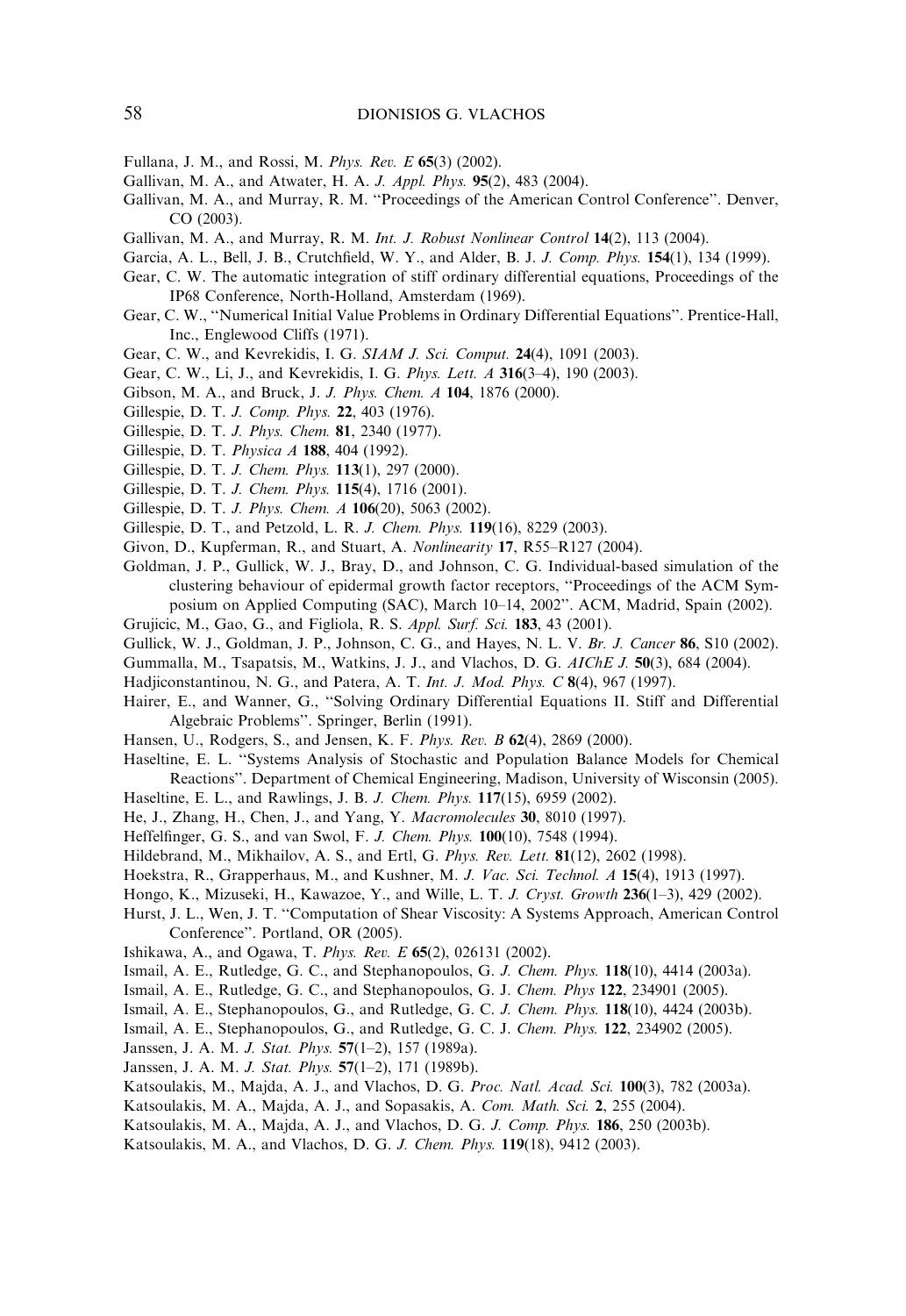- <span id="page-58-0"></span>Kevrekidis, I. G., Gear, C. W., and Hummer, G. AIChE J. 50(7), 1346 (2004).
- Khouider, B., Majda, A. J., and Katsoulakis, M. Proc. Natl. Acad. Sci. 100(14), 11941–11946 (2003).
- Kiehl, T. R., Mattheyses, R. M., and Simmons, M. K. Bioinformatics 20(3), 316 (2004).
- Kirkpatrick, S., Gelatt, C. D. J., and Vecchi, M. P. Science 220(4598), 671 (1983).
- Kisker, D. W., Stephenson, G. B., Fuoss, P. H., and Brennan, S. J. Cryst. Growth 146, 104 (1995).
- Kissel-Osterrieder, R., Behrendt, F., and Warnatz, J. ''Twenty-Seventh Symposium (International)
- on Combustion, The Combustion Institute'', p. 2267 (1998). Kremer, K., and Muller-Plathe, F. MRS Bulletin 26(3), 205 (2001).
- Kwon, Y. I., and Derby, J. J. J. Cryst. Growth 230(1–2), 328 (2001).
- 
- Lam, R., Basak, T., Vlachos, D. G., and Katsoulakis, M. A. J. Chem. Phys. 115(24), 11278 (2001).
- Lam, R., and Vlachos, D. G. Phys. Rev. B 64(3), 5401 (2001).
- Landau, D. P., and Binder, K., ''A Guide to Monte Carlo Simulations in Statistical Physics''. Cambridge University Press, Cambridge (2000).
- Lebedeva, M. I., Vlachos, D. G., and Tsapatsis, M. Ind. Eng. Chem. Res. 43, 3073 (2004a).
- Lebedeva, M. I., Vlachos, D. G., and Tsapatsis, M. Phys. Rev. Lett. 92(8), 088301 (2004b).
- Lerou, J. J., and Ng, K. M. Chem. Eng. Sci. 51(10), 1595 (1996).
- Li, J., Zhang, J., Ge, W., and Liu, X. Chem. Eng. Sci. 59(8–9), 1687 (2004).
- Lou, Y., and Christofides, P. D. Chem. Eng. Sci. 58(14), 3115 (2003a).
- Lou, Y., and Christofides, P. D. AIChE J. 49(8), 2099 (2003b).
- Lou, Y., and Christofides, P. D. Comp. Chem. Eng. 29, 225–241 (2004).
- Ludwig, J., and Vlachos, D. G. Mol. Sim. 30(11–12), 765 (2004).
- MacElroy, J. M. D. J. Chem. Phys. 101, 5274 (1994).
- MacElroy, J. M. D., and Suh, S. -H. J. Chem. Phys. 106(20), 8595 (1997).
- Maginn, E. J., Bell, A. T., and Theodorou, D. N. J. Phys. Chem. 97(16), 4173 (1993).
- Majda, A. J., and Khouider, B. Proc. Natl. Acad. Sci. 99(3), 1123 (2002).
- Makeev, A. G., Maroudas, D., Panagiotopoulos, A. Z., and Kevrekidis, I. G. J. Chem. Phys. 117(18), 8229 (2002).
- Maroudas, D. AIChE J. 46(5), 878 (2000).
- Maroudas, D., Modeling of radical-surface interactions in the plasma-enhanced chemical vapor deposition of silicon thin films, in (A.K. Chakraborty, Ed.), ''Molecular Modeling and Theory in Chemical Engineering'', vol. 28, p. 252. Academic Press, New York (2001).
- Maroudas, D. ''Multiscale modeling, Challenges for the chemical sciences in the 21st century: Information and communications report'', National Academies, Washington, DC. p. 133. (2003).
- Mayawala, K., Vlachos, D. G., and Edwards, J. S. in preparation (2005).
- Meng, T. C., Somani, S., and Dhar, P. In Silico Biol. 4(0024), 1 (2004).
- Merchant, T. P., Gobbert, M. K., Cale, T. S., and Borucki, L. J. Thin Solid Films 365(2), 368 (2000).
- Metropolis, N., Rosenbluth, A. W., Rosenbluth, M. N., Teller, A. H., and Teller, E. J. Chem. Phys. 21, 1087 (1953).
- Miller, R. E., and Tadmor, E. B. J. Comput-Aided Mater. Des. 9(3), 203 (2002).
- Mizuseki, H., Hongo, K., Kawazoe, Y., and Wille, L. T. Comput. Mat. Sci. 24(1–2), 88 (2002).
- Monine, M. I., Pismen, L. M., and Imbihl, R. J. Chem. Phys. 121(22), 11332 (2004).
- Muller-Plathe, F. Chem. Phys. Chem. 3, 754 (2002).
- Muller-Plathe, F. Soft Mater. 1(1), 1 (2003).
- Nakano, A., Bachlechner, M. E., Kalia, R. K., Lidorikis, E., Vashishta, P., Voyiadjis, G. Z., Campbell, T. J., Ogata, S., and Shimojo, F. Comput. Sci. Eng. 3(4), 56 (2001).
- Nie, X., Chen, S., Weinan, E., and Robbins, M. Phys. Fluids to be submitted.
- Nielsen, J. N., Madsen, H., and Young, P. C. Ann. Rev. Control 24, 83 (2000).
- Nielsen, S. O., Lopez, C. F., Srinivas, G., and Klein, M. L. J. Phys. Condens. Matter 16, R481–R512 (2004).
- Nikolakis, V., Kokkoli, E., Tirrell, M., Tsapatsis, M., and Vlachos, D. G. Chem. Mater. 12(3), 845 (2000).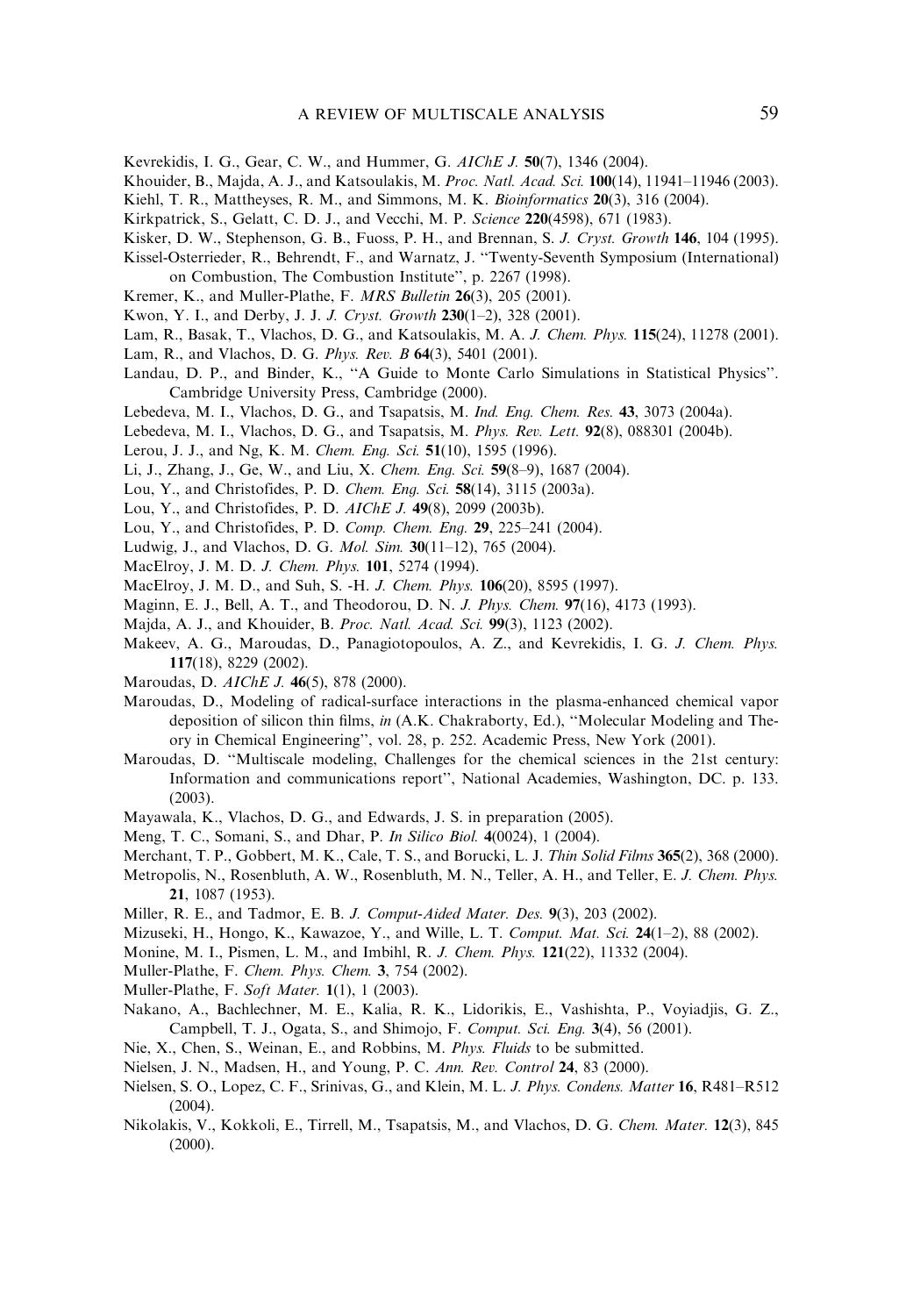- <span id="page-59-0"></span>Nikolakis, V., Tsapatsis, M., and Vlachos, D. G. Langmuir 19, 4619 (2003).
- Nikolakis, V., Vlachos, D. G., and Tsapatsis, M. J. Chem. Phys. 111(5), 2143 (1999).
- NRC ''Beyond the Molecular Frontier: Challenges for Chemistry and Chemical Engineering''. National Research Council, The National Academy Press, BCST, www.nap.edu publication (2003a).
- NRC ''Challenges for the chemical sciences in the 21st century: Information and communications report''. National Research Council, The National Academy Press, Washington, DC (2003b).
- O'Connell, S. T., and Thompson, P. A. Phys. Rev. E 52(6), 5792 (1995).
- Ogata, S., Lidorikis, E., Shimojo, F., Nakano, A., Vashishta, P., and Kalia, R. K. Comp. Phys. Commun. 138(2), 143 (2001).
- Ozbudak, E. M., Thattai, M., Kurtser, I., Grossman, A. D., and van Oudenaarden, A. Nat. Genet. 31, 69 (2002).
- Petzold, L. R. DDASSL: A differential/algebraic system solver. Albuquerque, NM, Sandia National Laboratories Report No. SAND82-8637 (1982).
- Philips, R. Curr. Opin. Solid State Mater. Sci. 3, 526 (1998).
- Phillips, C. H. ''Modeling in Engineering-The challenge of multiple scales''. ENGenious, Division of Engineering and Applied Science, California Institute of Technology (2002).
- Plapp, M., and Karma, A. J. Comp. Phys. 165, 592 (2000).
- Pope, S. B. Combust. Theory Model. 1, 1 (1997).
- Pricer, T. J., Kushner, M. J., and Alkire, R. C. J. Electrochem. Soc. 149(8), C396 (2002a).
- Pricer, T. J., Kushner, M. J., and Alkire, R. C. J. Electrochem. Soc. 149(8), C406 (2002b).
- Puchalka, J., and Kierzek, A. M. Biophys. J. 86, 1357–1372 (2004).
- Qin, F., Tagliabule, L., Pivesan, L., and Wolf, E. E. Chem. Eng. Sci. 53(5), 919 (1998).
- Raimondeau, S., Aghalayam, P., Mhadeshwar, A. B., and Vlachos, D. G. Ind. Eng. Chem. Res. 42, 1174 (2003).
- Raimondeau, S., Aghalayam, P., Vlachos, D.G., and Katsoulakis, M. Bridging the gap of multiple scales: From microscopic, to mesoscopic, to macroscopic models, ''Foundations of Molecular Modeling and Simulation, AIChE Symposium Series No, 325'', vol. 97, pp. 155–158 (2001).
- Raimondeau, S., and Vlachos, D. G. J. Comp. Phys. 160, 564 (2000).
- Raimondeau, S., and Vlachos, D. G. Chem. Eng. J. 90(1-2), 3 (2002a).
- Raimondeau, S., and Vlachos, D. G. Comput. Chem. Eng. 26(7–8), 965 (2002b).
- Raimondeau, S., and Vlachos, D. G. Chem. Eng. Sci. 58, 657 (2003).
- Rao, C. V., and Arkin, A. P. J. Chem. Phys. 118(11), 4999 (2003).
- Rao, C. V., Wolf, D. M., and Arkin, A. P. Nature 420(6912), 231 (2002).
- Rastogi, S. R., and Wagner, N. J. Comp. Chem. Eng. 19, 693 (1995).
- Rathinam, M., Petzold, L. R., Cao, Y., and Gillespie, D. T. J. Chem. Phys. 119(24), 12784 (2003).
- Reese, J. S., Raimondeau, S., and Vlachos, D. G. J. Comp. Phys. 173(1), 302 (2001).
- Reich, S. J. Comp. Phys. 151(1), 49 (1999).
- Resat, H., Ewald, J. A., Dixon, D. A., and Wiley, H. S. Biophys. J. 85, 730 (2003).
- Resat, H., Wiley, H. S., and Dixon, D. A. J. Chem. Phys. 105, 11026 (2001).
- Rodgers, S. T., and Jensen, K. F. J. Appl. Phys. 83(1), 524 (1998).
- Rondanini, M., Cavallotti, C., Moscatelli, D., Masi, M., and Carra, S. J. Cryst. Growth 272, 52-58 (2004).
- Rudd, R. E., and Broughton, J. Q. Phys. Rev. B 58(10), R5893 (1998).
- Rudd, R. E., and Broughton, J. Q. Phys. Stat. Sol. 217, 251 (2000).
- Rusli, E., Drews, T. O., and Braatz, R. D. Chem. Eng. Sci. 59, 5607 (2004).
- Salis, H., and Kaznessis, Y. J. Chem. Phys. 122, 054103 (2005).
- Saxton, M. J. Biophys. J. 69, 389 (1995).
- Saxton, M. J. Biophys. J. 81, 2226 (2001).
- Schulze, T. P. J. Cryst. Growth 263(1–4), 605 (2004).
- Schulze, T. P., Smereka, P., and Weinan, E. J. Comp. Phys. 189(1), 197 (2003).
- Shea, L. D., Omann, G. M., and Linderman, J. J. Biophys. J. 73, 2949 (1997).